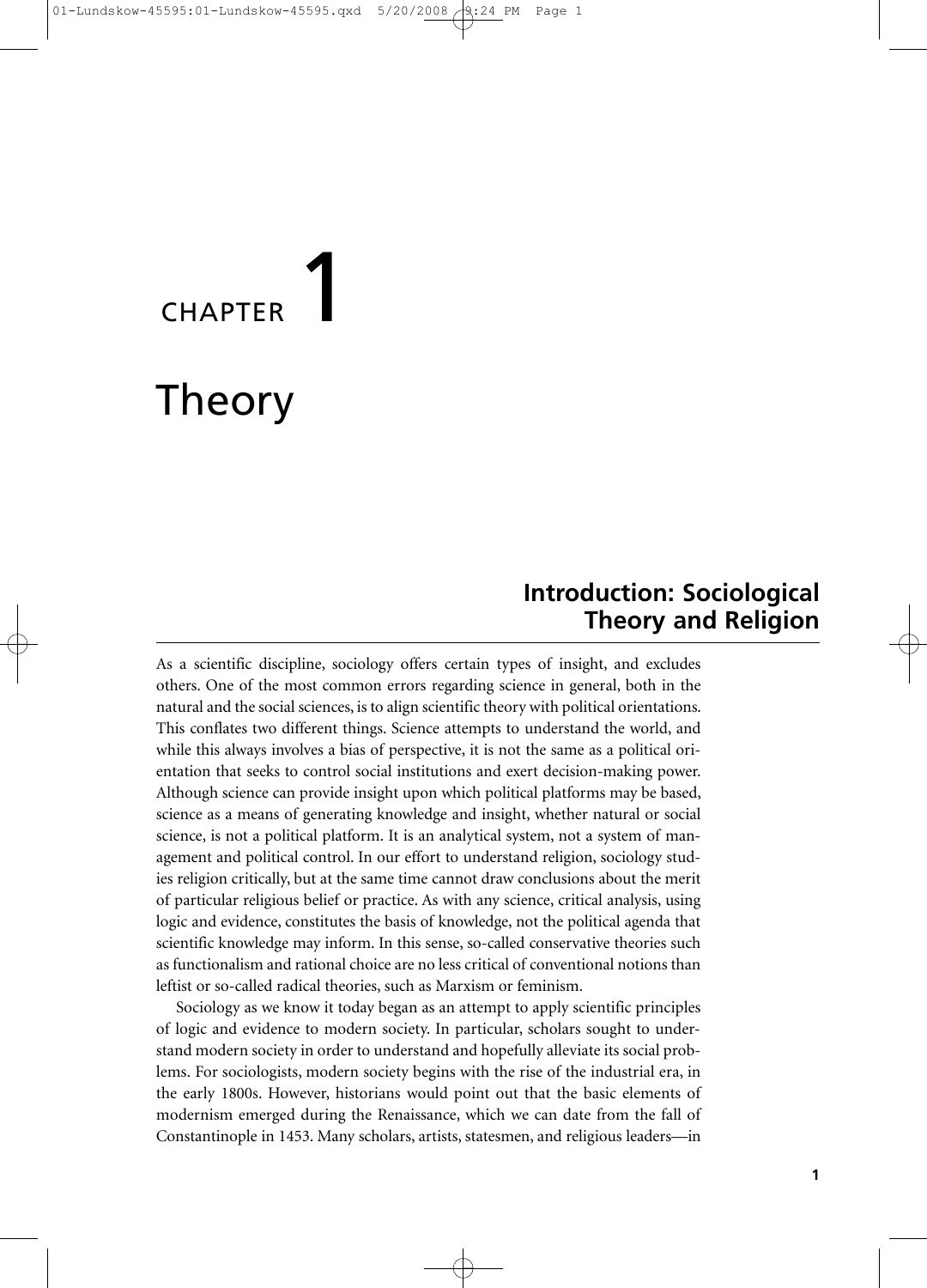essence, most of the intelligentsia and creative classes of the Byzantine civilization fled to the West, mostly to Italy after 1453, and contributed their talents and energy to the Italian city-states, which rose as the founders of the Renaissance. From 1453 to the beginning of the Enlightenment around 1700, all the decisive elements of modernism emerged. Most importantly, science and math developed sufficiently to allow for rationalization—which means to make something systematic and predictable. This would eventually affect all spheres of life, including religion.

Thus, sociology has long held a Western focus, given its origins as a science devoted to understanding modernity as it arose first in the West. This differs from a Western bias, a prejudiced and ethnocentric notion that the West serves as the standard for all things, that the West is the best and everything else fails by comparison. The study of Western modernism defined much of sociology, its approach and concepts, and developed most extensively in Germany, France, and the United States. Still today, the vast majority of sociological research and theory comes from these three countries. However, nothing prevents sociology from expanding and adjusting concepts so they apply meaningfully to non-Western religion. The goal is to understand, not to judge, the essential quality of one religion over and against another.

Still, sociology does not just study social phenomena; it also organizes such phenomena conceptually and actively draws conclusions. These conclusions create an order to our understanding of reality, and in this way, sociology is not a neutral observer. We seek to create order using scientific research methods and conceptualization. We apply theoretical frameworks in order to interpret data.

However, we do not seek to make normative, that is, to make value judgments about, what is right or wrong, what is on the right path spiritually, or what is misguided. Nevertheless, a sociologist does argue about right and wrong in terms of logic, evidence, and analysis. As a science, sociology cannot discuss what is true or not true about the nature of God or what sorts of thoughts and behavior God may or may not approve of, but we can discuss and prove or disprove what any given religion or understanding of God represents in a social context. That is, given the time and place in which we observe particular practices or beliefs, we can discern what they reveal about the people and the society that uphold them. Sociological validity stands on observable evidence and the logic of theory.

This chapter examines sociological theory relevant to the study of religion. Later chapters will occasionally expand on theory, but focus more on empirical observations about religion.

# **Death and the Meaning of Life**

In order to understand religion today, one must also understand its counterpart spirituality. While religious practitioners often view themselves as spiritual, it makes good sociological sense to distinguish between these concepts. Indeed, empirical research confirms that religion and spirituality are in actual practice two different things (see Table 1.1). Dictionaries are often not very useful in scientific endeavors, because they typically convey conventional, pedestrian usage, not scientific conceptualization. In sociology, religion is not simply a definition, but an analytical concept.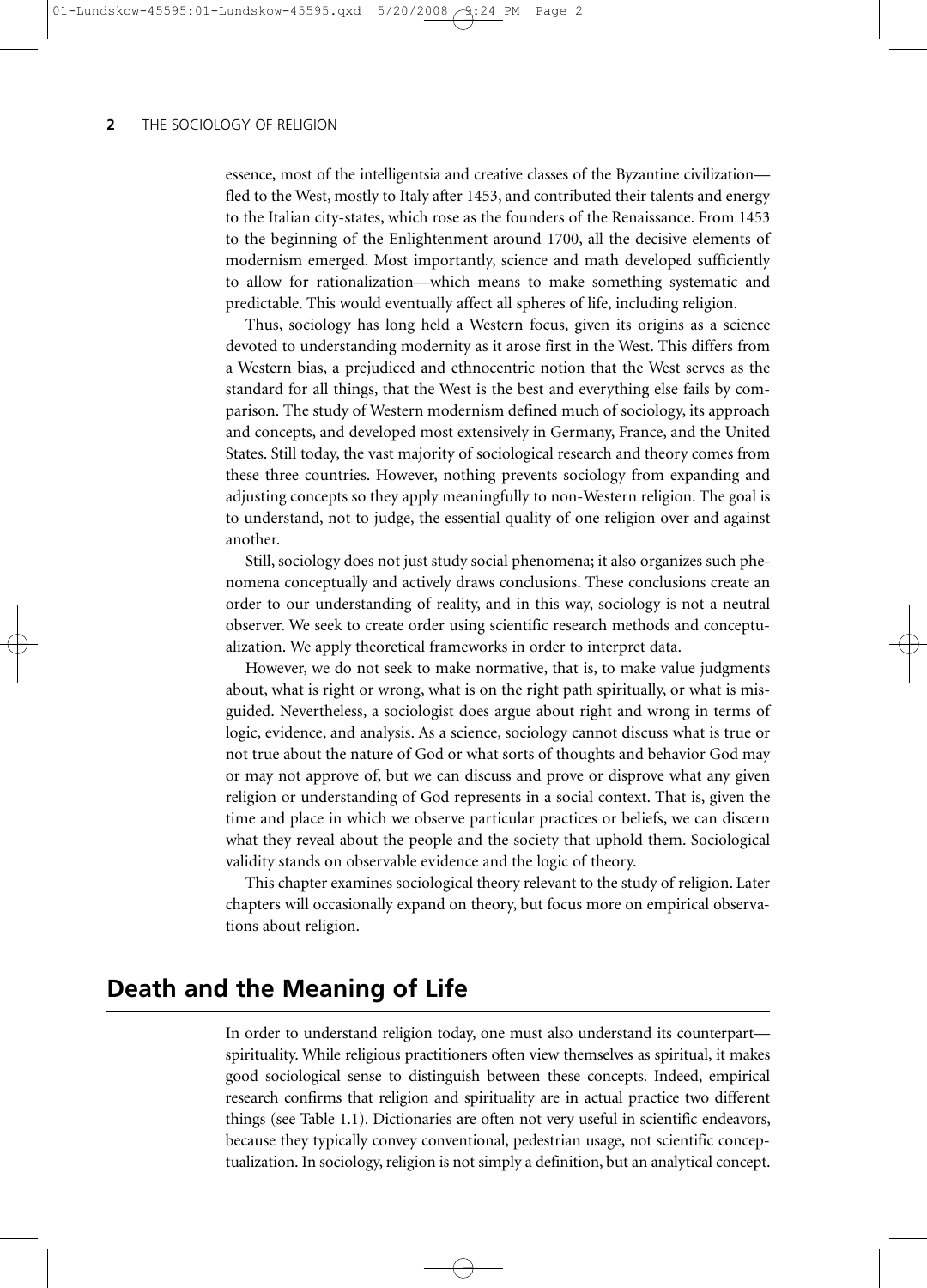What is religion? In a recent book, Paul Heelas and Linda Woodhead (2005) define religion as a more or less fixed institution that exists independently from the people who attend its services, volunteer for its projects, and serve in its administrative offices. As an institution, a religion teaches particular beliefs and practices, and expects new and continuing members to conform to its institutional requirements. Religion premises a common good and higher authority, both of which supersede the individual (p. 14). Furthermore, religions consist of congregations—groups of believers who assemble consistently to celebrate their faith and perform necessary rituals. Sometimes a central authority or organizational bureaucracy unites the various congregations, but just as often does not. Some religions are significantly centralized, such as Catholicism in Rome (Vatican City) or Southern Baptism (the Southern Baptist Convention). Others, such as Islam and Hinduism, have no formal centralized authority or organizational bureaucracy. Nevertheless, all of these religions and others evidence common-good ethics (at least for their own members) and devotion to a higher entity that possesses transcendent power, wisdom, love, and other attributes otherwise beyond human capacity.

A related and often confusing concept is spirituality. This concept refers to a much broader sense of connection between the individual and the surrounding world. It exists as a feeling, rather than as an observable pattern of behavior or set of beliefs. Decisively, spirituality emphasizes individual and subjective feeling and experience rather than devotion to external, collective, and superior beliefs, rites, and deities. Heelas and Woodhead (2005) identify this as a holistic approach that privileges personal and subjective emotions and experiences as more valid than formally established creeds or churches. In holistic spirituality, the individual is free to construct personal beliefs, and choose freely from any source material to invent a personal blend to suit individual needs and tastes. Moreover, spirituality of this sort and religion often compete against each other, and empirical research shows that "the congregational domain and holistic milieu constitute two largely separate and distinct worlds (Heelas and Woodhead 2005:32). This conflict occurs because religion consists of institutional structures that maintain consistency across generations. We could say that religions serve communities. In contrast, spirituality consists of individuals who, even when they join together in groups, retain a highly personalized set of beliefs and practices. We could say that spirituality serves individuals.

Does this mean that religious congregations neutralize individuality? In some ways, yes, particularly regarding the essential beliefs and practices of the religion. For example, it is difficult to be Catholic if one does not recognize the authority of the Pope in religious matters, or if one does not accept the Nicene Creed as valid. In other ways, however, religious congregants are free to maintain their individuality. For example, Catholics are free to dress as they want, hold divergent political views, and disagree about interpretations of the Bible. In Wahhabism, a strict version of Islam enforced by the government (an institution) in Saudi Arabia, religious beliefs dictate manner of dress, especially for women, who are forbidden to appear in public with their head uncovered. In any case, it is the institutional structure and collectively oriented beliefs that define religion, not the strictness or comprehensiveness of belief. Some religions govern most of life, others only certain aspects of life.

Similarly, the individualistic nature of spirituality usually includes some commonalities. For example, most spiritual systems, such as New Age, Theosophy, and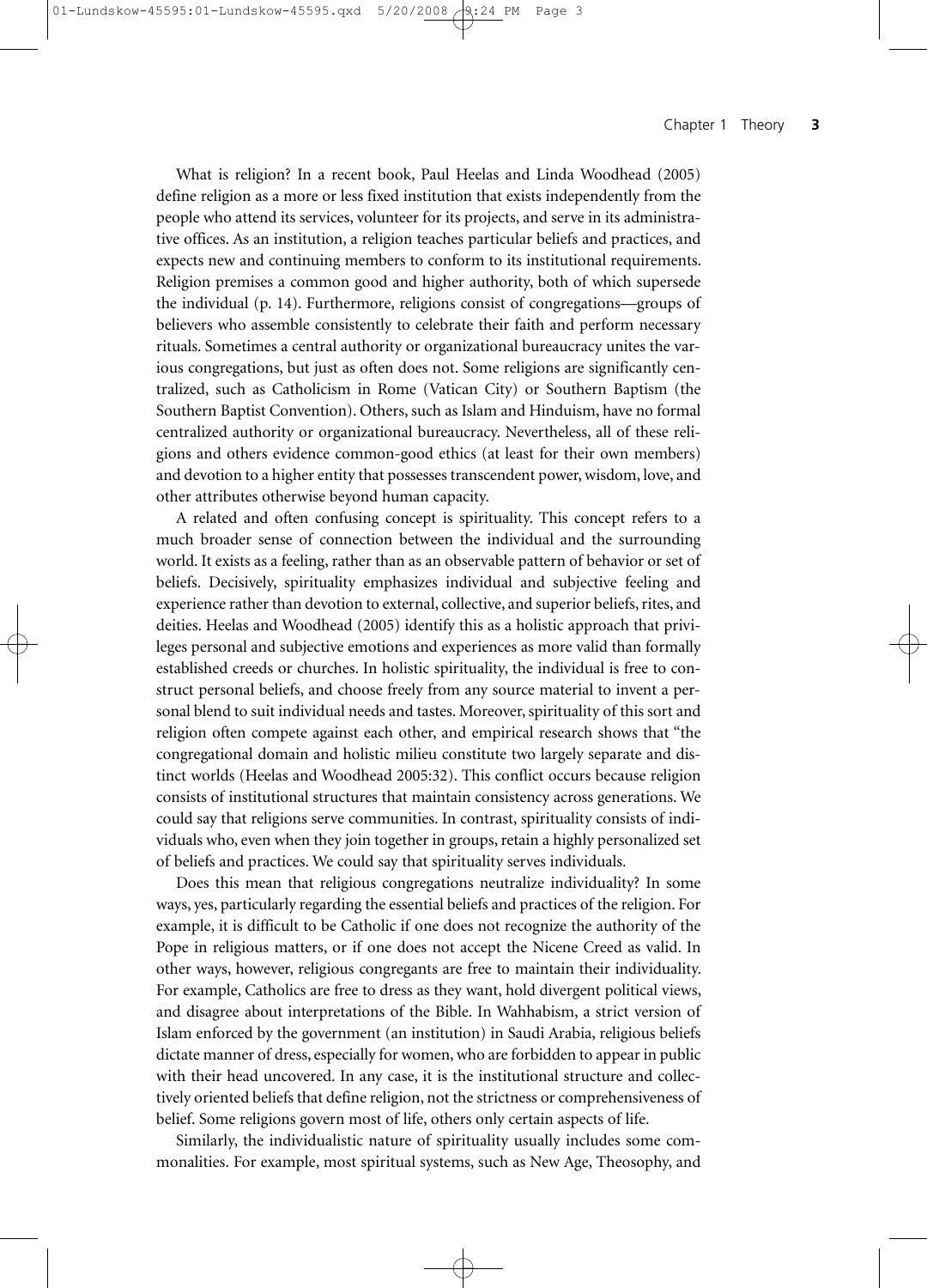| Table 1.1<br>Religion and Spirituality |  |
|----------------------------------------|--|
|----------------------------------------|--|

| Religion                                                                                                                                        | Spirituality                                                                                      |
|-------------------------------------------------------------------------------------------------------------------------------------------------|---------------------------------------------------------------------------------------------------|
| <b>Common-Good Ethics</b> —The needs of the<br>community override the needs of the few, or the<br>one                                           | <b>Individual Ethics</b> —Beliefs and values serve the<br>personal needs of the individual        |
| <b>Common-Good Morality</b> —The institution<br>decides right and wrong                                                                         | <b>Individual Morality</b> —The individual decides<br>right and wrong                             |
| <b>Institutional Autonomy</b> —Religion exists trans-<br>generationally and independently of personal<br>control                                | <b>Personal Autonomy</b> —Spirituality exists within<br>and for each individual                   |
| <b>Institutional Hegemony</b> —Exists externally to<br>and coercive of the individual; responds to<br>historical change, not personal decisions | <b>Personal Hegemony</b> —Personal freedom of<br>choice; responds to personal feeling and choices |

Swedenborgianism, share beliefs of balance, that harmony arises from the proper balance of energy (Ellwood 1995; E. Taylor 1995). Individual innovation often draws from widely diverse sources, and people share ideas quite extensively. Just as religious congregants retain many personal characteristics, so spiritualists share certain ideas despite their personalized beliefs.

While both religion and spirituality have degrees of individuality and degrees of collectivity, religion is premised overall on collective continuance, whereas spirituality is premised on individual autonomy. In religion, the community is the measure of all things; in spirituality, the individual is the measure of all things. A religion requires collective commitment but may allow individuality. In spirituality, an individual may choose collective commitment or not. This book will use the term *religion* broadly and often encompass what technically should be called spirituality, unless otherwise noted. As with the issue of faith, much of the sociology of religion applies equally to spirituality.

Overall, both religion and spirituality share something in common—a leap of faith. In other words, both depend, at an essential level, on faith—that which *cannot be proven or disproven* but is accepted as true. The emphasis here is that faith *cannot* be proven, which differs from something that *is not yet* proven, but could possibly be proven through empirical means. To make this distinction, Max Weber often quoted Tertullian (Quintus Septimius Florens Tertullianus, 155–230 CE), who in defense of early Christianity said, "Credo non quod, sed quia absurdum" or in translation, "I believe nothing except that which is absurd." At some point, all religions define themselves through articles of faith, not proof. Although religion need not necessarily be in conflict with other ways of knowing, such as science, religion goes beyond the observable world to which science is limited. From Tertullian to Weber to present-day theorists and many in between, faith often contrasts with logic and reason, and thus in comparison appears "absurd" if a person privileges logic over faith. At the same time, some faith-based explanations appear absurd if applied to issues of observation and logic.

In the long-standing faith versus reason dichotomy, no resolution is possible, nor even any discourse as each side premises its knowledge on entirely different and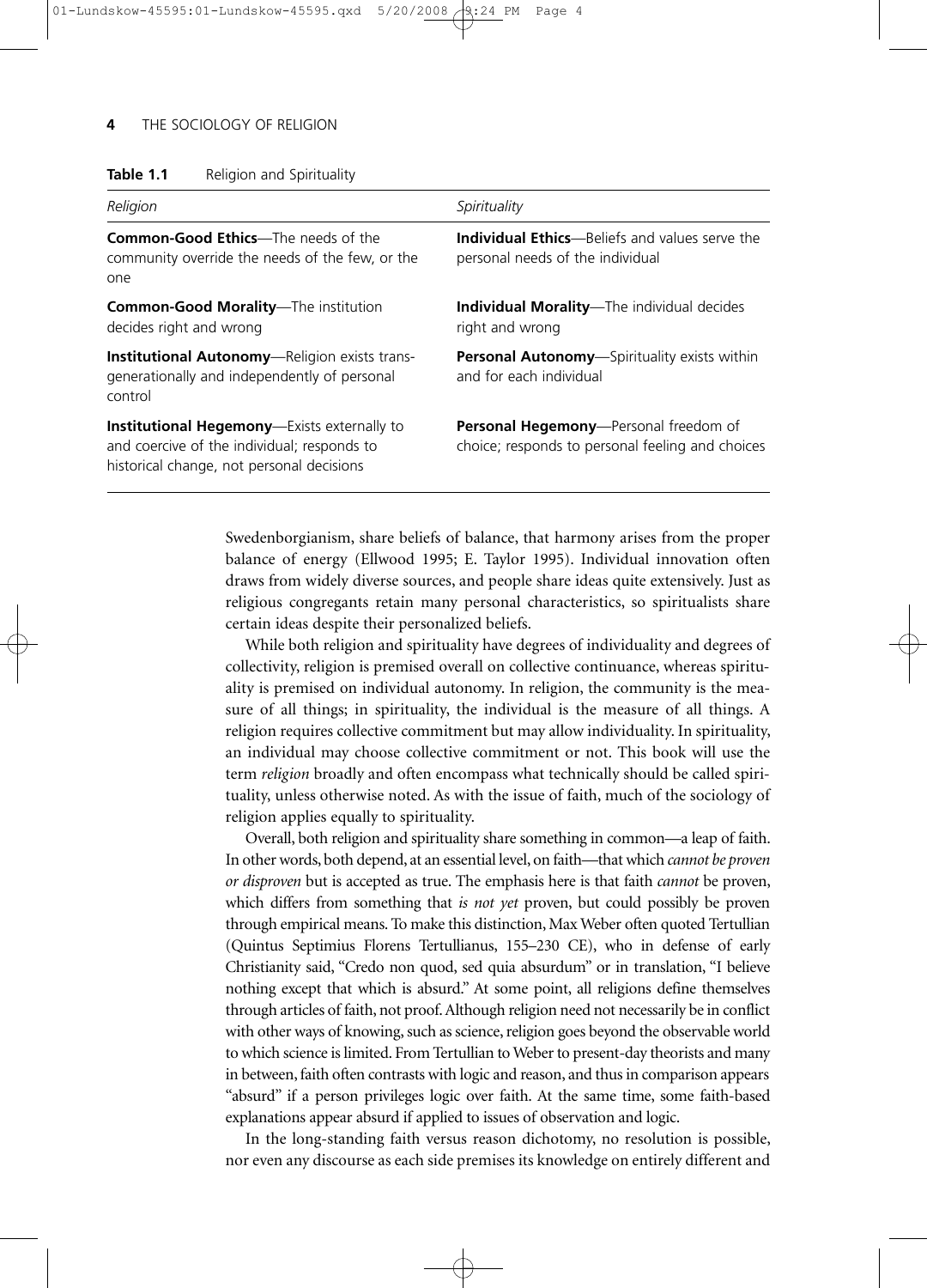contrary grounds. However, as Stephen Jay Gould (2002) (a biologist by training) argued throughout his career, each form of knowledge speaks to a different sphere of knowledge; faith and reason are both accurate because they address essentially different aspects of existence. While this view definitely makes progress, this textbook, as argued in the introduction, proceeds with the assumption that we have not yet learned either to decisively separate or combine faith and reason. While I agree that Gould's position works effectively most of the time, students should consider the full range of human knowledge and use it to develop their own insight. The way in which pieces fit together may yet require a wholly new approach.

For now, let us remain in established theory.

# **The Place of Religion in Society**

The words at the end of this sentence, among the most famous in all of the English language, describe the existential conundrum of humanity—"to be or not to be. . . ." To live or not to live, and if to live, how and why? For what purpose? And what of death, that "undiscover'd country from whose bourn no traveler returns"? We thus face an existential crisis that, as Hamlet realizes, has no automatic answer, no decisively true and certain solution. We have instead only feelings and intellect that, with effort, may produce a sense of conviction (a sense of faith) that we have discovered the meaning of life, and how to live it correctly. Throughout human history, religion has spoken to such existential uncertainties, and to the extent we hear its words and enact its rituals, religion successfully instills meaning where otherwise we would face only an infinite void of despair.

#### **To be, or not to be: that is the question...**

To die: to sleep; No more; and by a sleep to say we end The heart-ache and the thousand natural shocks That flesh is heir to, 'tis a consummation Devoutly to be wish'd. To die, to sleep; To sleep: perchance to dream: ay, there's the rub; For in that sleep of death what dreams may come When we have shuffled off this mortal coil, Must give us pause: there's the respect That makes calamity of so long life. . . .

But that the dread of something after death, The undiscover'd country from whose bourn No traveler returns, puzzles the will And makes us rather bear those ills we have Than fly to others that we know not of.

—William Shakespeare, *Hamlet*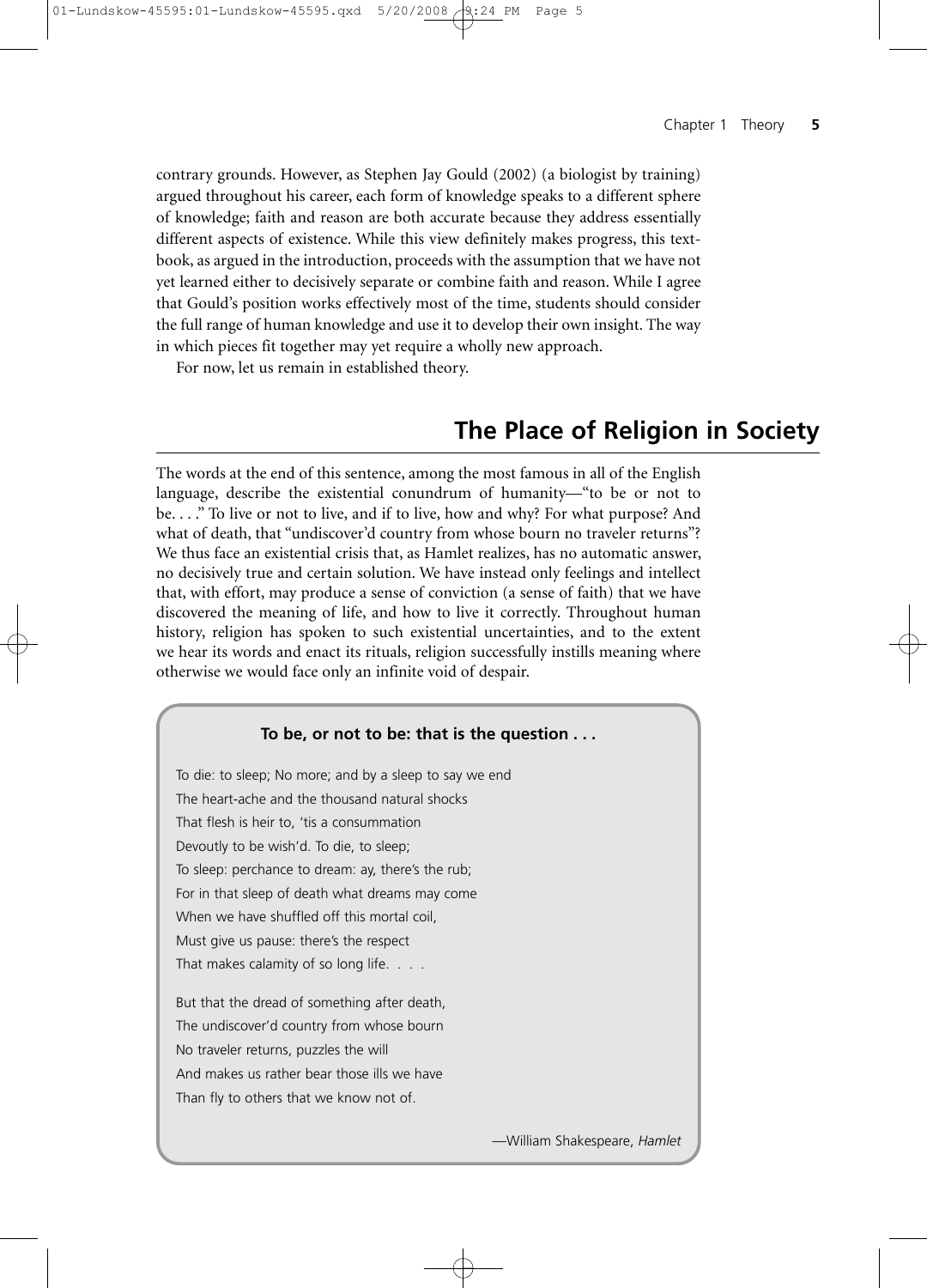We can embrace Shakespeare, and many others, who express the essence of human existence with great eloquence and passion. However, such is not our purpose as sociologists. There are other ways to understand the human condition, and through science, we may understand in ways that differ from the poet's moving passages, but perhaps, by the end of this book, prove no less powerful.

In his now classic *The Sacred Canopy* ([1967] 1990), the sociologist Peter Berger identifies the vital existential questions—questions that define the meaning of life—that underlie all of human existence. Berger poses four great questions:

#### **Peter Berger's Four Existential Imperatives**

Who am I?

Why am I here?

How should I live?

What happens when I die?

For Berger, these questions define the uncertainty of human existence, and religion serves to answer these questions at some collective level. To be effective, they must be shared answers acknowledged among a population of people yet which each individual accepts willingly; they cannot be forced onto people. Furthermore, the revealed religions face an additional pressing issue—the problem of *theodicy.* The revealed religions are those that hold that God has a revealed purpose for all people, and that we are moving inexorably toward some final moment, whether Armageddon—the final battle between good and evil—or salvation, or possibly both. Theodicy is the issue that arises thus: If God is good and cares about us, why does evil exist? Furthermore, if God is omniscient (all-knowing) and omnipotent (all-powerful), then again, why does evil exist? In the earlier mystery religions, theodicy was not an issue, because God (or the gods) offered no particular plan, and no particular end point to history. The mysteries were revealed only to a select few, usually only after grueling initiation rituals or by the merit of one's birth.

Finally, Berger concludes that in responding to the four great existential questions, and to the issue of theodicy, religion provides a *nomos,* a coherent system of meaning that connects the individual to society and to a sense of purpose above and beyond the empirical and temporal realm (see Figure 1.1). Meaning must be universal and eternal, but also relevant to real moments in life, especially the existential moments of birth, life, and death.

Thus, religion is a set of beliefs that connect the individual to a community, and in turn to a sense of being or purpose that transcends the individual and the mundane. In this way, people reassure themselves, through collective belief, that life is more than a series of events that ends in death, but part of something eternal, something important, something that assures the individual a place in this world, and in some larger scheme of being.

Religion is thus crucial for the long-term survival of any community, because it not only justifies the particular values and lifestyle of a community, but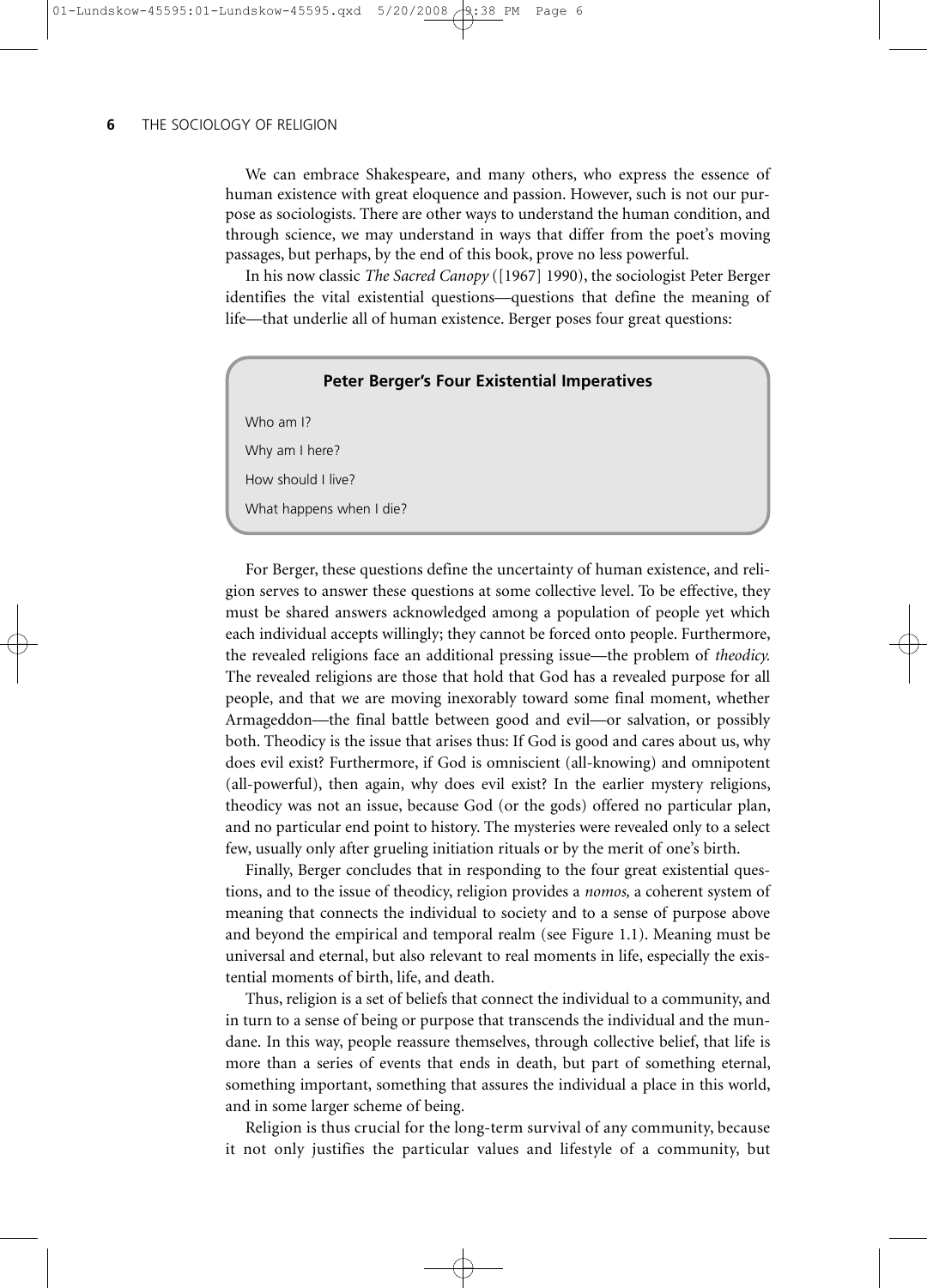

#### **Figure 1.1** Role of the Nomos

reinforces purpose and meaning, and thus connects the present with the past and future. Religious beliefs are thus the collective totality of social beliefs, which, precisely because they are collective and derived from social, not individual existence, appear to the individual as eternal and transcendent truths, as something outside of and beyond the individual, and which must empower the individual as an active member of the very same community. Thus humans create a feeling of the supernatural, of spiritual connections beyond what can be directly observed.

Berger identifies the central aspect of spirituality, deistic or not, as its ability to construct and maintain a nomos—a belief system that explains the meaning of life. This nomos arises specifically from actual social relations as well as visions of society as it ought to be. Without a nomos, a society falls into alienation and *anomie* (a sense of being without values that meaningfully explain life and therefore place meaningful moral regulation on conduct), which produces diverse and extensive social problems. For example, Native Americans continued to live after Europeans destroyed their civilizations, but they lived as strangers in a homeland that was now a strange land, stripped of political power as well as cultural and personal identity.

Yet a firmly accepted nomos builds societies and can hold a social group together despite intolerance and persecution. Numerous historical examples exist: Christians under ancient Rome; the Jews in the diaspora after 70 CE until the 20th century; African Americans during the civil rights struggle, the same aforementioned Native Americans who rediscovered their cultural heritage—all of which united with a specifically religious nomos.

In this way, transcendent beliefs (faith) function affirmingly only to the extent they embody material conditions and promote realization of the self in conjunction with social interests. This means two things: First, the nomos as mediator between the individual and society functions in both directions, as both a top-down system of control and a bottom-up expression of real-life hopes and aspirations of real people. Second, social conflict becomes relevant, as we will see among the classical era theorists.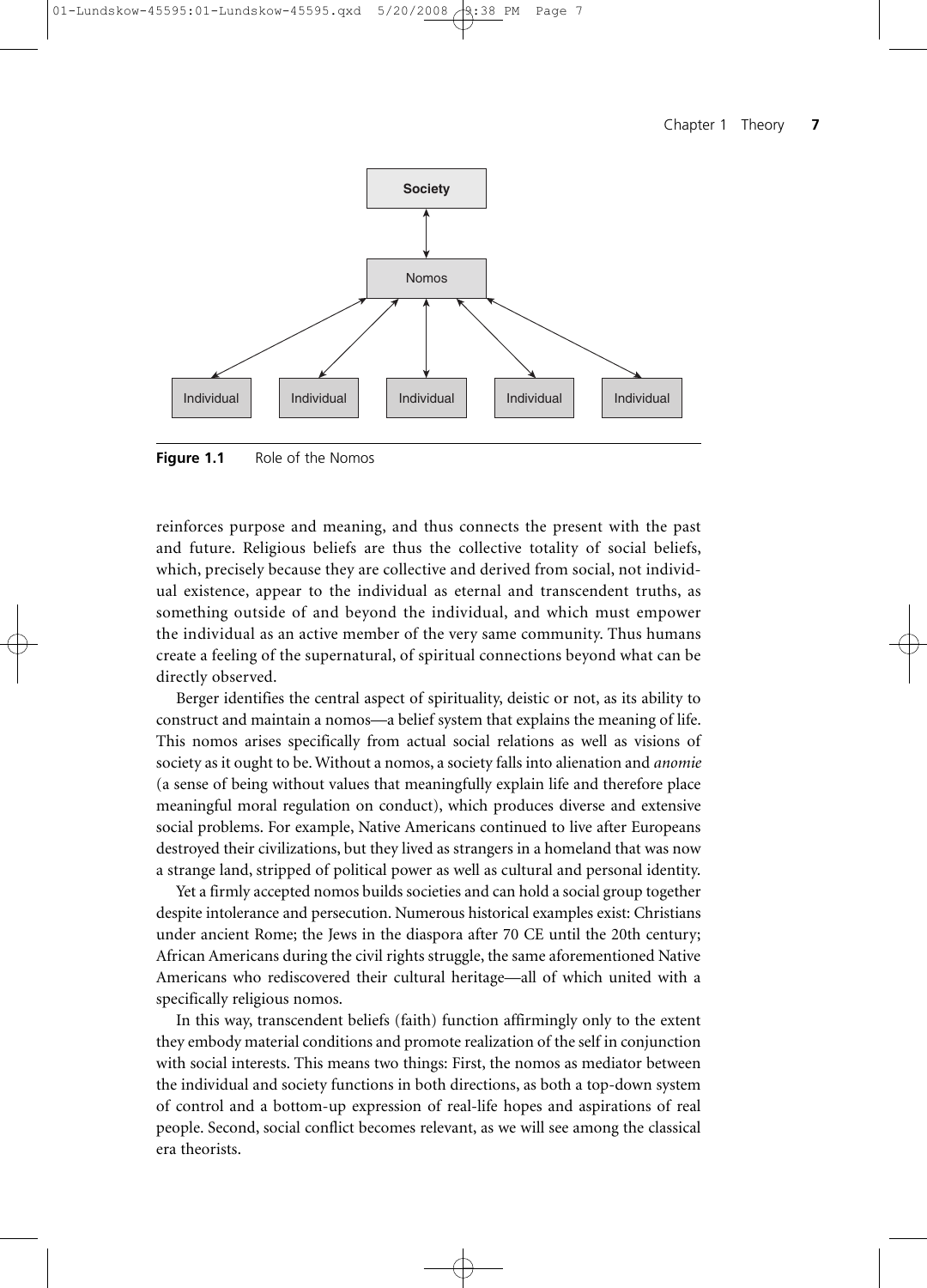#### **Ibn Khaldun (1332–1406): The First Sociologist**

Born in Tunis, Khaldun spent much of his professional life in Granada, Spain, and Alexandria, Egypt. Extensively educated, he wrote numerous histories and an autobiography. He also wrote a decisively sociological treatise, 400 years before sociology existed as such.

Rarely studied in the West, we may legitimately call Ibn Khaldun the first sociologist. Although the name "sociology" comes from Auguste Comte (1798–1857), Khaldun actually created many of the basic concepts of the field. In his brilliant work, *The Muqaddimah*, he coins concepts such as social force, social fact, group solidarity, and theories of material and ideological conflict, especially urban versus desert life, and the conflict of hierarchy based on economic and cultural domination. He also analyzes the decline of great civilizations. In all of this, religion plays a vital role in various ways. This is required reading for any serious student of social theory.

Berger draws significantly from three of the founders of sociology—Émile Durkheim, Karl Marx, and Max Weber. All three of these scholars studied, and were influenced by, modernity. Modernity is both a time period and a concept. As a time period, it refers to the rise of capitalism and rational (systematic) social organization, which begins to define society around 1500, becomes predominant around 1800, and continues today. As an analytical concept, this process of rational organization changed over time nearly all of society, including economics; government; education; knowledge; culture; and of course, religion. Regarding religion, the force of rationalization not only changed religion, but changed the way we look at it. Rationalized knowledge (in the form of science) allowed people like Neils Bohr and Marie Curie to study the natural world, and their contemporaries such as Marx, Durkheim, and Weber to study other less tangible but no less real aspects of existence, such as religious devotion and beliefs (see Figure 1.2). Science enabled them to study religion in all its aspects as objective phenomena, and in so doing separate it from other forms of knowledge, especially from faith.



**Figure 1.2** Basic Branches of Science and Example Contributors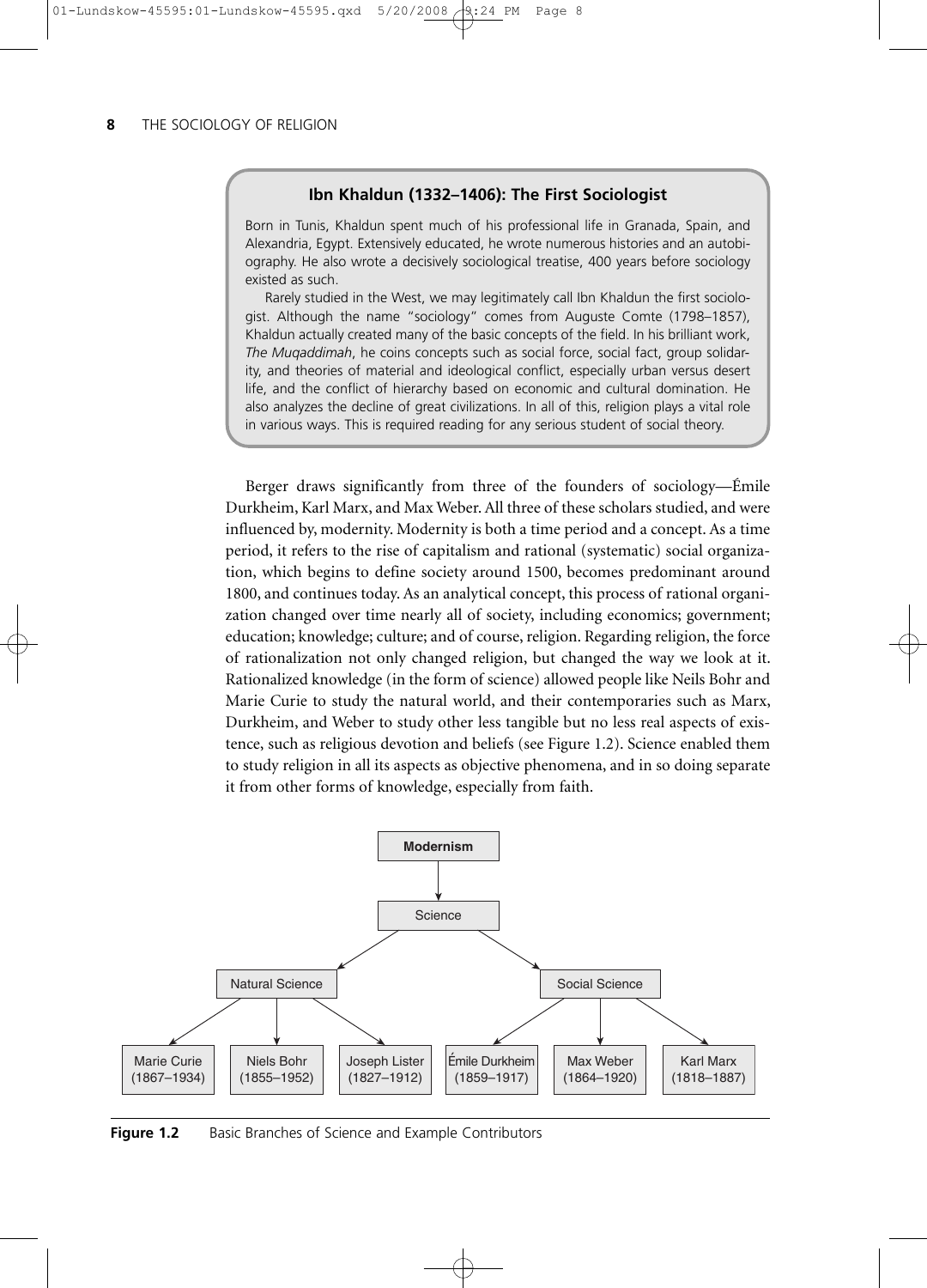# **Classical Theory**

In all of sociology, the works of three famous foundational scholars of the field— Karl Marx, Max Weber, and Émile Durkheim—are perhaps the most extensively misunderstood. In this section, we will cover their major works most relevant to religion by examining the primary texts rather than the secondary literature.

All three felt that science could be applied to social issues in the same way scientists had already applied it to the natural world. During their lives in the 19th and early 20th centuries, social science in general was a fledgling field, and no clear lines of demarcation had yet developed. Thus, Weber, for example, freely moves between history, social psychology, and what we might recognize today as sociology proper. Marx similarly combined philosophy, history, and economics. All three integrated whatever fields and insight they found relevant to the task at hand, and the task was to understand the massive social change and upheaval that the transition to modernity wrought. In this effort, they viewed their work in decisively moral terms, believing that clarity and accuracy matter, and that truthful insight is a moral obligation. For all three theorists, as we will see, one of the first and most significant casualties of modernity was religion. Once modernity seized control of the world, nothing would be the same anymore, especially not religion.

# **Émile Durkheim**

Émile Durkheim (1859–1917) argues that religion must provide a "collective effervescence" that celebrates the ideal social order of society. Whatever people believe is the correct and proper way to live, the established religion of that society will portray this order in the ultimate idealized form, as a divine order. The gods, or the one God, have ordained that we live as we already live. Faith in the divine is really then faith in human society, that in order to attain meaning and salvation, one must attain the right type and extent of social integration. Durkheim identified four forms of incorrect or insufficient socialization: egoism—integration is too weak; altruism—integration is too strong; anomie—integration is of a dysfunctional type that fails to regulate the individual; and fatalism—integration is a dysfunctional type that overregulates the individual. Of the four types, Durkheim argued that anomie would prove most relevant to religion in modern times. As religion loses its ability to create existential meaning, people become *anomic* (without a nomos). In this condition, people have no reason to regulate their desires, especially in the realm of economics and acquisition. Durkheim uses anomie in this sense, and not in the general sense of normlessness. The anomic person specifically lacks a sense of meaning and purpose, but may have other norms and values. As Durkheim argues, anomie is found most intensely in successful business executives, who have a powerful normative standard—making money and enjoying the thrill of power—but who lack a sense of meaning. In essence, Durkheim argues that money can buy property and thrills, but not happiness (see Durkheim [1897] 1951:247–250 and 253–257).

Today, we may think of this as consumerism, the idea that we work and spend and consume, always looking for the better deal, the bigger house, the bigger car, the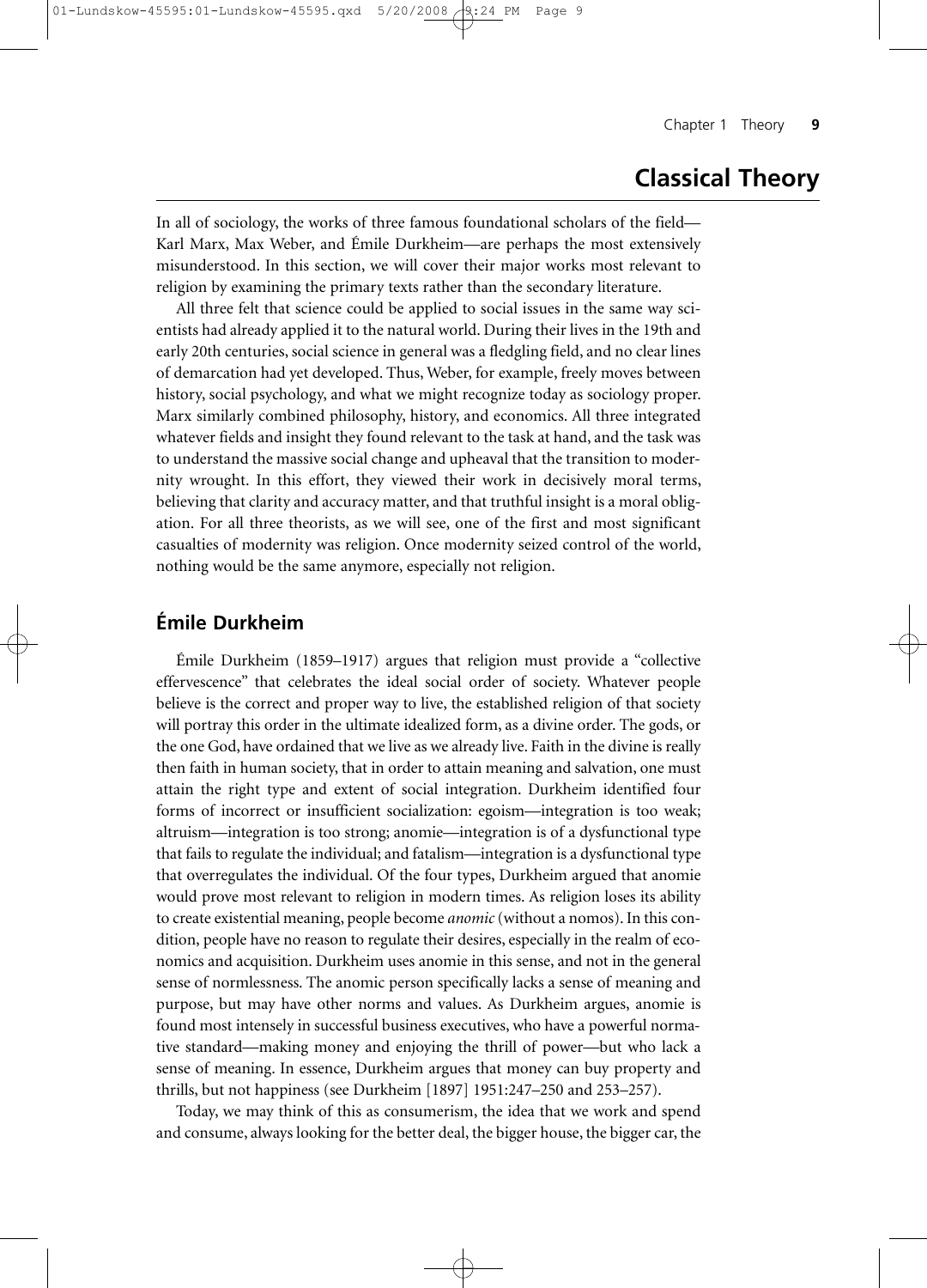bigger paycheck, the plasma TV, the surround sound stereo system. With natural desires, such as food, there are natural limits in that a person can only eat so much (although advertising and food companies always seek to expand our eating capacity). In contrast, socially created desires are essentially unlimited: there is always more money, more fame, more power, and more property to acquire, more thrills to experience. There is no natural limit to how much of these things we can accumulate. As of this writing, for example, the billionaire financier Kirk Kerkorian (b. 1917), at age 90, seeks to add more millions to his approximately \$15 *billion* in personal assets (Kroll and Fass 2007) by attempting to raid and dismantle Chrysler, General Motors, and other companies. How much money is enough?

Without a meaningful nomos, people lack a value system to set limits, and thus lose themselves in the endless and inherently unsatisfiable pursuit of bigger, better, and more of everything subtle and gross that modern society can offer for sale. In this social environment, even people become objects for consumption, and eventually all objects lose their flavor, importance, and ability to fascinate. People eventually find themselves surrounded by meaningless objects in a meaningless world. In its most extreme forms, anomie results in suicide, as a person faces feelings of exhaustion and hopelessness. The thrill is gone, and life feels empty.

Modernity thus differs significantly from earlier forms of society. In earlier forms, mechanical solidarity held society together by connecting people directly to each other. For Durkheim, mechanical solidarity meant the unity of sameness, that each person held more or less the same skills and significance as everyone else. The division of labor was generalized to the extent that each person, having similar skills, performs the same tasks in the community. Although some simple division of labor exists in such societies, especially a gender division of labor in that women do certain things and men do certain different things, all the women and all the men respectively do the same things. Mechanical solidarity promotes communal living, as no person possesses anything unique or different in terms of skills, knowledge, or property that could serve as a basis for domination.

As Margaret Mead ([1928] 2001) found in traditional Samoa, for example, or as Herbert Spencer ([1862] 2004) found among the Teutons in ancient Germany, claims to leadership depend on freely sharing skills and resources, not using resources for personal gain over and against others. Whether a peaceful society like traditional Samoa, or a war-and-plunder society like the Teutons, they both rely on mechanical solidarity, and thus a person claims the mantle of leadership based on sharing or achievement that benefits the collective rather than personal good. Homogeneity holds the community together. Religion reflects this homogeneity, makes sacred everything that maintains the mechanical solidarity, and makes profane everything that disrupts the cohesion of similarity.

In contrast, modern society dissolves mechanical solidarity because it converts individuals into specialists, each with a different position and function in society. The more modernism advances, the more specialized and therefore increasingly dissimilar people become. Just as mechanical solidarity produces sameness, a simple division of labor, so specialization produces difference and a complex division of labor. Yet people still depend on other people, and people must still cooperate with each other, even more so as they become more specialized. Whereas the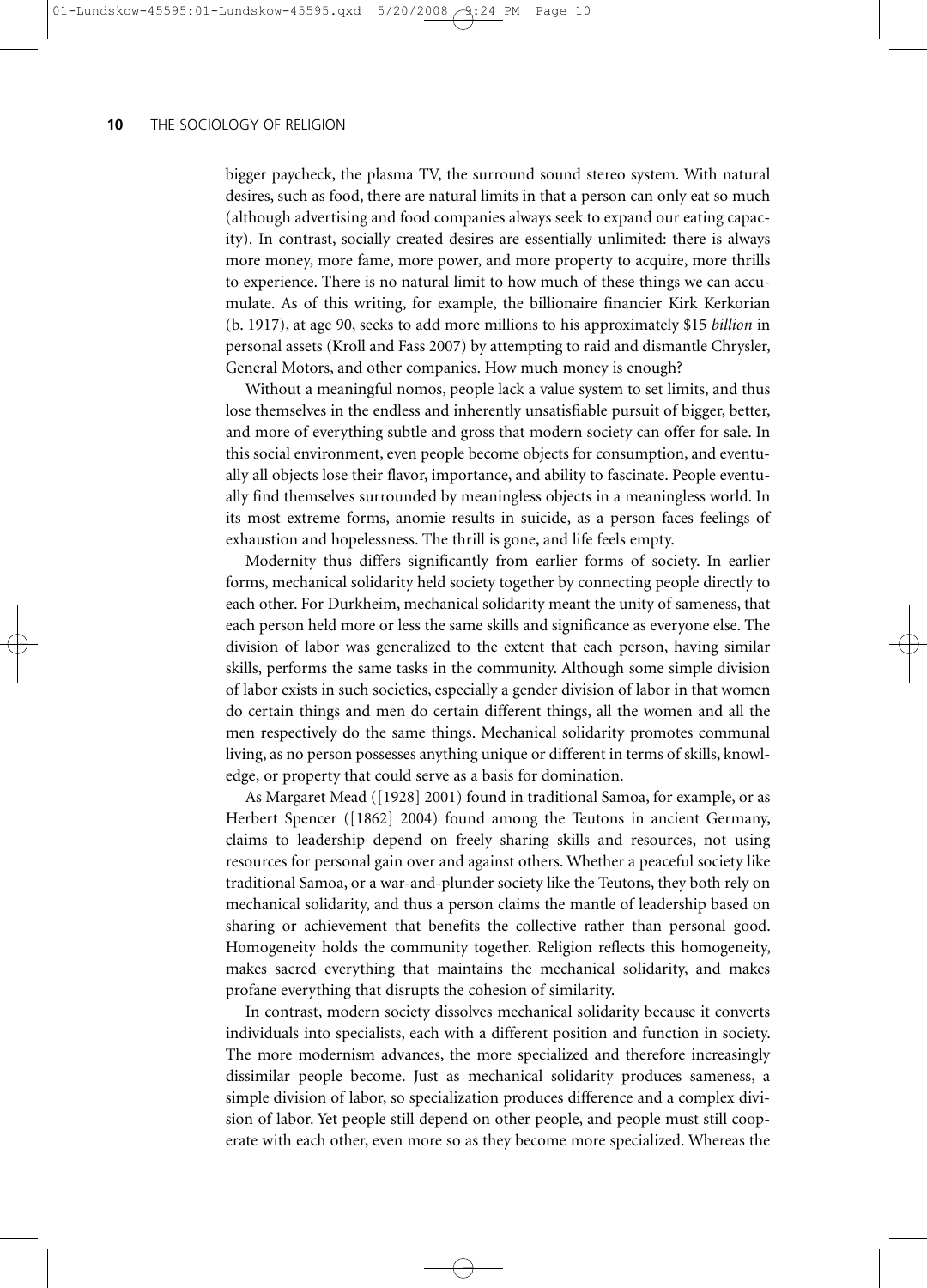mechanical person possesses various skills, including a complete set of survival skills, the modern form of organization, which Durkheim refers to as organic solidarity, produces specialized parts, each of which depends vitally on the whole. As an individual, each person is only an incomplete part. As a whole, the various diverse parts come together in unison and constitute a society that is, in terms of its functions, far more complex than is possible in the mechanical form. But if everyone performs within various and diverse groups, each with its own requirements of skills, education, training, experience, and organization, how can people function as a unified whole? What brings all the various specialized parts together as a functioning organism?

Durkheim argues that on one level, economic interests provide a type of unity. However, he also argues that by themselves, economic interests, which manifest as laws, trade agreements, legal contracts, monetary exchanges, and the production of goods and services, only establish the relationship of people to objects, but not people to other people. This is a crucial problem in modern society, which elevates organic specialization to the highest degree. As Durkheim ([1893] 1984) writes, this kind of relationship "links things directly to persons, but not persons with one another. . . . Consequently, since it is only through the mediation of persons to things that people are integrated into society, the solidarity that arises from this integration is wholly negative" (p. 73). In other words, economic ties connect people through the objects that people seek to buy and sell, but this means solidarity is negative (passive) in the sense that it creates order, but only one of convenience. There is no positive (as in active) unity, or as Durkheim states it, there is "no cooperation, no consensus" on what is right and wrong, no solidarity between people, only momentary order based on mutual convenience. Economic ties, although vital to any society, cannot by themselves produce active *moral* cooperation and commitment to other people and to society. Especially in modern times, economic interests alone produce only intense self-centeredness and profound disconnection from other people.

Although modern society is decisively organic, some ancient civilizations developed organic solidarity as well. For example, in ancient Greece and Rome, religion served the main integrative function. Although not completely separated from class and status, Roman civilization developed a complex division of labor and relied on technical expertise of engineers, judges, governors, educators, and administrators of all types. A merchant and craftworking class also arose that created new opportunities for individual advancement. Religion permeated Roman society, and the rich pantheon of deities, each committed to particular locations, trades, ethnic groups, status groups, and many other unique groups, integrated Rome's diversity into a more or less cooperative unity.

Although Roman society was clearly hierarchical, and elites often exploited the lower classes ruthlessly, religion nevertheless created positive (active) integration in the sense that it compelled individuals to serve interests beyond their own personal ones. These social interests could include the Roman state, the city, one's peers, family, or any combination of commitments that transcended the individual. In short, people did not like every aspect of Roman society and conflict frequently occurred, but they accepted it overall as a meaningful order to life overall and thus respected and served that order.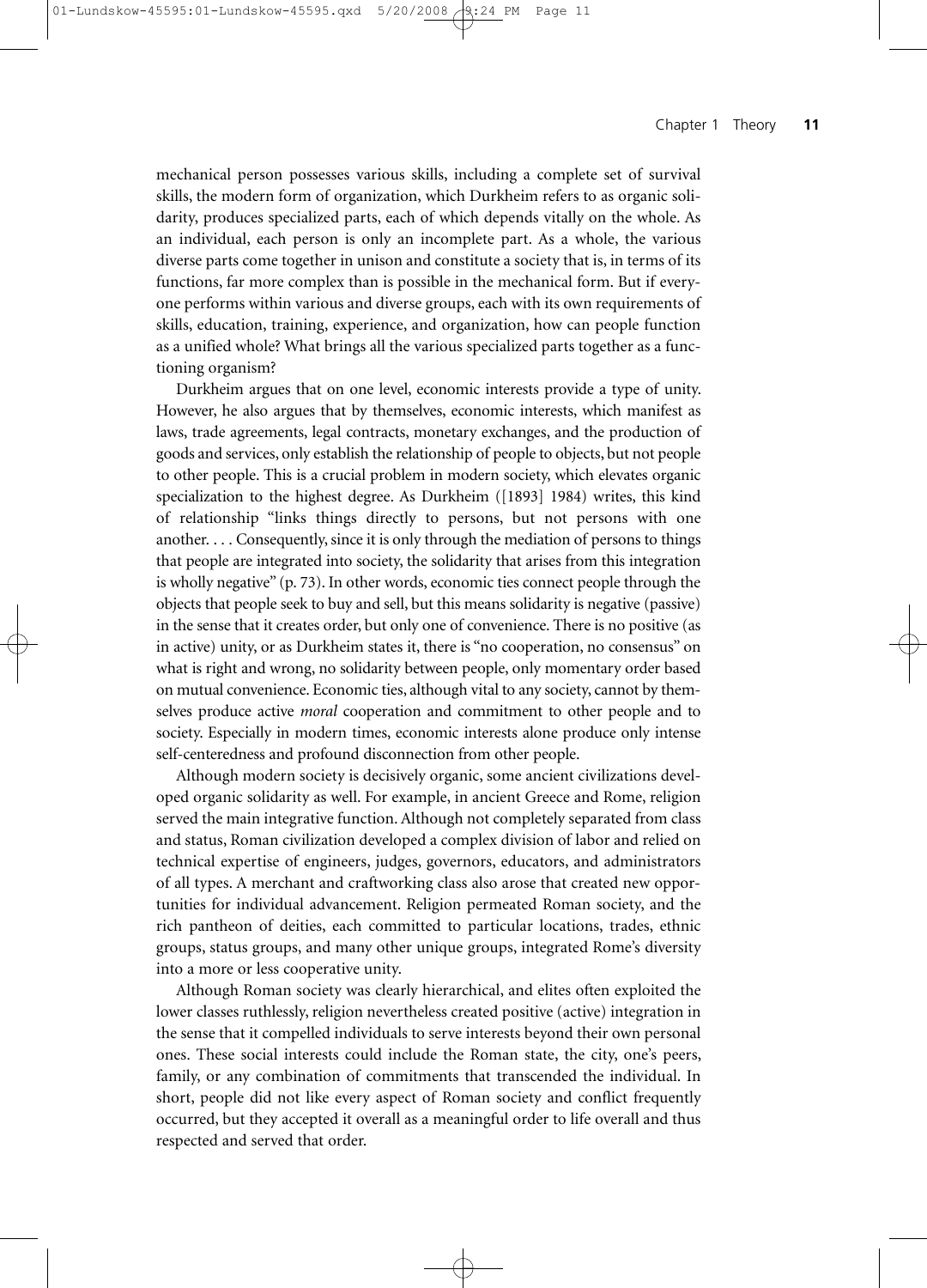The early Christians serve as a useful example to illustrate Roman social morality. The contemporary scholar Robert Louis Wilken (2003) argues that the Romans did not hate the Christians, but rather distrusted them because they shunned all social activity that involved the pagan gods, which was nearly everything. This not only separated Christians from pagan religion, but from Roman society, which religion permeated and integrated. To intentionally reject the gods was to unintentionally reject the order of Roman society. As the great Roman statesman Cicero (Marcus Tullius Cicero, 106–43 BCE) wrote, "the disappearance of piety towards the gods will entail the disappearance of loyalty and social union among men as well, and of justice itself—the highest of all virtues" (Cicero [c. 40 BCE] 1960).

#### **Marcus Tullius Cicero (106–43 BCE)**

The man known to us as Cicero wrote on many topics, including religion. One of the most effective politicians and orators in Rome, he cherished and celebrated the Republic as many would celebrate religious devotion, and indeed, Cicero connected public service and democracy to true religious faith. He could not prove that democracy was a divine form of government, but he believed it nevertheless. His faith would cost him his life. Although offered power in the emerging imperial system, Cicero refused to compromise his devotion to democracy and justice under the law. Marcus Antonius (Mark Antony) ordered him assassinated, and Cicero's alleged final words were, "There is nothing proper about what you are doing, soldier, but do try to kill me properly" (Cassius Dio, *Roman History*).

In Durkheim's first book, *The Division of Labor in Society* (his dissertation; [1893] 1984), he proposes no institution to remedy the fractured relations of modern times. He concludes only that economics alone cannot positively integrate people, and to the extent we rely on economic interdependence, we create only anomic relations, that is, mutually beneficial relations that have no meaning beyond the transaction of the current purchase, or the momentary relations of working conditions.

In order to further understand the social problems of modern society, Durkheim empirically developed a sociological framework in *Suicide: A Study in Sociology* ([1897] 1951). He offers four famous concepts to explain different types of suicide—egoistic, altruistic, anomic, and fatalistic (see Figure 1.3).

| Egoism             | Altruism           |
|--------------------|--------------------|
| Social integration | Social integration |
| is too weak        | is too strong      |
| Anomie             | Fatalism           |
| Moral regulation   | Moral regulation   |
| is uncertain       | is absolute        |

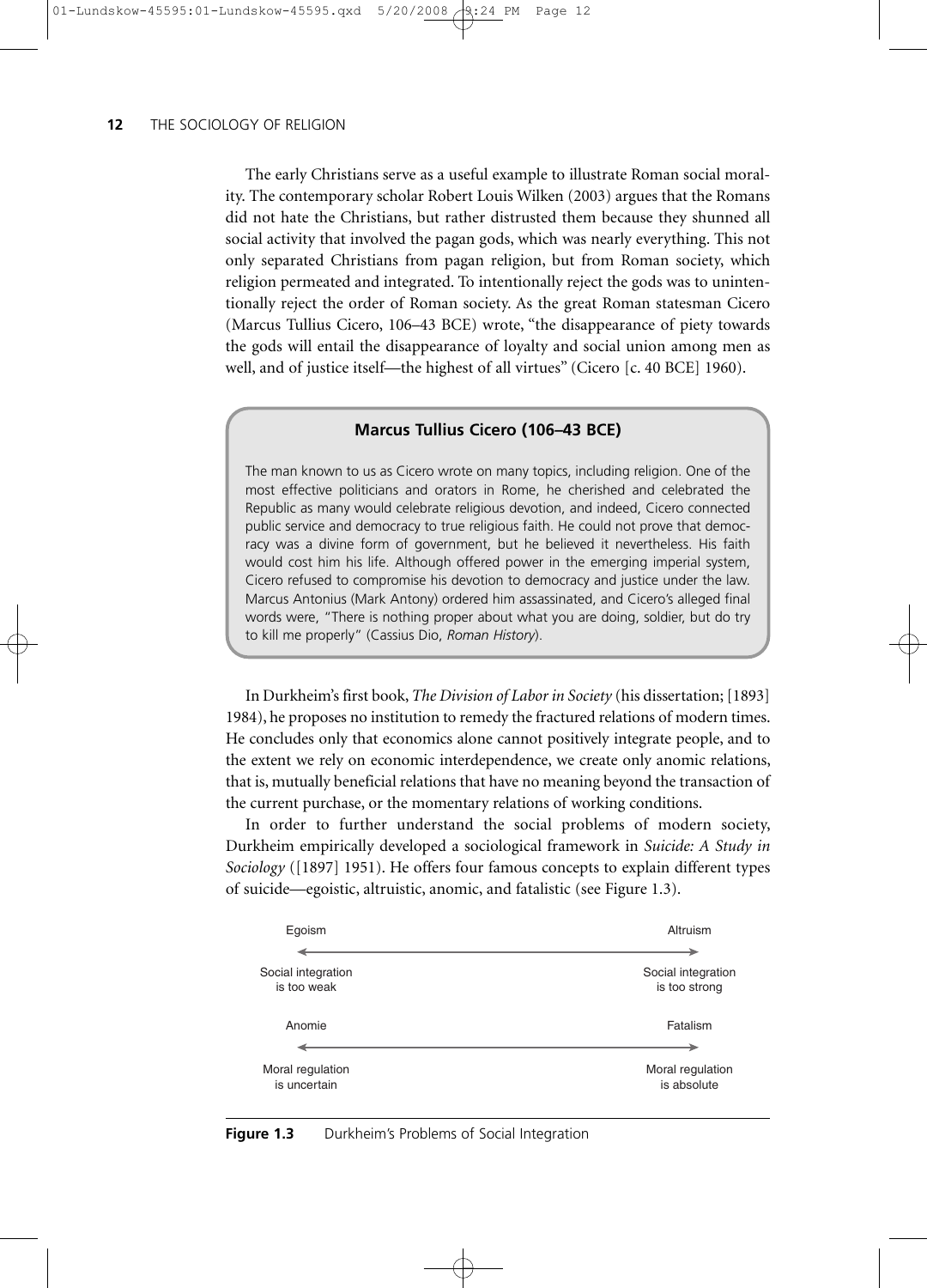All derive from problems with social integration, although in different ways. For Durkheim, suicide includes all self-destructive behavior, such as substance abuse, and willingly joining the military to kill and be killed. Later in the book, he identifies homicide and suicide as identical, except that in the former the object to kill is external, whereas with suicide, the object is oneself. With this in mind, Durkheim examines the impact of various social institutions, including, family, education, and religion. In the case of religion, he rejects the notion that differences in beliefs explain the frequency of suicide. He observes that statistically, of the three religions common in Europe—Judaism, Catholicism, and Protestantism—Jews are lowest in frequency, then Catholics, with Protestants being the highest. Both Catholicism and Protestantism condemn suicide strongly. However, there is no official proscription against suicide in Judaism.

So why are the Jews the lowest in suicide frequency, when they don't even prohibit suicide as a sin? Durkheim ([1897] 1951) argues that

the beneficial influence of religion is therefore not due to the special nature of religious conceptions. If religion protects man against the desire for selfdestruction, it is not that it preaches the respect for his own person . . . but because it is a society. . . . The more numerous and strong these collective states of mind are, the stronger the integration of the religious community, and also the greater its preservative value. The details of dogmas and rites are secondary. The essential thing is that they are capable of supporting a sufficiently intense collective life. (p. 170)

Of the three religions, Protestantism allows the greatest individual investigation of scripture and requires the fewest obligatory observations. As a result, people are freer to explore their faith, and indeed, as we will see in the next chapter, Protestantism in the United States develops nearly unlimited variations. Yet this freedom also diminishes the regulatory power of religion, or in other words, it integrates the individual less powerfully into the collective identity. People may thus stray into egoism, where they become isolated both emotionally and socially. This isolation produces depression and despair.

Conversely, altruism results when the individual loses his or her individual identity completely in favor of the collectivity. In this case, the individual must be willing to do anything for the group, even if this means death. Sometimes it means killing oneself; sometimes killing others; or as we will see with religious terrorists, sometimes both together. In altruism, the individual life becomes inconsequential—only the group matters.

Often described as normlessness, anomie refers more exactly to a lack of meaningfully regulating normative values—in other words, the lack of a meaningful morality. Durkheim sees this type of dysfunction as most common in modern times. In order to open new markets and to increase consumption, modern capitalism must simultaneously break down personal inhibitions and social prohibitions anything that might restrict consumption and infringe on profit. People must feel free to indulge in every vice, all manner of consumption, all types of new sensations and thrills. All three classical theorists in this chapter agree that,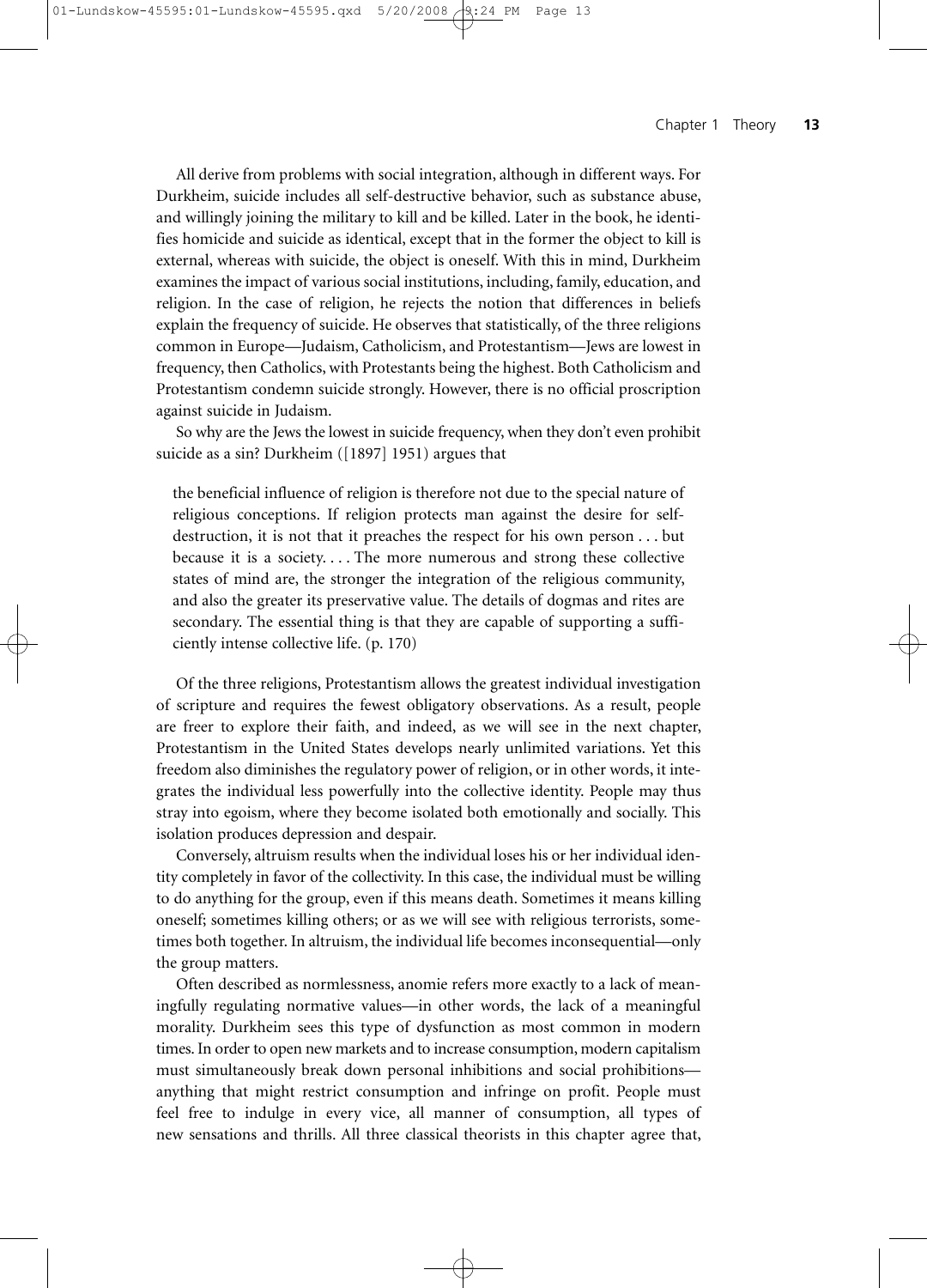although desires may differ from one person to the next, the one desire all modern people share is that they want more—of anything and everything.

Durkheim observes that animals seek what their instinct tells them to seek food, reproduction, and so on. Their needs have clear boundaries of satisfaction, and they do not obsess over what they don't have. They more or less automatically tend toward equilibrium in life, because their satisfaction is directly connected to and proportionate to their needs, the limits of which nature sets for them (although one of my cats definitely eats too much, and the other is quite insatiable for affection. That's what living with humans does to an otherwise noble animal.) However,

this is not the case with man, because most of his needs are not dependent on his body or not to the same degree. . . . How to determine the quantity of wellbeing, comfort or luxury legitimately to be craved by a human being? Nothing appears in man's organic nature nor in his psychological constitution which sets a limit to such tendencies.... Human nature is basically the same in all men, in its essential qualities. It is not human nature which can assign the limits necessary to our needs. They are thus unlimited so far as they depend on the individual alone. (Durkheim [1897] 1951:247)

As social animals, we suffer no inherent regulation to our desires, and thus they are inherently unlimited. Those things of a social nature, such as money, fame, thrills, and power, are inherently unlimited; we can only eat so much food, but there is always more money, fame, and power to accumulate. Only society can set a limit on socially created desires, which it has done historically through religion. Although a higher class may enjoy a much better standard of living, with far more luxuries, religion has provided a meaningful justification for the established social order, and meaningful limits on what a person could or could not do. As Durkheim notes, the need is to establish meaningful and legitimate limits on desires, not just formal limits. People must find satisfaction, not just barriers.

The special problem in modern society, which capitalist values rule, is that "unlimited desires are insatiable by definition, and insatiability is rightly considered a sign of morbidity. Being unlimited . . . they cannot be quenched. Inextinguishable thirst is constantly renewed torture" (Durkheim [1897] 1951:247). Such people find themselves in a state of perpetual unhappiness, and "a thirst arises for novelties, unfamiliar pleasures, nameless sensations, all of which lose their savor once known" (p. 256). Hence their separation increases, and even the slightest decrease becomes an intolerable cataclysm. People want it all, and they want it now. They want more, and the more they seek, the less satisfaction they find. This produces feelings of desperation, despair, and self-destruction. Unfortunately, Durkheim feels that "religion has actually lost most of its power" to meaningfully regulate. In the absence of religion, modern capitalist society has in its place sanctified unlimited desires, "and by sanctifying them this apotheosis of well-being has placed them above all human law. Their restraint seems like a sort of sacrilege" (p. 255). Money and profit are the new gods.

The inverse of anomie is fatalism, where moral control so completely and absolutely governs life that it chokes off all longing and hope. Fatalism "is the suicide derived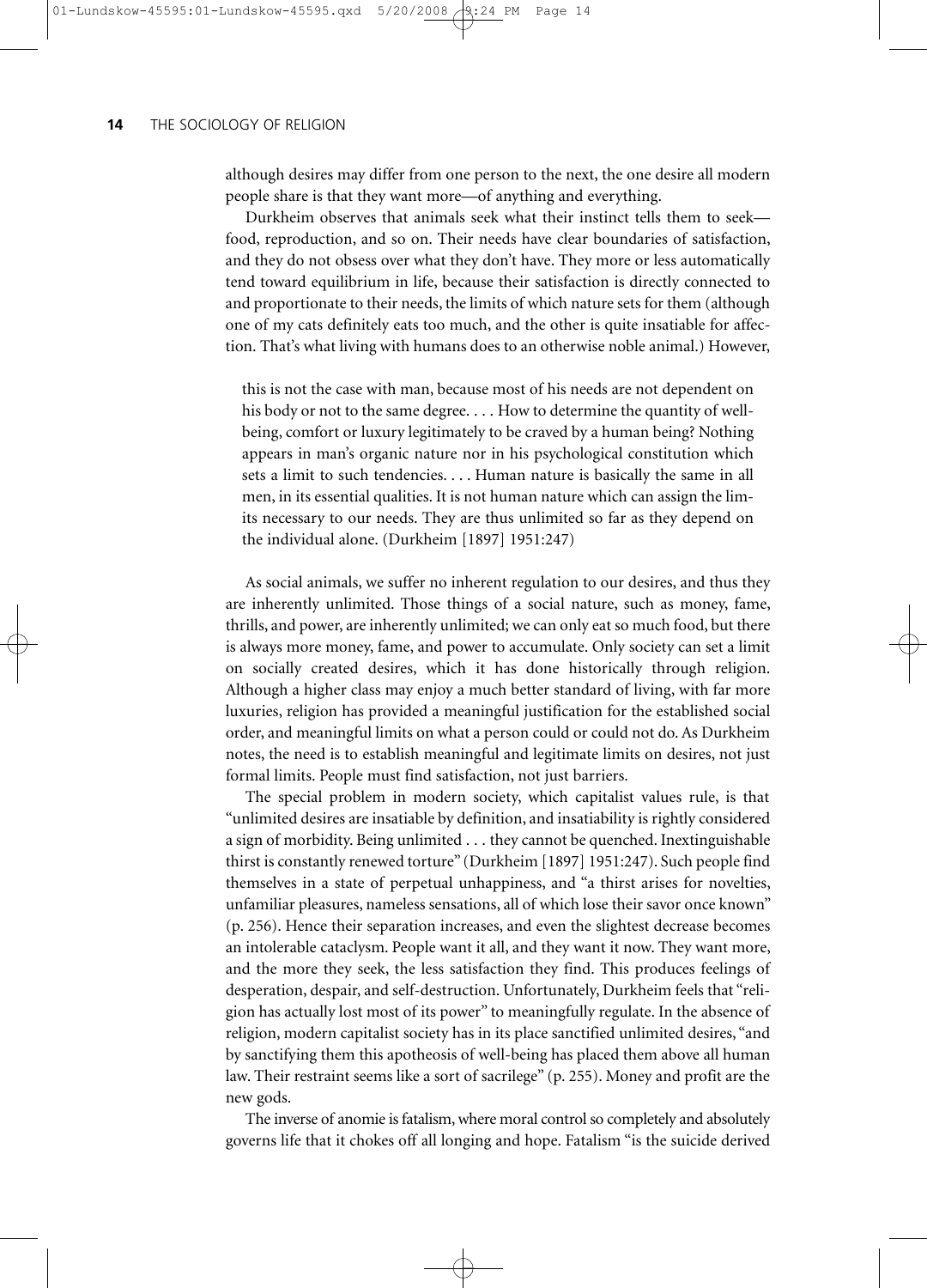from excessive regulation, that of persons with futures pitilessly blocked and passions violently choked by oppressive discipline" (Durkheim [1897] 1951:276). In history, we often find that people will bear great burdens in the present if they feel that the future will be better, if not for themselves then at least for their children. To the extent religion can instill a sense of a better future, that is, a sense of hope, it successfully mitigates the effects of fatalism. As we will see in subsequent chapters, people will tolerate very little and more readily violate the established social order if they believe that the future will not be better, that is, if they lose a sense of hope.

Durkheim also addressed religion specifically in *Elementary Forms of the Religious Life* ([1915] 1965). Whatever its doctrines, any particular religion must be able to create a meaningful social order and instill this order within the individual. Not only must the religion celebrate the present, the collective effervescence mentioned earlier, but it must also instill a sense of something larger that transcends the individual. Usually, this is the divine, the eternal, that which specifically cannot be observed directly.

#### **The Soul**

The concept of a soul exists in many different religions and cultures.

**Christianity, Islam,** and **Judaism—the three monotheist religions,** derive from the same Abrahamic tradition, and their beliefs about the soul are highly similar. The soul exists separately from the body, and although it abides within the mortal body for a while, its existence is eternal. This concept derives most directly from Socrates (in Plato). The **ancient Greeks** also believed in an afterlife, although its quality varied greatly depending on one's mortal life.

**Hindu** beliefs also vary greatly, but many believe that the *Jiva, Atman*, and *Purusha* are aspects of the divine that reside within each person. As in Christianity, it is eternal and indestructible.

**Animistic** religions are found throughout Africa, especially Zambia, the Democratic Republic of the Congo, Gabon, and the Republic of Guinea Bissau; throughout Southeast Asia, especially Indonesia, Japan, Laos, Myanmar, and Papua New Guinea; as well as among Native Americans and Europeans in premodern times. They believe that life essence (anima) permeates all things, and often this essence develops a consciousness that not only transcends but also resides in the individual. Particular people, animals, plants, rocks, and so on are born, live, and die, but the animistic essence of life is eternal.

When religious people feel a rush of excitement, when they feel that God is near or within them, when they feel a power and intensity of belief, commitment, and the sanctity of moral regulation, they are not, as sociologists sometimes conclude, succumbing to an illusion. Religious devotion is not deception. Rather, Durkheim ([1915] 1965) says, "We can say that the believer is not deceived when he believes in the existence of a moral power upon which he depends and from which he perceives all that is best in himself" (p. 257). Yet let us remember that Durkheim seeks a sociological understanding of religion. Sociologically, he argues that this power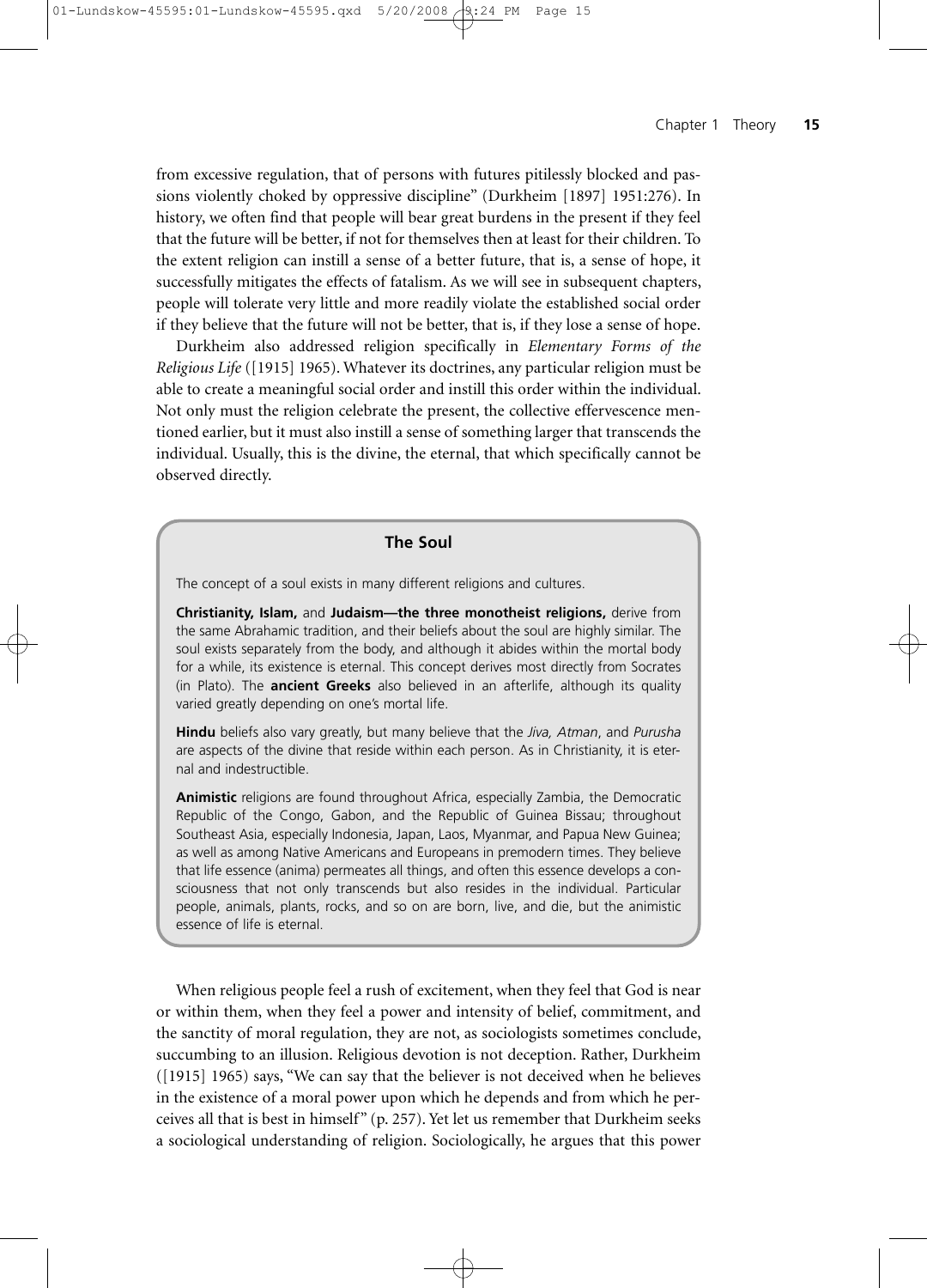exists and it is real, but it is not God the person worships: "it is society." However crude or sophisticated the imagery and beliefs of a religion may be, behind them "there is a concrete and living reality... [that] translates everything essential about life and the relations to be explained: for it is an eternal truth that outside of us there exists something greater than us, with which we enter into communion" (p. 257). God is society, or at least society in an idealized form.

Furthermore, religion not only regulates behavior through morality, but also shapes and defines people. It makes us into something, into what society requires that we become in order to live within its parameters, and in order to serve the collective order. It does this symbolically and metaphorically, through rituals, sacraments, and scripture. Religion shapes people at the highest or eternal level of understanding, yet since society must consist of people, this collective and transcendent sense can only exist if real people feel it and believe it. In religious conception, the transcendent aspect of ourselves is the soul.

Sociologically, Durkheim interprets the soul as a social construct, as something that exists both separately from and within the individual. The soul has a dualistic nature in which one part is essentially impersonal and serves the collective interest of the group. Yet people are at the same time individuals, and the soul consequently has a second aspect, an earthly aspect tied to and in accordance with each individual body, and it is therefore also personal. The soul is eternal, but lives at least for a time in individual bodies, and thus we are all one people and members of society, yet also individuals. Both the collectivity and the individual are sacred.

Expressed more sociologically, "a person is not merely a single subject distinguished from all the others. It is rather a being to which is attributed a relative autonomy in relation to the environment with which it is most immediately in contact" (Durkheim [1915] 1965:306). Furthermore, the belief in a soul allows a person to meaningfully integrate personal experiences and thoughts with that of society, and this frees the individual from isolation and the inherent natural limits on life—that is, we all die. In order to make sense of life and death, we must oppose individual and natural frailty with collective and social strength.

Yet consistent with his earlier analysis in *Suicide,* Durkheim distinguishes individuality as a quality of being from *individuation,* a process by which a person becomes dissimilar from other people. Individuality is simply the ability to think and feel as a particular person, whereas individuation disconnects a person from collective meaning and generates anomie. As Durkheim ([1915] 1965) writes, "passion individuates, yet it also enslaves. Our sensations are essentially individual; yet we are more personal the more we are able to think and act with social concepts" (p. 308). In other words, thoughts can be shared through concepts, but passion can only be felt at the individual level, which makes it antisocial. For Durkheim, religion is a civilizing force because it elevates the intellect over passion. Even the passion of ecstatic rites occurs within socially defined parameters. Use of hallucinogenic substances, for example, or overt sexual displays; flagellation; or sacrifices, whether animal or human, do not promote a loss of control, but rather, place the passions under religious, and thus social, regulation.

Overall then, Durkheim argues that religion must establish boundaries: on one side those things crucial for the health and well-being of the community—the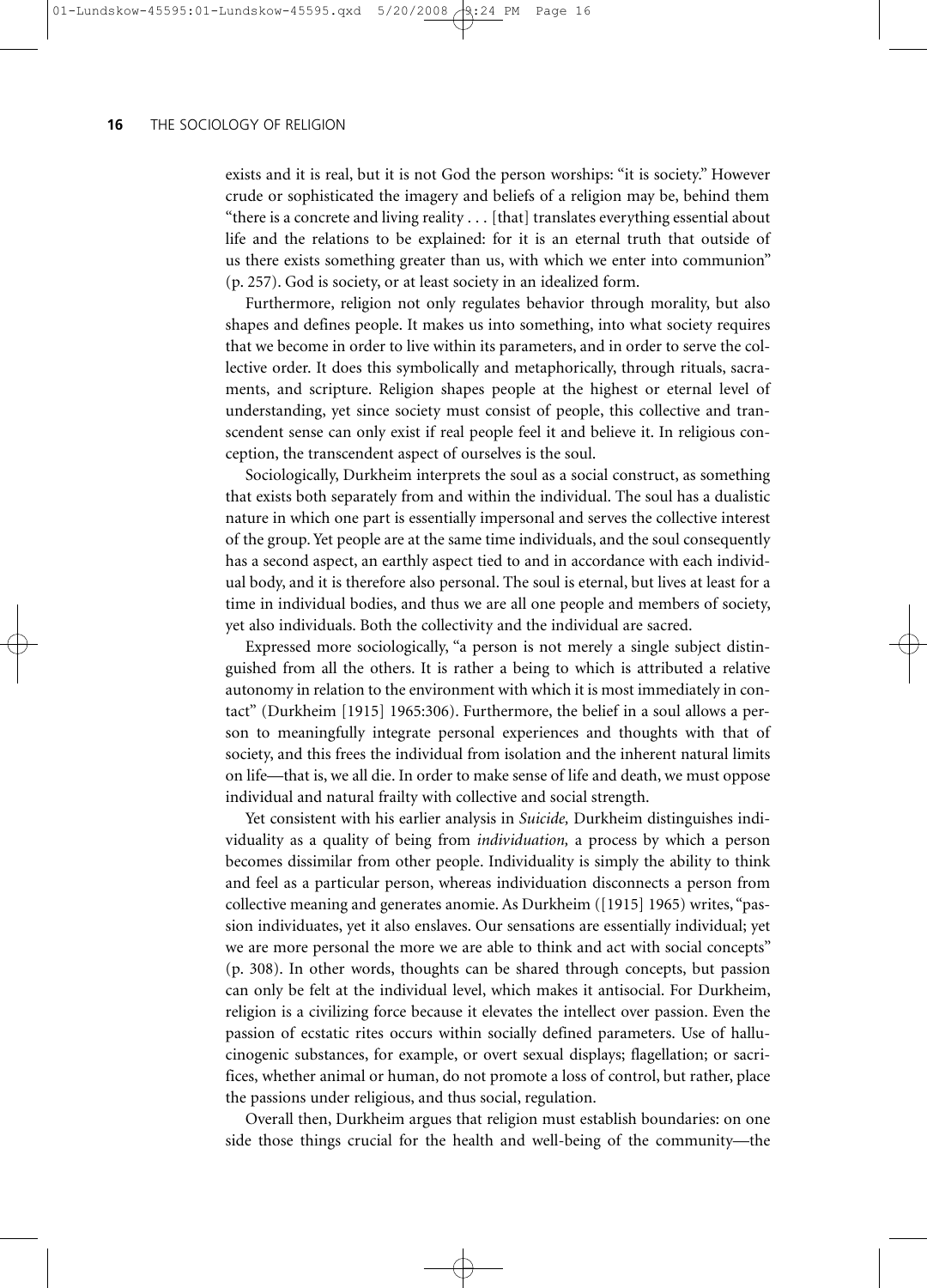sacred; on the other side those things that are inherently detrimental to the community—the profane. There can also be a third area, the mundane, which is a kind of neutral territory or gray area that is neither essential nor detrimental inherently. Let us be clear, though, that Durkheim offers a sociological perspective, not a theological one. For Durkheim, evil and profane are not synonymous. Rather, the profane addresses whatever is both threatening to and outside of society. Evil may be both outside and part of society. As Durkheim ([1915] 1965) explains,

Things are arbitrarily simplified when religion is seen only on its idealistic side. In its way, religion is realistic. There is no physical or moral ugliness, there are no vices or evils that do not have a special divinity. There are gods of theft and trickery, of lust and war, of sickness and death. Even Christianity itself, however so high the ideal of which it has made divinity to be, has been obliged to give the spirit of evil a place in its mythology. Satan is an essential piece of the Christian system; even if he is an impure being, he is not a profane one. The anti-god is still a god, inferior and subordinated, it is true, but nevertheless endowed with extended powers. . . . Thus religion, far from ignoring the real society and making abstraction of it, is in its image; it reflects all its aspects, even the most vulgar and the most repulsive. (p. 468)

In this passage, Durkheim clarifies that religion reflects all aspects of society, not only the idealistic or most desirable parts. In this sense, he says, religion is realistic. Yet it must always extend the possibility of hope, no matter how powerful the negative aspects may appear. The positive must always triumph, if not now then in a vision of the future, or else life would be impossible.

Religion does, however, idealize society, in the sense that it immortalizes the structure and conflicts of the present. It projects the present back into prehistory, and extends it forward into eternity. Just as society is immortal, in that it precedes and outlives the individual and therefore transcends the mundane, so religion similarly surpasses the moment. In its representation of both good and evil, religion encompasses the individual and makes us part of something larger and more important, and thereby makes our lives more important. Religion brings about "a state of effervescence which changes the condition of psychological activity." When a person embraces the beliefs and practices of one's religion, "a man does not recognize himself; he feels transformed and consequently he transforms the environment which surrounds him" (Durkheim [1915] 1965:468–469). Religion not only connects people to society and to each other, but it also inspires and empowers people to achievement in this reality. Far more than just a collection of absurd ideas and abstract faith as Tertullian suggested, Durkheim sees a powerful social and material basis behind the ideas of religion.

Yet this is not a crude materialism, meaning that religious ideals are more than just a straightforward representation of material conditions. Ideals are also real when people think them and behave accordingly. Although no idea can survive long if people do not affirm it in practice, neither can material relations endure when they lose legitimacy and especially when they lose a moral foundation. Durkheim sees religious beliefs as a kind of theory about the meaning of life, and just like a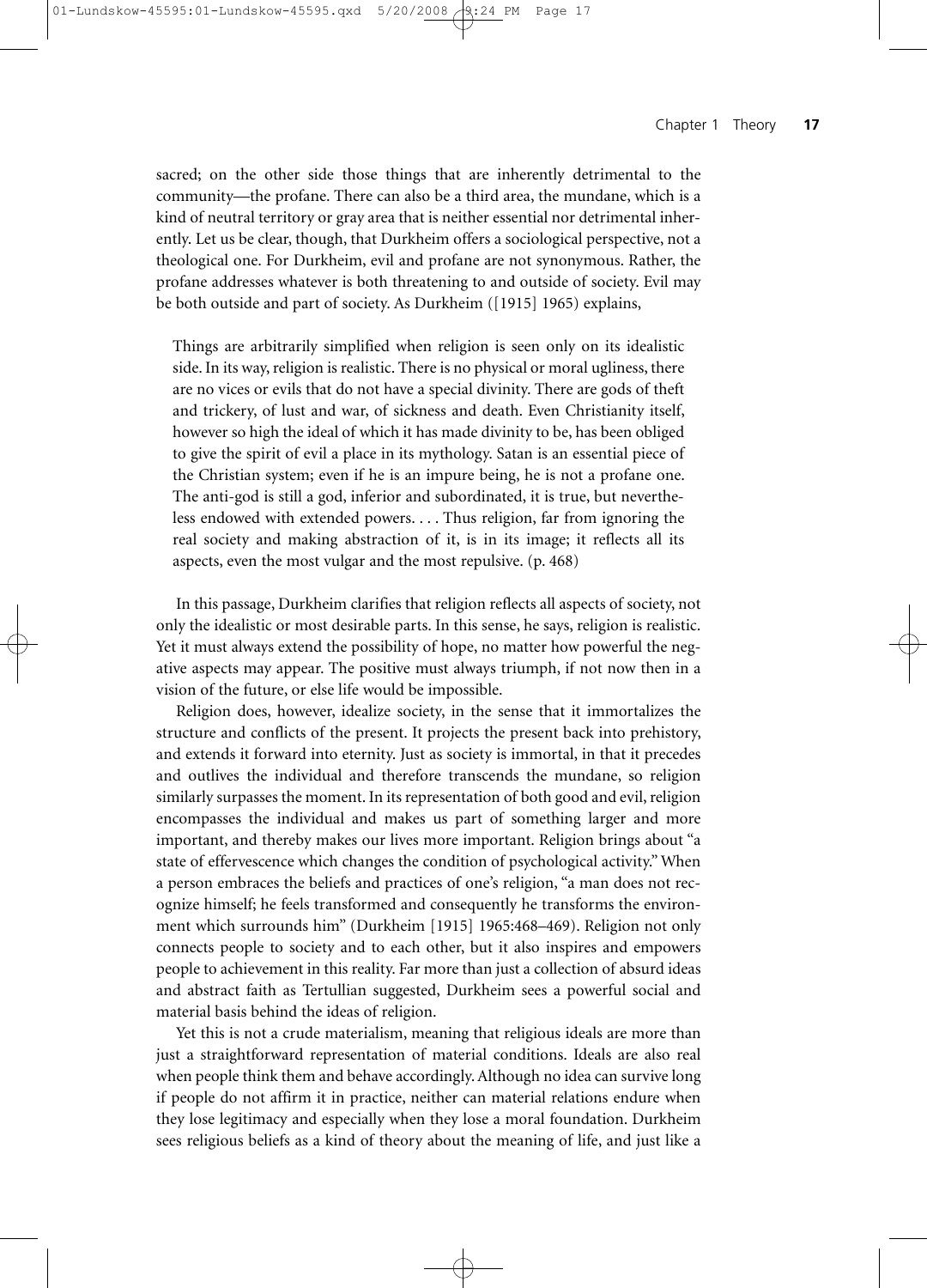scientific theory, it must be understandable, and it must have practical application with discernable effects.

Although Karl Marx predated Durkheim, we will consider his work next, because he adds an additional dimension to the sociology of religion that follows logically from Durkheim.

## **Karl Marx (1818–1887)**

One of the most misunderstood people in history, Marx was never the rabid revolutionary that later self-identified Marxists and anti-Marxists would portray him as. True, Marx sometimes wrote quite incendiary tracts against capitalism, and he did participate in the Revolution of 1848, but the vast majority of his work is very dense and scholarly. Marx seriously and carefully considers the nuances of modern capitalist society, regarding its impact on economic relations and the well-being of humanity, including spiritual well-being.

Very similar to Durkheim, Marx accepts that established religion legitimates the established order of society. However, this is only one type of religion for Marx, an oppressive type. The other is a revolutionary type.

In the oppressive type, religion not only legitimates the established order of society, but in doing so, legitimates the domination and exploitation of one class over and against the others. A *class* is determined by the relationship to the means of production, or, in other words, whether a person owns income-producing property or not. Those who own income-producing property therefore become the ruling class, because they own the property that produces livelihood. Other classes may be salaried types with considerable job autonomy, such as professionals (doctors, lawyers, professors, engineers) or wage earners with much less autonomy, such as factory workers or service employees, like cable TV installers or FedEx drivers. Either way, these people do not own income-producing property, and must therefore sell their ability to work to the owners. They do not work for themselves, but for the owners, who pay them only part of the value they create. Marx calls this economic or class exploitation. For example, when factory workers produce cars, they don't get paid the full value of the cars they produce, but only a part of the value. The company keeps the rest in the form of profit.

This is how Marx sees capitalism, or any system based on economic, that is, class inequality. In this context, religion legitimates the class order. It teaches people not only to accept, but also to celebrate their subordination and exploitation. It teaches people that their place is correct and proper, whether owner or worker. In other words, Marx argues that oppressive religion teaches people how to bear their burdens in life, not how to overthrow them. Whether in monotheistic Christianity, Judaism, and Islam, or in polytheistic Hinduism or ancient paganism, or in atheistic Buddhism and Shintoism, or in many other religions, oppressive forms maintain the established social order.

In contrast, revolutionary religion legitimates challenging, changing, or replacing the established social order when it no longer serves the interests of the people. To adapt a phrase from Abraham Lincoln, revolutionary religion is "by the people and for the people," whereas oppressive religion is by and for the elite. In simplest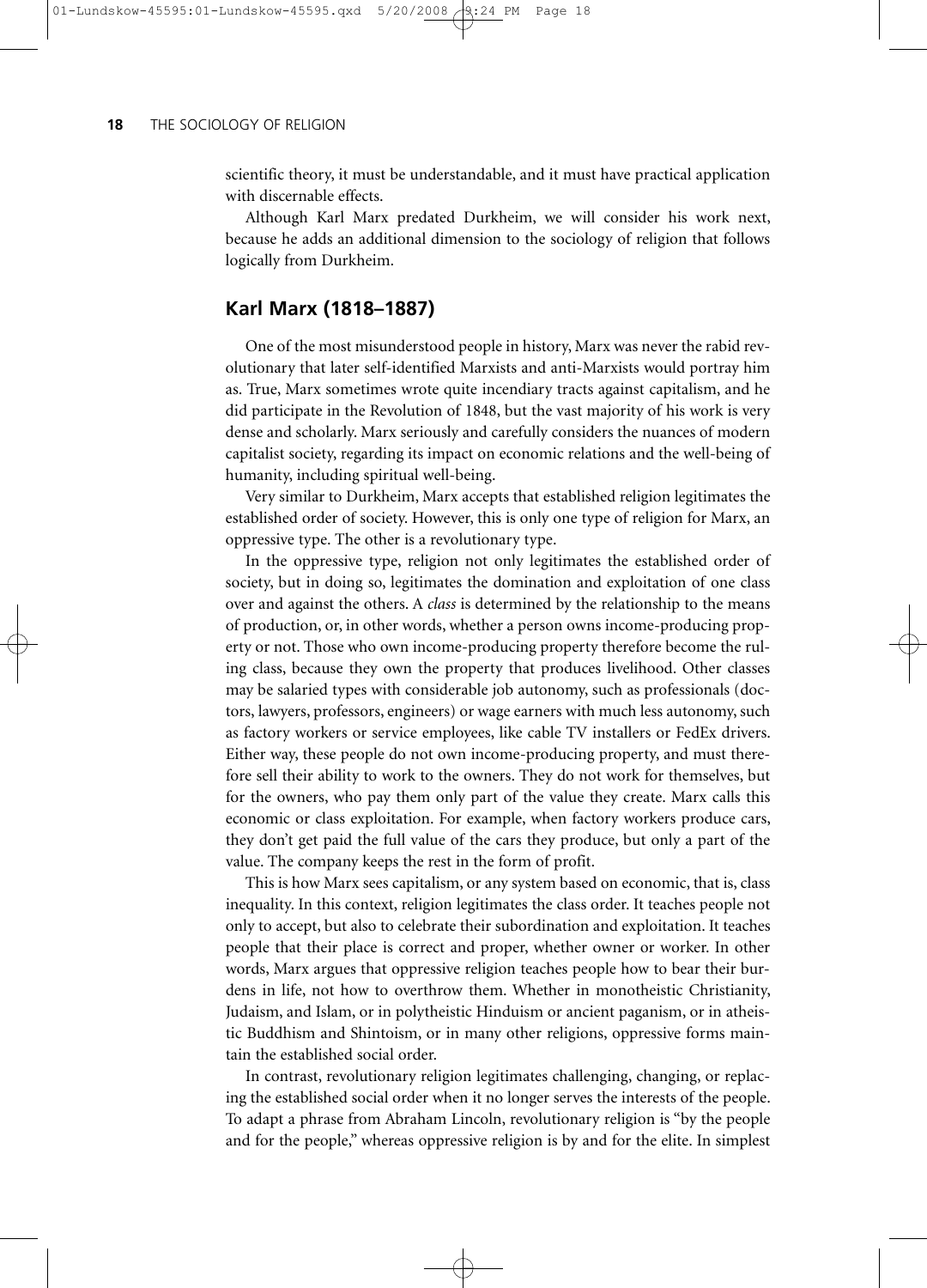terms, think of the difference as top-down religion (oppressive) versus bottom-up (revolutionary) religion.

Let us look at Marx more closely. His thoughts on religion appear throughout his work, but especially in the earlier work. Economics always occupied a central place for Marx, but never separately from existential concerns. Humans need more than just material satisfaction; they also need spiritual sustenance, something to make life worth living. In the *Economic and Philosophic Manuscripts* ([1844] 1978b), Marx sees a direct connection between the issues of philosophy and the issues of economics. From philosophy, Marx draws existential concerns about the essence of existence and the meaning of life, which determine our emotional and spiritual satisfaction. From economics, Marx draws issues of production and material satisfaction. Marx finds existential and material concerns interconnected and both equally vital for human life. Modern society can no longer harmonize the facts of daily living and economic activity with spiritual needs. As Marx writes, "with the increasing value of the world of things, of commodities, proceeds in direct proportion the devaluation of the world of men" (p. 71). This basic observation arguably underlies all of Marx's theory, including his views on religion. Capitalism cherishes the commodity—the product that is produced for sale—above all other concerns. The more important commodities become, the less important our humanity becomes. The commodity-driven society, the capitalist society, creates an inherent separation between people and what Marx calls our "species-being," or in other words, all the things that define what it means to be human.

Nature endows some of these uniquely human characteristics, and society some others. Capitalism separates people from both their natural essence and their social essence, and transforms an essentially social species into isolated individuals, separate from nature and from each other. Although humans in capitalism continue to interact for economic purposes (namely, work and consumption), the commodity relationship negates the deeper, spiritual experiences. In other words, capitalism estranges or alienates (Marx uses both words, *entfremdung* and *verfremdung,* respectively in German) humans from "external nature and our spiritual essence, our human being" (Marx [1844] 1978b:77). We become estranged or alienated from ourselves, from other people, from nature, from work, from everything that is important and necessary for a meaningful life, including alienation from God. Just as other people, the natural world, work, and even our bodies appear as something separate from us, as something entirely external to us, so we also see the alienated God as something external, as something that commands us from above, whose interests stand over and against our own interests as people. God becomes the taskmaster, the overbearing and unknowable boss whom we must serve without question, or who appears disconnected from real life. Thus begins Marx's critique of alienated religion, the necessary outcome in a society that places profits over people.

In the *Theses on Feuerbach* ([1845]1978c), Marx critiqued the theoretical atheist Ludwig Feuerbach (1804–1872) who wrote a book called *Das Wesen des Christentums* (*The Essence of Christianity*), in which Feuerbach argues that Christianity has become nothing more than a set of fixed beliefs and empty rituals. It has long since departed from the main course of history. He also argued a subjectivist position that God must arise from within, not as an imposition from some remote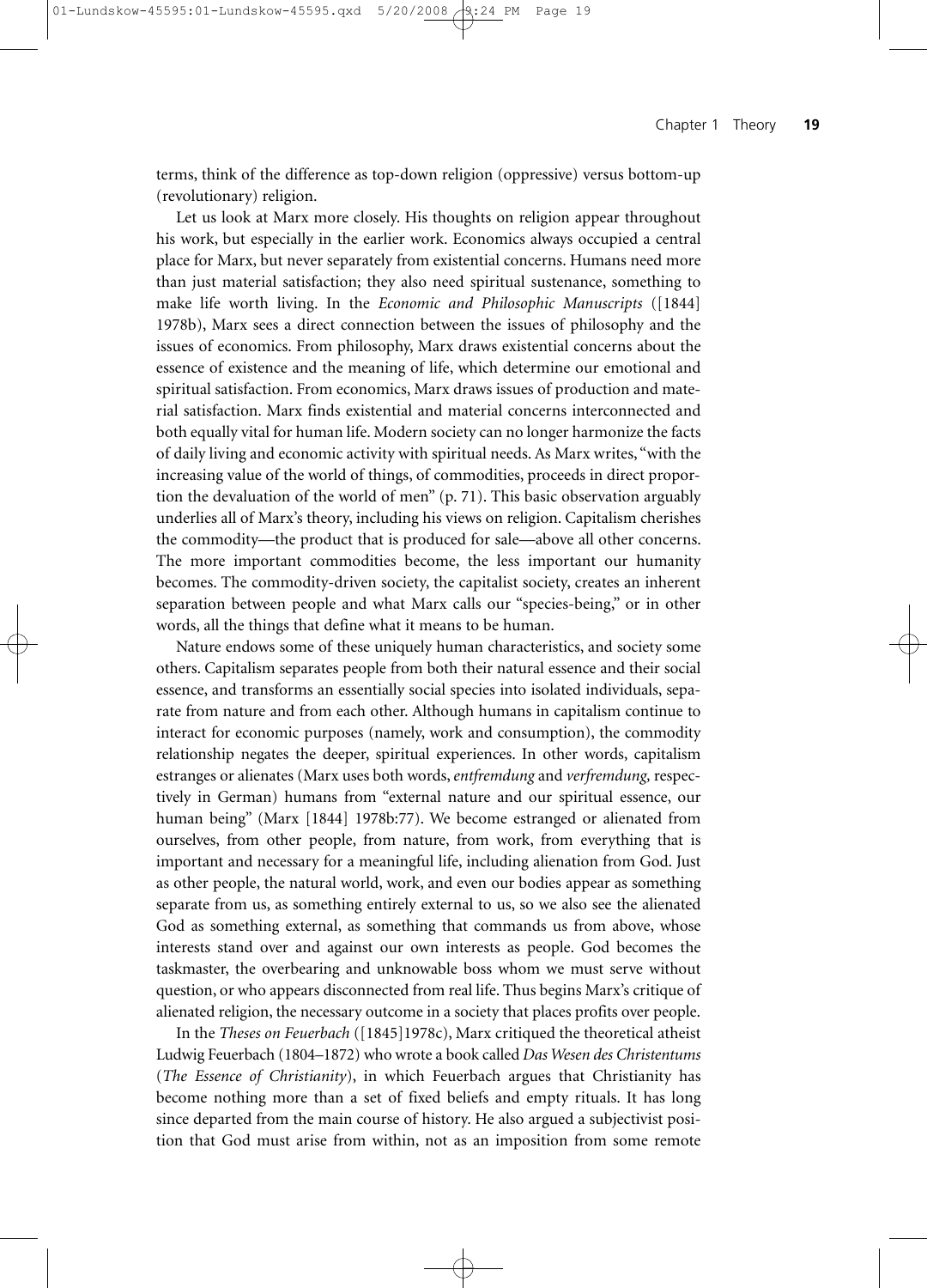above-and-beyond abstraction. Marx does not contest these points. Rather, Marx argues that because Feuerbach relies on a subjective interpretation of religion, and thus endows it with a subjective essence, he fails to see the fundamentally social essence of religion. Whatever form religion takes, it is essentially social in origin, not subjective. Marx writes that "Feuerbach resolves the religious essence into the human essence. But the individual essence is no abstraction inherent in each single individual. In its reality, it is the ensemble of social relations" and furthermore that "Feuerbach . . . does not see that religion is itself a social product " (p. 145). If capitalism produces alienated social relations, then religion, as a product of social relations, also takes on an alienated form. Yet religion need not take an alienated form.

A common misconception about Marx's theory of religion stems from one famous passage from an introductory essay intended for inclusion in a much larger critique of Hegel's (Georg Wilhelm Friedrich von Hegel, 1770–1831), *Philosophy of Right.* The often-quoted phrase that religion "is the opium of the people" (Marx [1844] 1978a:54) refers to religion in capitalist society specifically, not to religion in general. As with any quote from any writer, context is decisive. If we consider the full context of Marx's comments, we will see an important qualification, namely, that Marx draws a distinction between otherworldly religion, which is oppressive because it directs people to an ideal vision based on a nonexistent god, and the possibility of an alternative, this-worldly religion that arises from actual lived experience, and correspondingly offers emancipatory potential to the extent it validates the lives of oppressed people and leads a revolutionary sentiment to overthrow oppressive conditions of this world. Marx saw religion as both a specific and general theory of the world ([1844] 1978a:53) that maintains social order through morals, customs, rituals, and belief about how the world ought to be. It connects the individual to established social order, and furthermore, justifies the established order as sacred and therefore inviolate. To rebel against society is to rebel against the divine.

From a materialist standpoint, present-day religion reflects an inverted social order, in which those who own property or hold title stand over those who work and actually build society. Since conscious realization of this inversion is intolerable to any hierarchy, religion places the Truth of existence beyond the grasp of real people, and into the hands of a supreme and unreachable being, into the hands of God, whose earthly representation is the church, or more generally in sociological terms, religion. Since religion, like any other institution, is naturally a socially constructed entity, the "struggle against religion is, therefore, indirectly a struggle against that world whose spiritual aroma is religion" (Marx [1844] 1978a:54). Thus, the struggle is against religion that supports—or fails to challenge—the established order of and suffering in this world. To the extent religious devotion is a form of compensatory satisfaction, Marx maintains that "religious suffering is at the same time an expression of real suffering and a protest against real suffering" (p. 54). It is thus not simply a drug (an opium) or a diversion, but a type of insurance against popular discontent, and at the same time, an expression of the very same discontent and suffering.

However much oppressive religion may disempower or pacify the masses, it also embodies their discontent. Class hierarchy cannot justify itself; it requires some other transcendent legitimization, whether God, Nature, the Nation, or some other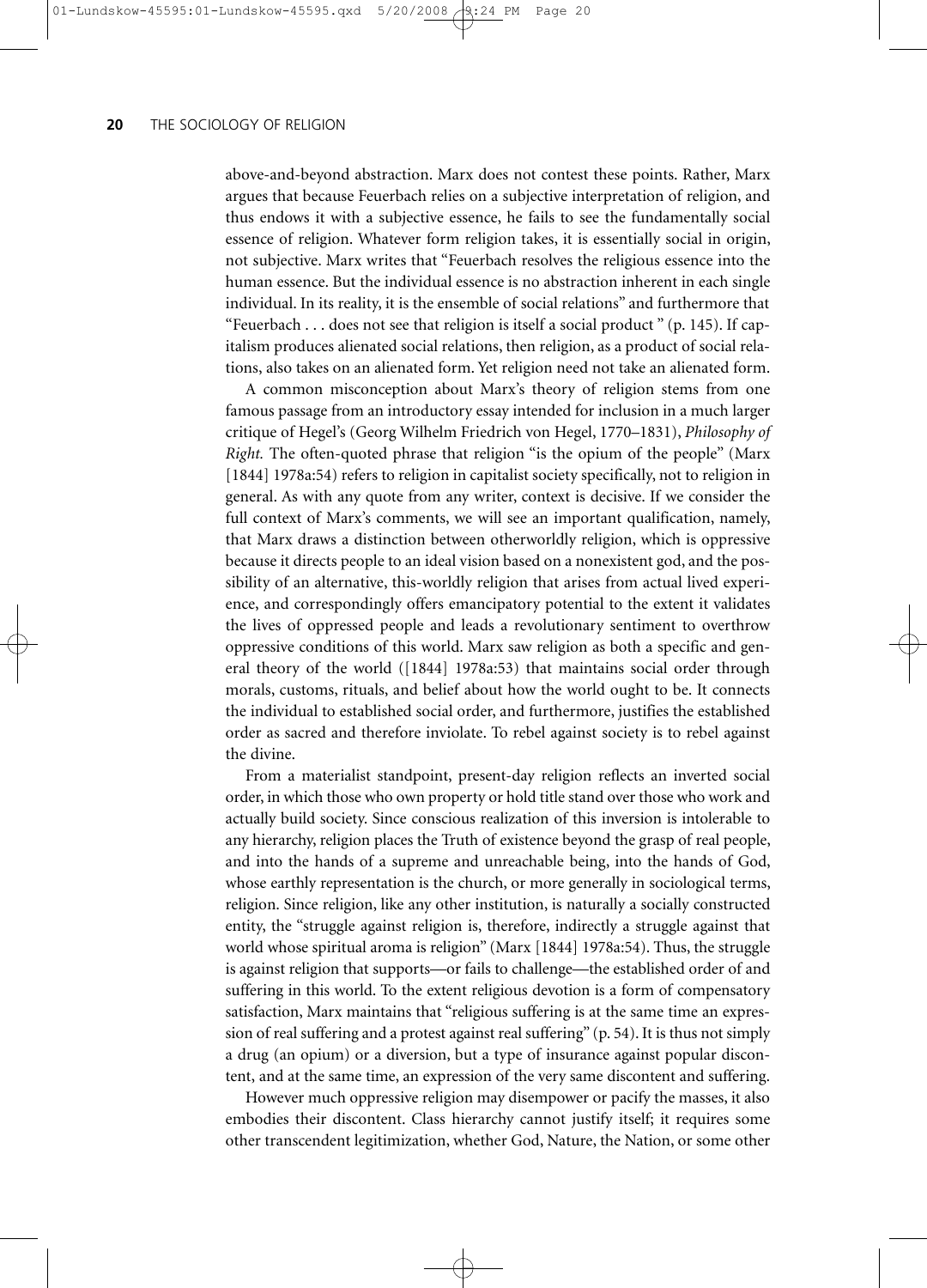higher power. However, Marx believes this condition cannot persist indefinitely as real-life suffering increases.

Despite the potential of religion to thwart political, economic, legal, and social change in general, religion nevertheless corresponds directly to real dissatisfaction, to real suffering that arises from the inequality of life:

Religion is the sigh of the oppressed creature, the sentiment of a heartless world, and the soul of soulless conditions. . . . The abolition of the illusory happiness of men, is a demand for their real happiness. The call to abandon their illusions is a call to abandon the conditions which require illusions. (Marx [1844] 1978a:54)

The crucial point then follows that the task of the revolutionary is, "once the other-world of truth has vanished, to establish the truth of this world," and furthermore, to "unmask human self-alienation in its secular form now that it has been unmasked in its sacred form" (Marx [1844] 1978a:54). Marx addresses the criticism of religion toward those religious institutions that mask the suffering of this world, that maintain the oppression of this world for the sake of a supposed truth from the "other world" when in reality, the ruling class projects its legitimacy through religion in order to maintain its material advantage.

Rather than a general broadside and universal condemnation, Marx's attack on religion seems particularly focused in that he criticizes the role of religion within particular social contexts, with particular social ramifications. He does not condemn all religion simply for being religious. For Marx, religion becomes oppressive to the extent that it presents a universal and eternal truth over which an omnipotent and implacable Divinity presides. In this context, humans can only submit to such formidable power, and in turn, people can only submit to the authority of the real world. In this way, idealism dominates social life, such that real lives of real people become irrelevant. Instead, Marx advocates a materialist religion based on conditions in the real world, as opposed to ideal religion based on the prerogatives of nonexistent deities.

In modern society, religion shields the secular relations of capitalism from critical scrutiny, so that morality and the meaning of life appear entirely separate from economic issues, especially economic injustice. Yet for Marx, they are all social and species issues, all essential to human physical and spiritual well-being; they cannot be conveniently separated.

## **Max Weber (1864–1920)**

On the assertion that economics as the basis of material fulfillment and religion as the basis of spiritual fulfillment are inextricably connected and fundamentally social, Weber entirely agrees with Marx. Regarding the *Protestant Ethic* book in particular (discussed in this section), some sociologists see Weber as an idealist, compared to Marx the materialist. Supposedly, Weber argues that values and ideas lead to social change. Regarding the power of ideas, Weber ([1905] 2002) clearly states that all of the values and ideas associated with modern society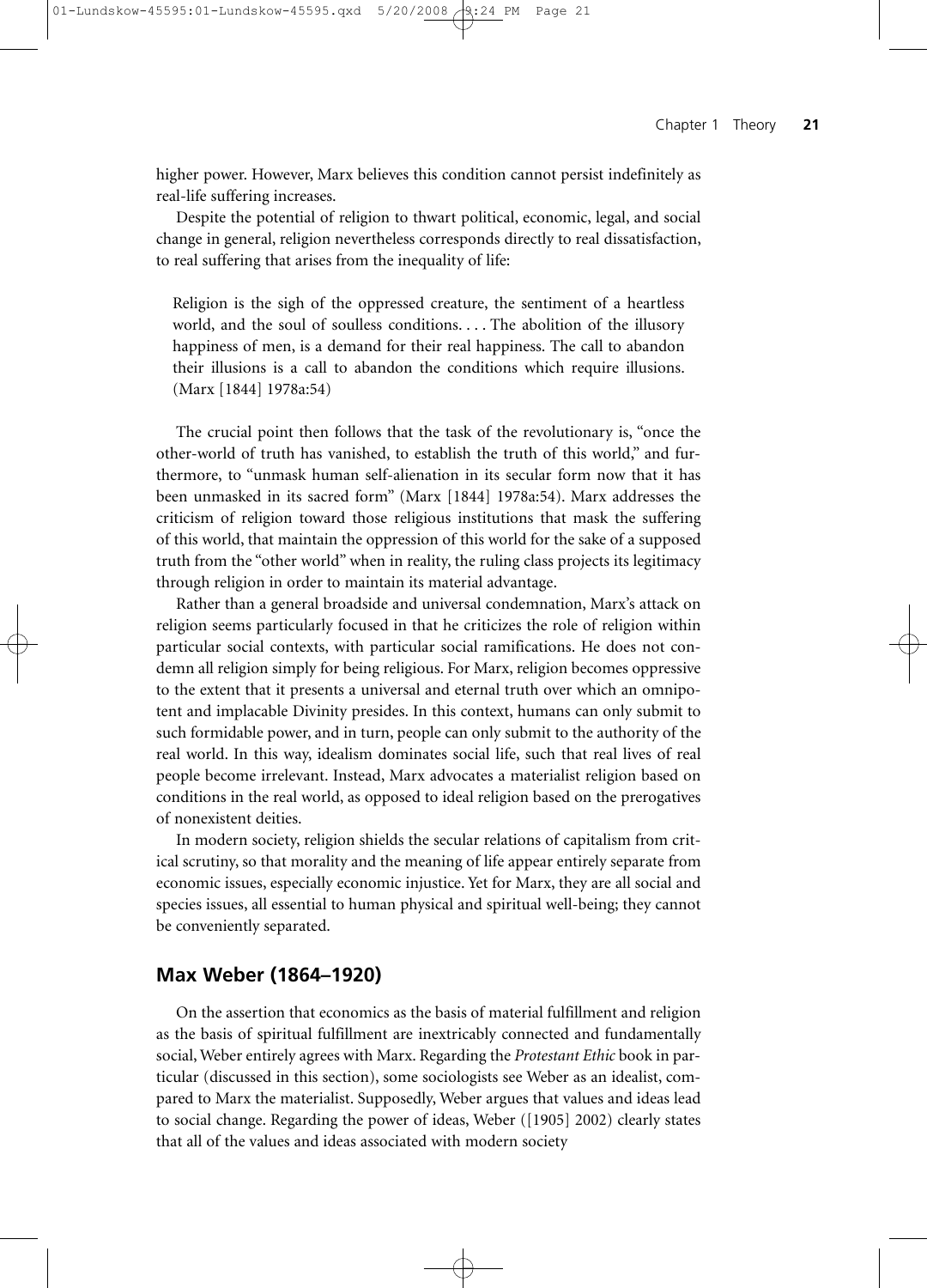acquired their present-day significance as a result of the connection to the capitalist organization of work. . . . Hence, all of these new ideas would never have significantly influenced the social structure and all the problems associated with it specific to the modern West. Exact calculation, the foundation for everything else, is possible only on the basis of formally free labor. (pp. 156–157)

Like Marx, Weber sees a material basis to all of the definitive aspects of modern society.

Weber developed a type of applied sociology that looks at religion both as an institution of social order and as one of social change. In his lifetime, he published two great works on religion: *The Protestant Ethic and the Spirit of Capitalism* ([1905] 2002)*,* and *Ancient Judaism* ([1919] 1967)—the last work shortly before he died. In both, Weber studies the conflict between forces of order, and forces of change. In the *Protestant Ethic,* Weber argues that, in order for modern society to develop, forces of rationalization transformed the old, traditional forms of religion into a strict code of conduct for daily life in the form of asceticism (Puritanism). In *Ancient Judaism,* Weber examines the impact of charismatic authority on social change, which almost always appears in a religious form.

One of the greatest misunderstandings about Weber's theory is that most of his concepts are ideal types. As the name suggests, the ideal type is a purified concept that includes all the elements that Weber considers decisive (*entscheidend*) and eliminates all the elements that are related but not essential. Weber distills the ideal-type concept from real-type observations, but the ideal type does not exist in a pure form. Rather, Weber uses it as a basis of comparison, as a touchstone to analyze the extent to which any given real case fits the ideal-type concept. All of his most famous concepts, whether they pertain to religion or not, are ideal types. Unfortunately, many sociologists assume that Weber intends the ideal type to be a real type, which is clearly not the case if one actually reads Weber.

For example, one of his most controversial concepts (ideal types) is the ascetic Protestant, which we will consider in detail below. Basically, Weber argues that in the 1500s, a new religious type emerged, which he calls Protestant asceticism, also known simply as asceticism or Puritanism. Among other things, this includes a denial of pleasure, and a new attitude toward work, a work ethic that commends hard work and condemns laziness. Endless work becomes a moral requirement and nonproductive free time a great sin. Weber clearly states that ascetic Protestantism is an analytical tool, and not a literal description of real beliefs and practices. He identifies four main branches of asceticism, with Calvinism as first and most important. The three others are Pietism, Methodism, and the various sects that developed out of the Baptist movement. Each of these denominations actually includes many sects—for example, Calvinism includes the Dutch Reformed Church, English Puritanism, and Presbyterianism.

Perhaps the most important sociological point is that "none of these carriers of ascetic Protestantism were absolutely separate from any of the others, and the distinction in comparison to the non-ascetic churches of the Reformation cannot be strictly maintained" (Weber [1905] 2002:53). In other words, these are analytical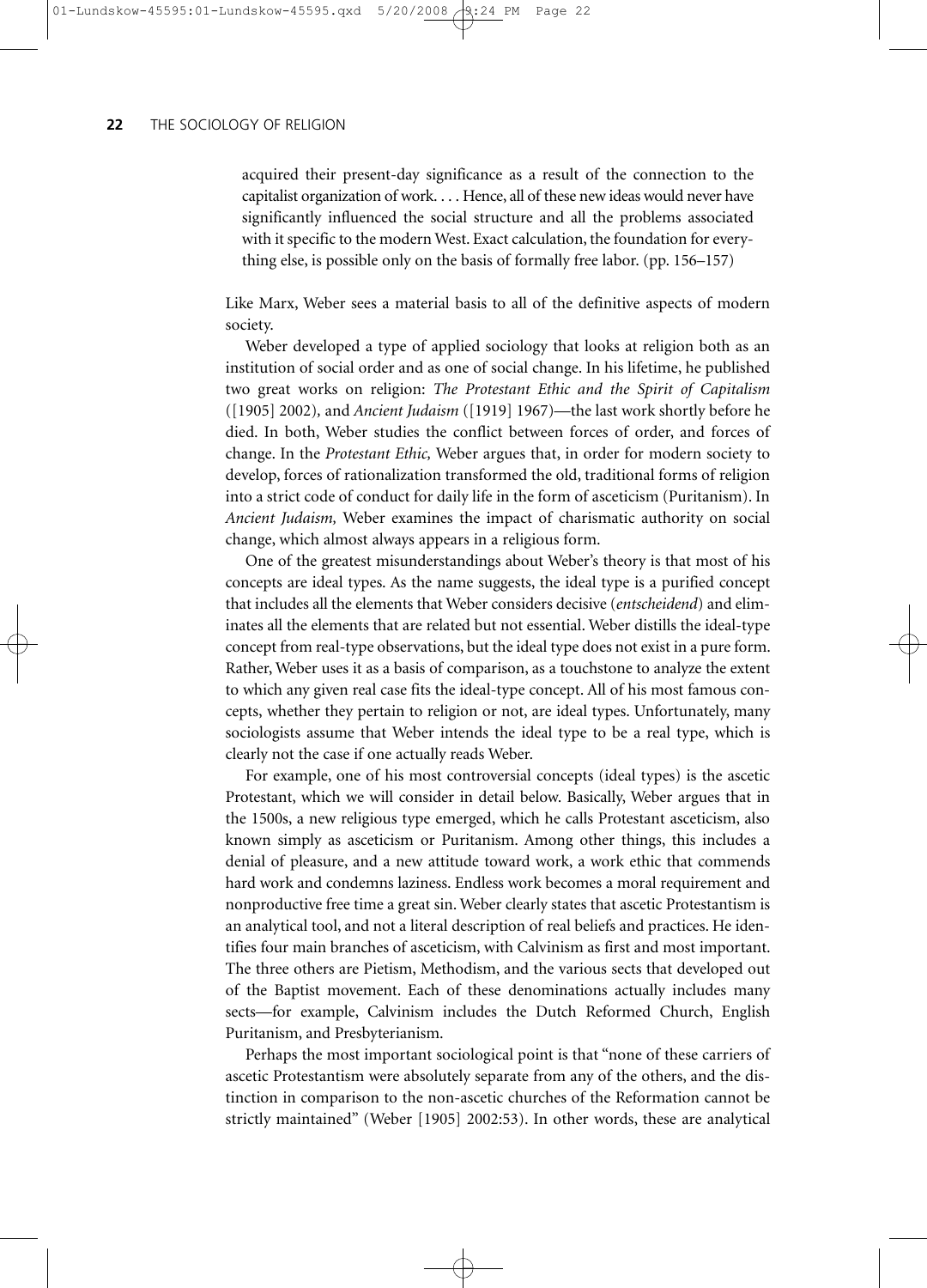concepts as much as real religious distinctions. Various elements of asceticism, as discussed below, are found throughout the different ascetic denominations, but none of the real denominations exhibits all the aspects of asceticism in a pure form. Moreover, the nonascetic denominations include some elements of asceticism, but they are sufficiently different to warrant a different conceptual categorization. Even traditional Catholicism requires some ascetic practices, such as no meat on Friday and giving up certain luxuries during Lent. The vast majority of the time, however, Catholicism relegated Puritanism to the monasteries, where particular individuals devoted their lives to austerity in order to approach God in a pure and uncorrupted form at all times. The general masses instead lived in a cycle of sin and redemption, regularly enjoying the pleasures of life and atoning for them at the appropriate times. Weber thus sees the Catholic Church as the embodiment of traditional society—a society that does things as they have always been done.

As such, the Catholic Church involved mystical beliefs and rites, such as transubstantiation (the belief that the bread and wine of the Eucharist transform into the body and blood of Christ). Catholicism also involved various traditional celebrations throughout the year, which coincided with changing seasons, and which the church had often assimilated from earlier pagan festivals. The Christmas tree for Saxon pagans represented light and life awaiting rebirth in the darkness of winter, and Easter eggs and rabbits for Celtic pagans represented fertility, as well as the celebration of Easter, which represented life emerging from winter. Halloween and Day of the Dead also correspond to pagan beliefs that the veil between this world and the next is thinnest in late autumn, a time of dying, when nature goes dormant. These examples, and many others, speak to the mystery of life, death, and the afterlife.

| Traditionalism                                                                                                                                                           | Rational Asceticism                                                                                                                                    |
|--------------------------------------------------------------------------------------------------------------------------------------------------------------------------|--------------------------------------------------------------------------------------------------------------------------------------------------------|
| <b>Cycle of Life</b> —People live in ongoing sin and<br>redemption; sin is forgivable.                                                                                   | <b>Constant Vigilance</b> —Sin must be<br>consciously avoided at all times; sins only<br>accumulate.                                                   |
| <b>Eudaemonism</b> —People live as they are<br>accustomed, neither seeking pleasure nor<br>avoiding it, but living as familiar and<br>comfortable.                       | <b>Puritanism</b> —Pleasure of any kind must be<br>consciously avoided at all times. Work in the<br>calling is the only moral behavior.                |
| Forgiving and Loving God-God loves<br>everyone and it is never too late to atone for<br>transgressions. God favors the meek; to whom<br>more is given, more is expected. | Harsh and Judgmental God-God detests the<br>weak and lazy. God favors the strong and bold;<br>all must work hard whether blessed with gifts or<br>not. |
| <b>Salvation Through Christ</b> —Jesus died for<br>everyone willing to strive toward righteousness.                                                                      | Salvation Through Predestination-Only the<br>predestined are saved, all others are damned,<br>and no action can change one's outcome.                  |

#### **Table 1.2** Traditionalism Versus Rational Asceticism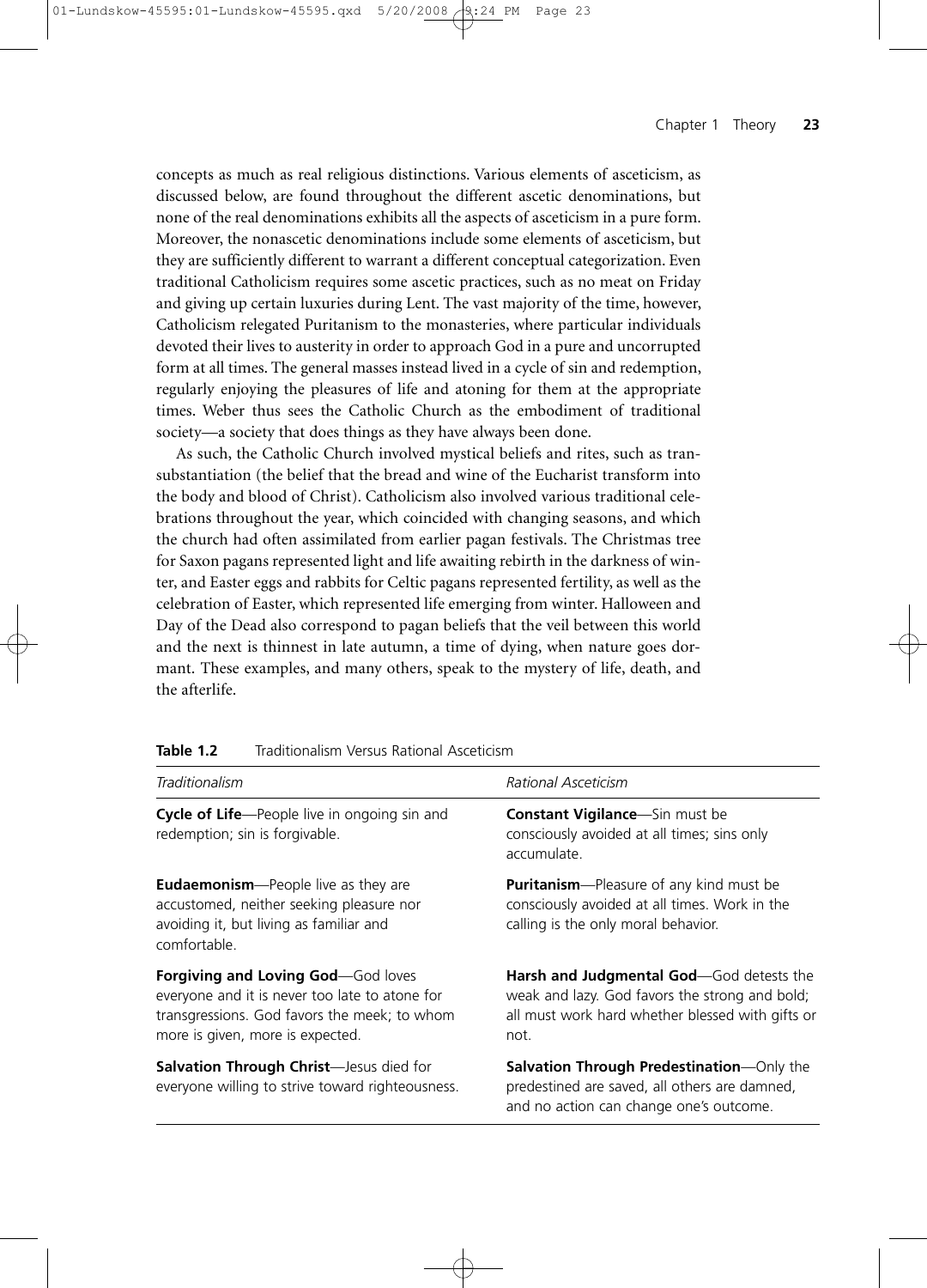## *The Protestant Ethic and the Spirit of Capitalism*

In *The Protestant Ethic,* Weber examines the rise of ascetic (Puritanical) Protestantism in the 1500s–1700s. Through this period, Weber sees ascetic Protestantism as a force of rationalization in European religion. Ascetics included various particular denominations, such as Baptists, Methodists, Pietists, Quakers, and most importantly, Calvinists. John Calvin (1509–1564) introduced two notions that Weber argues reshaped the ethics of Western civilization, and in so doing contributed to the development of full modernity. On the road to modernity, Protestantism introduced *rationalization* into daily life, which in this sense means to make something calculable and predictable, to make something systematic, to demystify something. As Weber terms it, it means the disenchantment of the world. It made everyday life systematic in order to fulfill the word of God.

In order to live a life pleasing God and to systematically avoid sin, Weber identifies a new ethic, which he calls the "Protestant work ethic." Work becomes far more than a means of survival, or even a means to fulfill the obligations into which a person is born. For Calvin and other versions of asceticism, work becomes the means to salvation. One should work hard not just because one's livelihood depends on it, but because the soul depends on it. With this in mind, a person must studiously and consistently pursue a calling, not just from time to time, but constantly and systematically. A person must live free from sin in the calling at all times. Asceticism as the manifestation of the rationalization of life not only transforms work, but every moment of every day into a matter of ultimate importance. Of course, this means that a person must give up luxuries of all types, even though through hard work the individual may earn a lot of money. A person must save money or reinvest it in business, not spend it on luxuries.

For Weber, though, the importance of asceticism is not the beliefs as such, but rather, that asceticism represents a rationalization of religion and of society. Ascetic Protestantism has the effect of demystifying Western Christianity, and as its work ethic became increasingly mainstream, it shaped work and life in general into a form that emphasizes and rewards efficiency and diligence. It eliminated mysteries such as transubstantiation and the magic of confession, and replaced them with systematic behavior.



**Figure 1.4** The Elective Affinity of Asceticism and Capitalism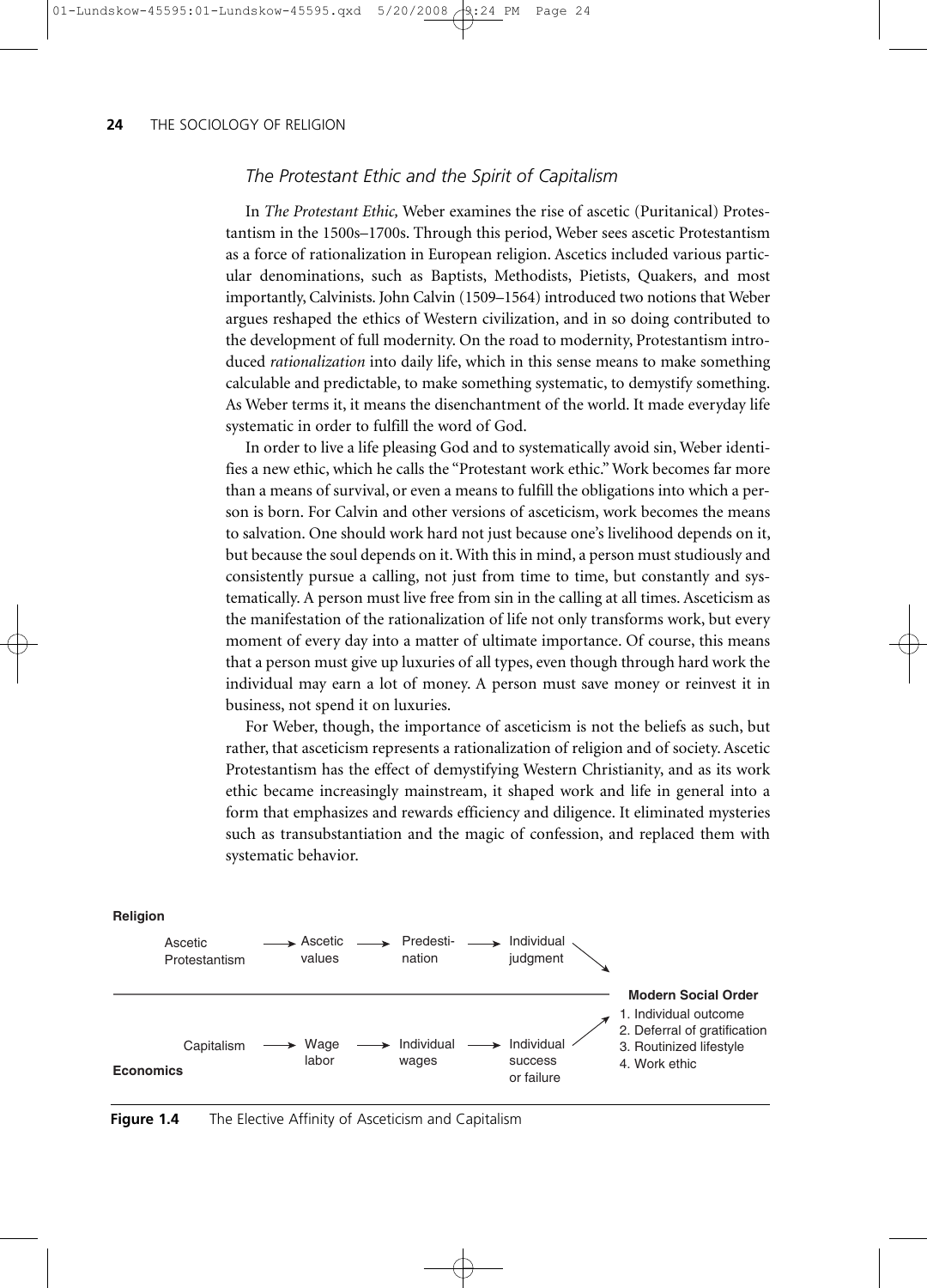As the illustration in Figure 1.4 shows, the rationalization of life occurred in two different and initially separate spheres, in economics and in religion. For Weber, the Catholic Church represented traditionalism, the value system that people should live as they have always lived, that life is an ongoing cycle of seasons, of celebrations, of sin and redemption. In contrast, ascetic Protestantism introduced the rationalization of life, that every moment must serve a purpose, and that purpose is to serve God's will. Asceticism follows from predestination and the calling. The calling refers to the belief that God calls everyone to serve some purpose, to fulfill some part of God's plan. This plan remains known only to God, and people must obey, not question, and not shirk the responsibilities of the calling. Secondly, predestination teaches that since God is all-knowing (omniscient), He has already decided whom He will save and whom He will damn to hell. There is no way to change this. No priest can intervene, and neither can another person, community, or god. For the Calvinists and their English branch, the Puritans, Jesus died only for the elect, not for everyone. Each person thus stands entirely alone before a harsh and unforgiving God.

Yet God requires that all people obey Him, and since no one knows who belongs to the elect, everyone must live a moral life that pleases God at all times. In ascetic Protestantism, sins are cumulative; they cannot be forgiven or atoned for as in Catholicism. Thus, a person must live an ascetic life, that is, a life that denies all ease and pleasure. In traditional Christianity, Weber sees instead a eudaemonistic ethic that people merely live the easiest life possible, not a hedonistic life, which is the pursuit of pleasure. Asceticism, also referred to as Puritanism, requires that people avoid any kind of gratification, even emotional gratification. Emotional release such as crying, or displays of joy and sorrow, confer pleasure; it feels good to release pentup emotions. People should sleep on boards, for example, because a mattress confers unnecessary comfort, and people should not eat meat, because big steaks with a nice rind of fat taste good. Boiled vegetables and legumes, free of spice and devoid of flavor, suffice to provide adequate nutrients to live. People require only nutritious, not savory foods. The current popular belief that a firm, hard mattress is healthier than a soft mattress is more religious than medical; soft mattresses are sinful pleasures. Notice that from a medical standpoint, people with back problems use a soft, memory foam mattress that conforms to the contours of the body. In short, traditionalism teaches that wine is proof that God wants us to be happy; asceticism teaches that wine is proof that the devil is in the world. Matters of style and taste, as well as recreational activity, interfere with a moral life, a life focused solely on fulfilling God's will.

How can a person avoid pleasure at all times? In traditional Catholicism, they can't. The Church expected people to confess their sins and atone for their wrongs periodically, and then the cycle of sin and redemption starts over. Basically, the medieval and Renaissance Church divided the entire year into days of feast, and days of fast—days of pleasure, and days of atonement. Yet for the ascetics, a life free from sin at all times was required. How to avoid pleasure at all times?

One word: work. Although not an end in itself, work provides the means to avoid sinful thoughts and actions. If one focuses solely on work, then one will not drift off into sin. As the old sayings go, "Idle hands are the devil's workshop," and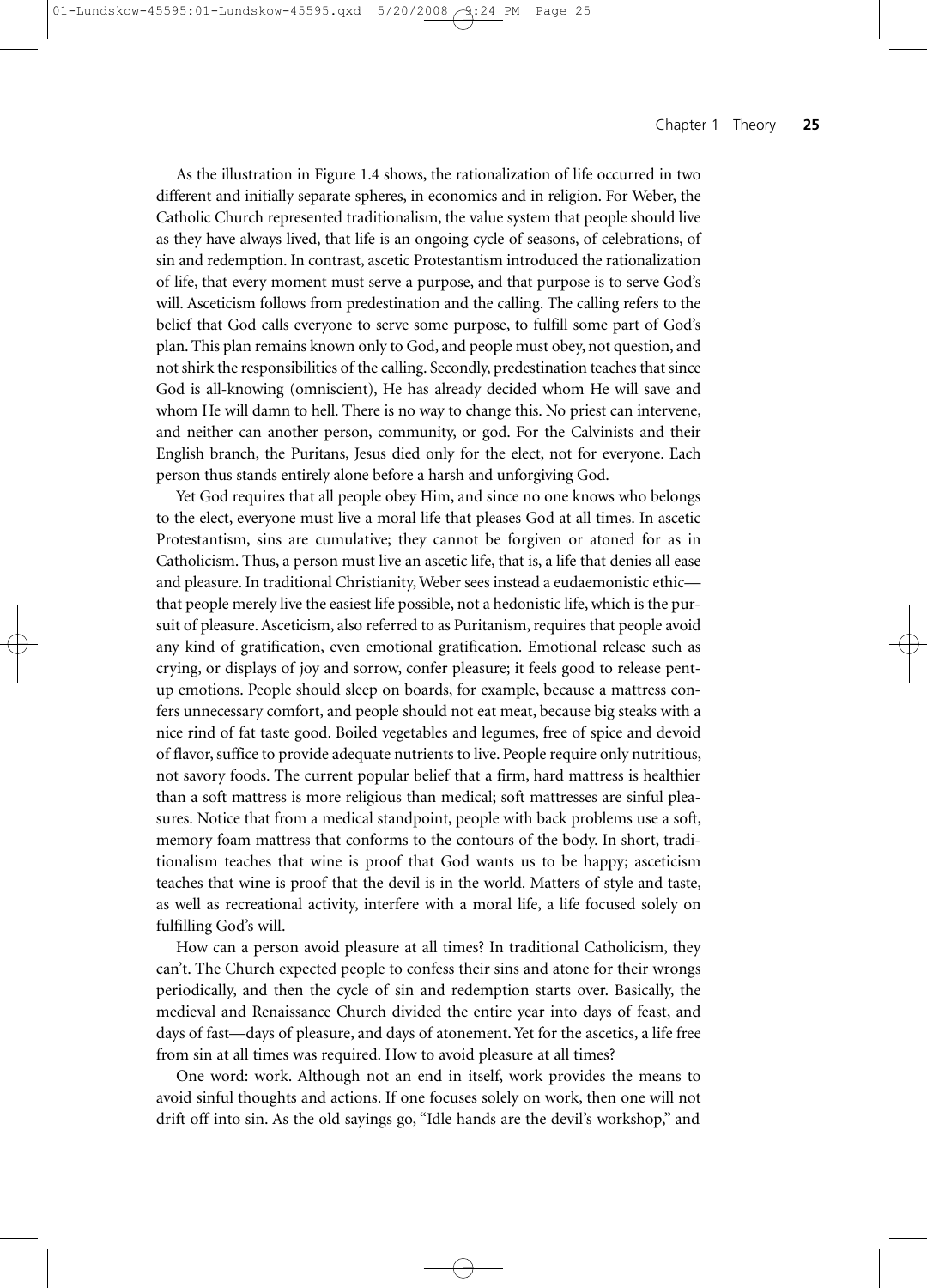"Early to bed and early to rise." Work is a morally neutral activity, neither devout nor sinful in itself, but pleasing to God if the person works in the calling. In that case, work becomes an obligation; it is not a means of atonement, but rather, the basic activity that God requires of all people, for even the damned are called to fulfill some divine purpose.

Everyone must work, whether saved or damned, and none may know whether they are saved or damned. This ethic began in the ascetic Protestant sects in the 1500s, but by the 1600s, it had become a generalized religious ethic, and by the 1700s, a generalized—and secular—social ethic. Weber quotes Benjamin Franklin from the 1700s, and argues that Franklin sees ascetic hard work no longer as a religious value, but as a utilitarian social value. One should be thrifty with money, for example, because it makes practical sense to save for a rainy day, or one should be honest in order to build a solid reputation, because a solid reputation furthers one's career. Nowhere does Franklin mention God's will. For Weber, Franklin served as an example that the values of asceticism, namely dedication to work, had lost their particularly religious association, and had become a generalized and secular social ethic. In other words, it had become the value system of modern capitalist society (see Figure 1.5). The notion that one should work hard and that each person bears sole responsibility for his or her own outcome in life no longer involves God and salvation in the next life, but rather material success or failure in this life.

Religion thus contributes directly to the rise of the modern capitalist order, by providing its value system and by justifying the destruction of traditional obligations. No longer could or should people depend on their village or community for assistance, or for joy. Each person now stood alone, individually responsible for personal success or failure. The emerging wage system separated people from their traditional social role and placed them, as individuals, among other individuals. Puritanism transformed work into a conscious choice, rather than a traditional obligation. Whether a farmer, blacksmith, cooper (barrel-maker), fletcher (arrowmaker), tanner, fuller (felt-maker), or any other tradesperson, a man followed the path of his forebears, not his own choices. In traditionalism, people were born into their roles, and although most people lived at a relatively low socioeconomic level,



#### **Figure 1.5** Rationalization of Social Values and Economics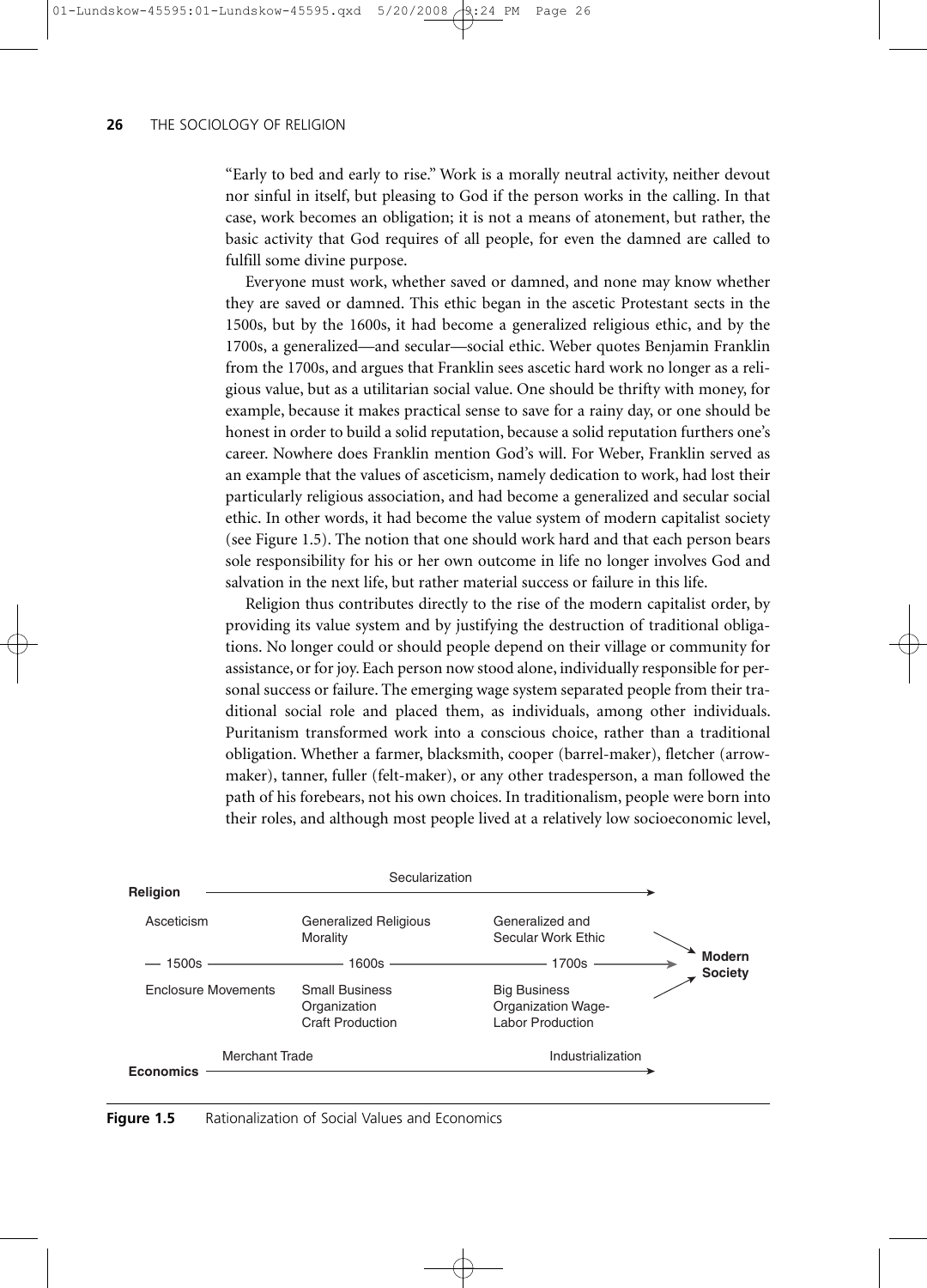and the unsystematic nature of production often proved unreliable, traditional society had one great advantage—existential certainty. No one doubted his or her place in this life, or the next. Should a person stumble occasionally, the church and the community were there to help and comfort them.

In modern capitalism, Weber argues that the work ethic contributed to the destruction of the traditional communities, including the church congregations. Although it freed people from often oppressive traditional obligations, and enabled the peasant to rise above the misfortune of birth, it also introduced a great problem existential uncertainty. The ramification of this is that despite worldly success in terms of money, fame, power, and property, people are cast adrift. In this regard, Weber ([1905] 2002) describes a very bleak social and psychological landscape:

The Puritan wanted to be a person with a vocational calling; today we are forced to be. . . . Tied to the technical and economic conditions at the foundation of mechanical and machine production, this cosmos today determines the style of life of all individuals born into it....This pulsating mechanism does so with overwhelming force. Perhaps it will continue to do so until the last ton of fossil fuel has burned to ashes. According to Baxter, the concern for material goods should lie upon the shoulders like a "lightweight coat that could be tossed off at any given time." Yet fate allowed a steel-hard casing to be forged from this coat. (p. 123)

In an old translation, Talcott Parsons renders *stahlhartes Gehäuse* as "iron cage" rather than the more exact "steel-hard casing" in this translation by Weber scholar Stephen Kalberg. In defense of Parsons, I would say that his translation is more poetic compared to Kalberg's, which is more technical.

Perhaps the most misunderstood concept in sociology, Weber describes the "concern for material goods" as a "steel-hard casing" (or iron cage). Material goods, or what Marx termed commodities, govern our lives and encase us inescapably. Material goods, once a light cloak that could be thrown off nonchalantly, have become a steel-hard casing. The market and commodities, rather than religion, rule us now. By the way, many sociologists believe that "steel-hard casing" or "iron cage" refers to bureaucracy. This begs the question, Does that interpretation make sense in the context of religion and economics?

Weber ([1905] 2002) continues, saying that capitalism no longer requires the devotion that asceticism generates, because capitalism has become self-sustaining. As he elaborates,

The pursuit of gain, in the region where it has become most completely unchained and stripped of its religious-ethical meaning, the United States, tends to be associated with purely competitive passions. Frequently, these passions directly imprint this pursuit with the character of a sporting contest. (p. 124)

In colloquial terms, whoever dies with the most toys wins. Unfortunately, we fail to realize the vacancy of our petty little lives, pathetically devoted to buying things. Weber ([1905] 2002) concludes that "No one any longer knows who will live in this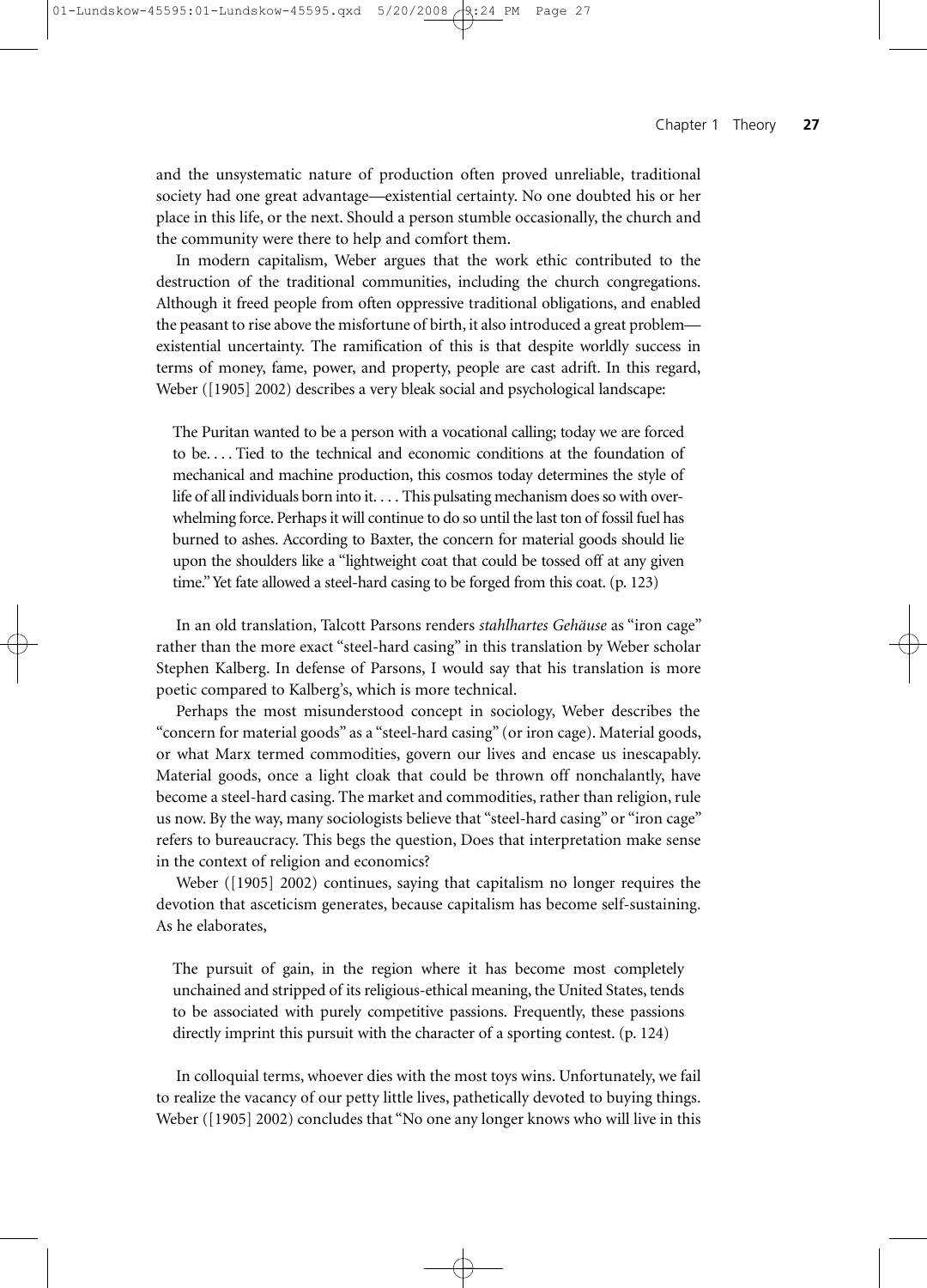steel-hard casing and whether entirely new prophets or a mighty rebirth of ancient ideas and ideals" will occur (p. 124). That is, new leaders may introduce new religious zeal, or on the other hand we might rediscover and cherish the ideas and values of old. Or we might just as likely become rigid and frozen in time, forever dedicated to the commodity system, "with a sort of rigidly compelled sense of selfimportance . . . narrow specialists without mind, pleasure-seekers without heart; in its conceit, this nothingness imagines it has climbed to a level of humanity never before attained" (p. 124).

The modern world is a great nothingness, a great cultural and spiritual wasteland that consists of mindless and heartless consumers, forever dedicated to making and spending money in pursuit of mindless pleasures.

However, Weber sees another powerful force in history, which one usually encounters in a religious context—charisma.

#### *Charisma*

Weber borrows the concept of charisma from Rudolf Sohm, and it refers to the belief that a person or thing possesses supernatural, transcendent powers. For Weber, charisma never really exists; it is only a belief, but to the extent that people accept the belief and act accordingly, they endow the person or thing with absolute power, the power of a god. In his book *Ancient Judaism* ([1919] 1967), Weber studies the prophets of the Old Testament, and sees them as a charismatic force that challenges established Hebrew law and traditions. Their claim to authority is *charismatic,* that God has endowed them with a special message and chosen them specifically to deliver it. If people accept a charismatic claim as valid, then that claim overrides all established authority, because God overrides all human establishments.

Overall, Weber concludes that charisma is an unpredictable and dangerous force, because it relies entirely on feeling and emotion. Moreover, it derives its power from intensity of emotion, and usually involves intense love of one thing, such as God, and intense hatred of another thing, the great Evil. Whereas rational decision making and behavior change the world through observation and logical planning, charisma changes the world through emotional intensity and devotion, the results of which can be unpredictable. Rationality seeks measured material change, whereas charisma seeks unrestrained idealistic change and emotional gratification.

The real, material world will only change so much and only so far; reality has inherent limits. What limits can there be to something like emotional gratification?

In the unfinished manuscript that we know today as *Economy and Society,* Weber (1978) sees rationality as "structures of everyday life" that revolve around the economy. That is, both "are concerned with normal want satisfaction" (Vol. 2, p. 1111) which in this context means material satisfaction—food, shelter, and security, for example. Those things that fall outside of rationality find fulfillment in an entirely different manner, that is, "on a charismatic basis" (p. 1111). Sometimes, people attempt to fulfill very real material necessities, such as food, shelter, and security, through irrational means, through charismatic means. This occurs especially in times of social turmoil and uncertainty.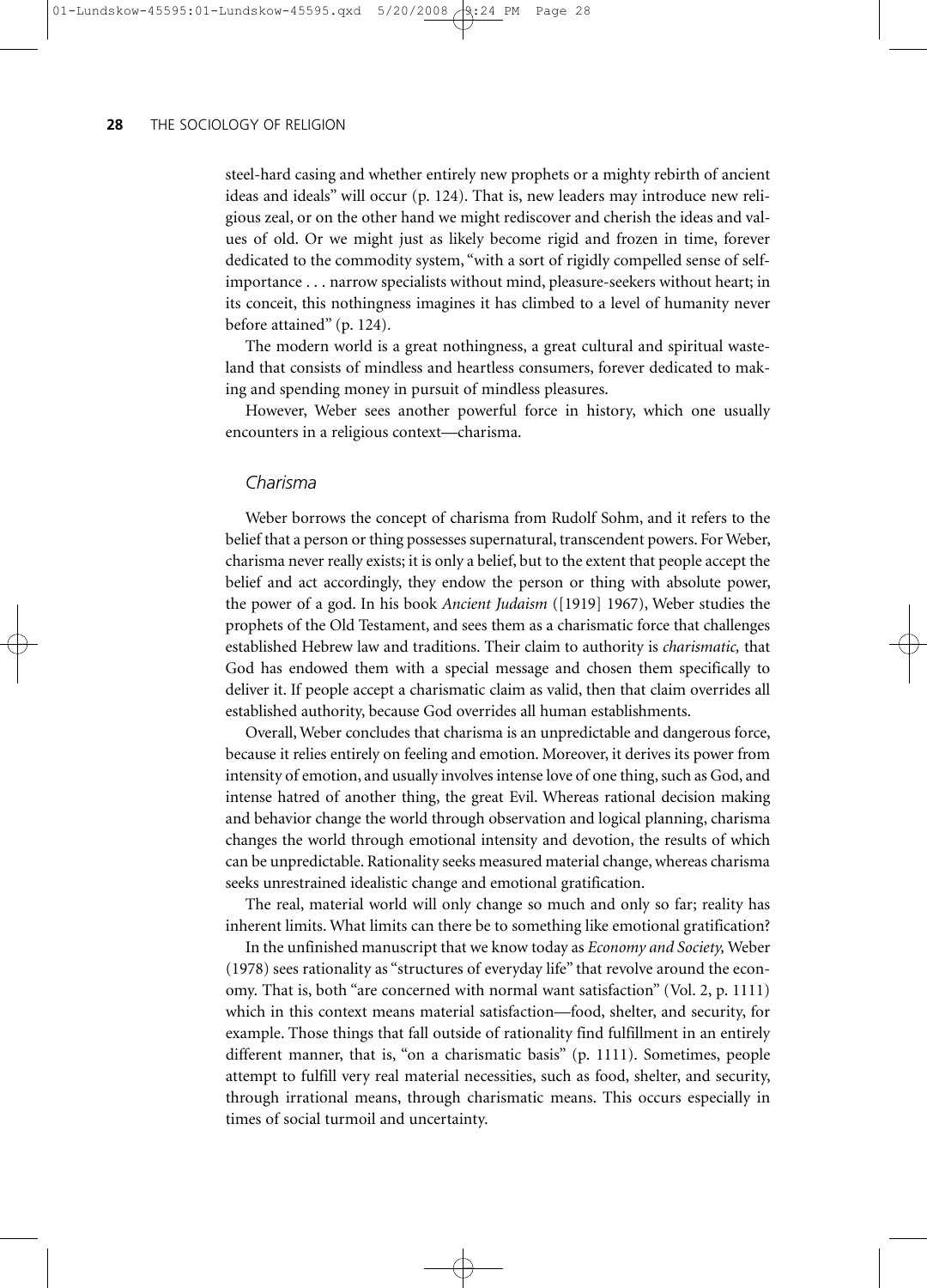As recent research shows, this often takes the form of rapid social change that causes people to reconsider values that seemed to be eternal. Especially after the collapse of the Soviet Union, Laquer (1996) finds a sudden upsurge in neofascist and reactionary clerical membership. Similarly, Lamy (1996) finds an upsurge in specifically American millennialism and doomsday cults. However, both researchers point out that contemporary groups typically reshuffle the ideology and myths from earlier times, in an attempt to interpret the rapid social and political changes of the present day. For example, Satan is no longer threatening the United States in the form of the Soviet Union, but now through vast networks of satanic cults is converting teenagers to gang life, drug use, violence, and destruction of the family (Victor 1993). We are now one step closer to the apocalypse as Satan brings the battle closer to home (Lamy, 1996). Although rock music, especially heavy metal, has long been thought of as "evil" and the cause of delinquency (Verden, Dunleavy, and Powers 1989), it becomes literally the "sounds of Satan" for some in the face of job loss and political change (Weinstein 1991, 2000).

When social problems intensify, Weber sees two primary responses: on the one hand reason, and on the other hand faith—the basis of charisma. Each, however, defines the problem and works for solutions in entirely different ways. Reason "alters the situations of life and hence its problems" (Weber 1978, Vol. 1:245) which means that reason attempts to rectify the causes of the problem by making some concrete change in society based on empirical observation and analysis. In direct contrast, charisma does not address the causes of social problems through empirical analysis, but rather seeks "a subjective or internal reorientation . . . in a radical alteration of the central attitudes and directions of action with a completely new orientation" (p. 245). More specifically, "charisma, in its most potent forms, disrupts rational rule as well as tradition altogether and overturns notions of sanctity." Charismatic authority plays on the emotions and beliefs of people; as Weber (1978) says, "it enforces the inner subjection to the unprecedented and absolutely unique" power which is charisma (Vol. 2, p. 1117). Essentially, "the power of charisma rests upon the belief in revelation and heroes" (p. 1116). As such, it attempts to alleviate social problems through magical means, and those who claim leadership or the ability to correct social problems on the basis of charisma, claim this power of magic or divine endowment (see Figure 1.6).

In summary, reason defines the problem and seeks solutions based on logic and observation. Charisma defines problems based on emotion; it creates "change" by changing the way people interpret the problem. As Weber argues, charisma appeals to inner emotion and psychic disposition. Thus, its ability to actually manage daily affairs and solve social problems is incidental. As God says to the villager in *The Good Woman of Szechuan,* by Bertolt Brecht ([1943] 1999), the neighboring village flooded because the dam was not maintained properly, not because the people failed to pray hard enough.

To the extent people accept charismatic claims, they have given up on reason as a means to deal with problems, and instead hope for deliverance through some sort of magical powers or divine grace, even though "pure charisma is specifically foreign to practical considerations" (Weber 1978, Vol. 2, p. 244). For Weber, charisma,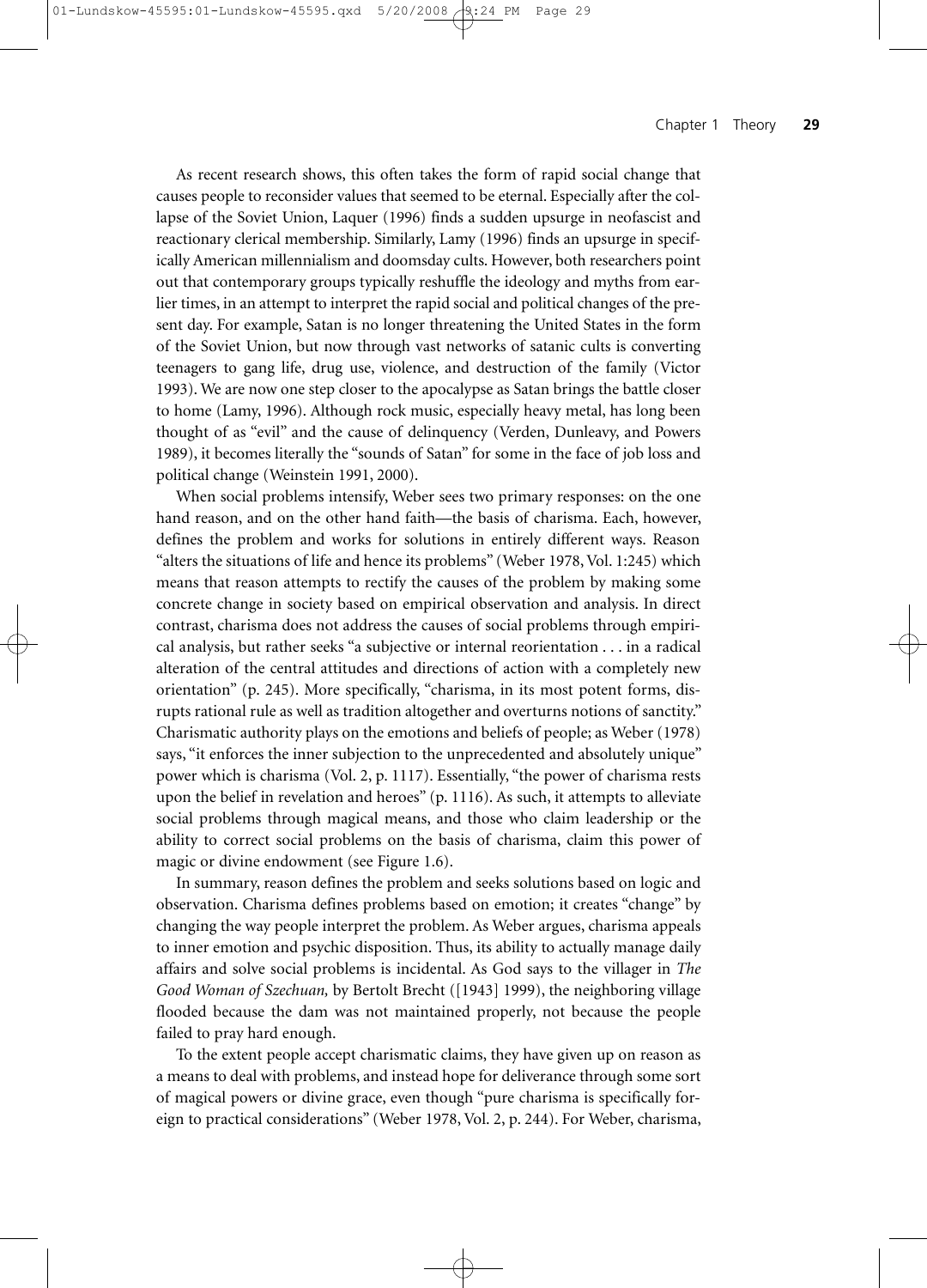

**Figure 1.6** Formation of Charismatic Authority and Identity

magic, divine grace, and the like simply do not exist as such, but instead all ideas and attributes, "whether religious, artistic, ethical, scientific, or whatever else" (p. 1116), derive from social origins, both psychological and structural.

Weber clearly argues for a socially based perspective that establishes charisma as a social process, as an ongoing relationship between the holder of charisma and the people. The specific characteristics that people perceive as signs of charisma, and also the social role of charisma, both depend entirely on the sociohistorical context. If charisma does not exist in reality and depends entirely on public acknowledgment, the recognition of charismatic power is always tentative. Weber (1978) defines charismatic authority thus:

The term charisma will be applied to a certain quality of an individual personality by virtue of which he is treated as endowed with supernatural, superhuman, or at least specifically exceptional powers or qualities. These as such are not accessible to the ordinary person, but are regarded as of divine origin or as exemplary, and on the basis of them the individual concerned is treated as a "leader." (Vol. 1, p. 241)

The exact attributes that a person must possess who would claim leadership on this basis depends on the specific circumstances. For example, Weber (1978) writes that such a person "gains and retains it solely by proving his powers in practice. He must work miracles, if he wants to be a prophet. He must perform heroic deeds, if he wants to be a warlord" (Vol. 2, p. 1114). To be more exact, a person must do things that are perceived as charismatic, that is, perceived as supernatural or superhuman. However, despite any other achievements, one particular requirement overrides all others. Weber says that "most of all, his divine mission must prove itself by bringing well-being to his faithful followers; if they do not fare well, he obviously is not the god-sent master" (p. 1114). This latter aspect proves crucial for Napoleon, for example, because it is exactly what he promised for the people of France, but could never actually deliver. Despite certain gains, he led France to endless war and ultimate collapse. The same is true for Hitler, for Mussolini, for Idi Amin, for Pol Pot, for Juan Peron, and other national leaders. On a smaller scale, cult leaders like Charles Manson, Shoko Asahara, Marshall Applewhite, Jim Jones, David Koresh,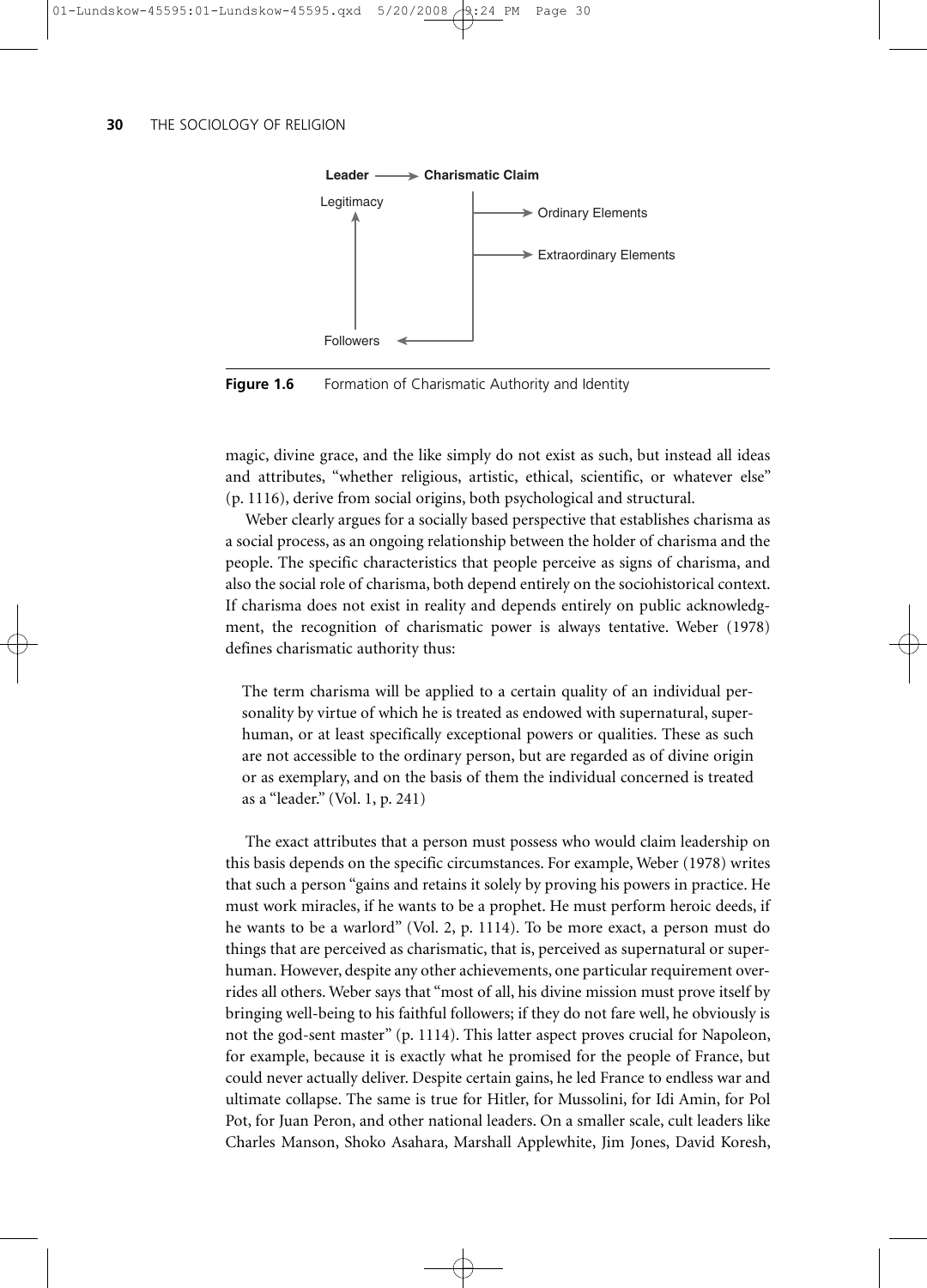and others claimed divine being, and all led their followers into death. Some held a specifically religious position, and some held secular offices, but all claimed direct divine appointment from God or other supernatural power, such as Nature or Destiny.

Consequently, failure to provide well-being for the followers causes support for the charismatic claimant to fall away and likewise the status as leader. Clearly, Weber sees the public in a very active role; the people must acclaim the charismatic qualities within the claimant and in so doing project the status as leader. The masses continue to play an active role throughout the claimant's tenure as leader. Charisma only exists if and to the extent that people acknowledge it. In other words, leaders do not seize power; people hand it to them through submission. Charisma always comes from the people and is never a quality that the leader actually possesses, since gods and magic (for Weber) do not really exist. Although different people certainly have different abilities, and some people have highly unique ones, we are all only human.

If the public acknowledges the charismatic claim as valid, they must likewise bow down in subservience. Acknowledgment means deference regarding the issue of leadership and authority. For Weber (1978), the individual's charisma in no way actually flows from some supernatural source, but rather "what is alone important is how the individual is actually regarded by those subject to charismatic authority" and most importantly that "it is recognition on the part of those subject to authority which is decisive for the validity of charisma" (Vol. 1, p. 242). If the followers or believers acknowledge the claim, "it is the duty of those subject to charismatic authority... to act accordingly" (p. 242). So long as the public recognition (acclaim) of the person as charismatic continues, this "mere fact of recognizing the personal mission of a charismatic master establishes his power" (Vol. 2, p. 1115). To acclaim charismatic endowment inherently means "the surrender of the faithful to the extraordinary and unheard-of" (p. 1115) to which all tradition and regulation is irrelevant, except that it must bring well-being to the followers. In any case, recognition and subservience inextricably occur simultaneously through an ongoing process of claim and acclaim.

#### *Of Priests and Prophets—Establishment Versus Charisma*

Thus, Weber elaborates in *Ancient Judaism* about two essential forms of religion. One is the religion of the establishment, the religion of priests, who in some official capacity ensure that people observe the established tradition of the ruling religion, and that people do not stray from the official doctrine. The other form of religion is that of the prophets who, under the aegis of charismatic authority, deliver messages that overturn one or more aspects of the established religion. Weber explores this distinction empirically, using ancient Judaism as a historical example, although it is not limited to Judaism.

Ancient Judaism differs in many ways from Judaism today. In particular, a body of priests officiated over the religion in the Temple of Solomon in Jerusalem. Highly educated, these priests also wielded considerable political power and served the interests of the King of Israel. Alongside the priests, an oracular, that is, a charismatic tradition of prophetic seers existed outside the purview of the priests. The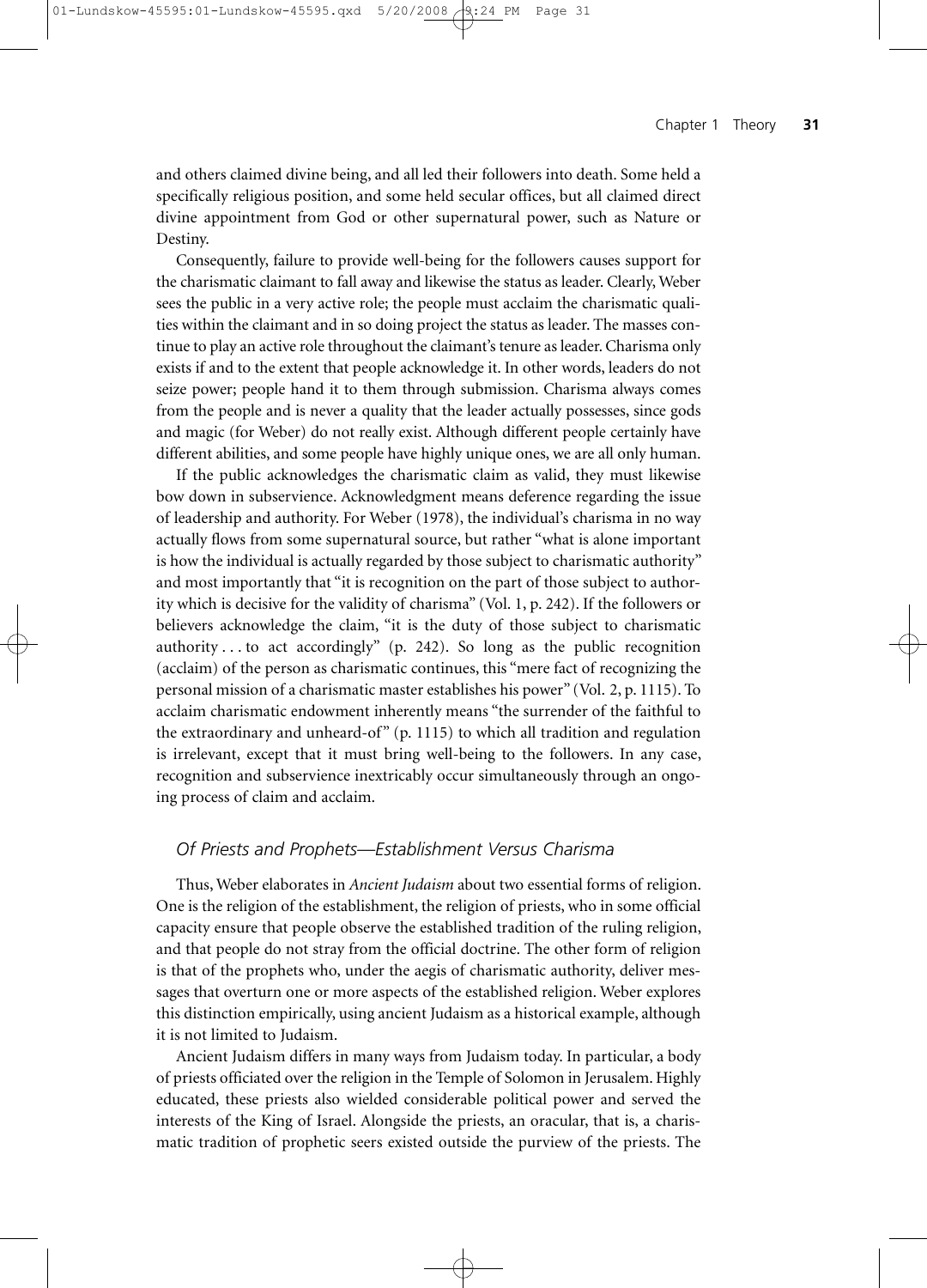priests served God, known as Yahweh, or often written as YHWH because the exact vowels are unknown. The priests guarded God's secret rites and dominated all official discourse about God and scripture. Yet their political position and service to the king discredited their religious authority for much of the common population, who embraced instead the prophetic tradition in Judaism. We see examples of both in Judeo-Christian-Islamic scripture, also known as Abrahamic scripture. Of course, "the priests sought to monopolize the regular management of Yahwe worship and all related activities" (Weber [1919] 1967:168). As part of the established order, they would tolerate no dissention. Yet as we will see, the prophets were often beyond their physical and spiritual reach.

Jewish and other Semitic people (such as Arabs) migrated into the Middle East and Egypt particularly sometime before 1700 BCE, when a reliable historical record begins and by which time the Jews were well established. Prior to this time, the Jews were apparently a nomadic people. The Jews were also enslaved in Egypt as the Old Testament depicts, but why and for how long is still uncertain historically. In any case, Jewish kingdoms and city-states were established around 1200 BCE, and eventually these consolidated into one kingdom under David, the first King. Solomon succeeded his father as king around 965 BCE. His successor, Rehoboam, ruled badly, and in 926 BCE the kingdom divided into the Kingdom of Israel in the north and the Kingdom of Judea in the south, both located more or less, but also larger than, where we find modern Israel today.

The Jews subsequently fought many wars against many adversaries, losing most. The only significant building the Jews built was the Temple of Solomon around 940 BCE, which the Babylonians under Nebuchadnezzar II destroyed in 587 BCE. In 586, the Babylonians took many Jews as slaves, and many others fled to Egypt and Persia, in what is now called the First Great Diaspora. After the Persians defeated the Babylonians, the Persian King Cyrus the Great allowed the Jews to rebuild the temple, which they completed around 515 BCE. Two prophets, Haggai and Zechariah, competed with two priests, Nehemiah and Ezra, for spiritual control of the new Jewish state. In Weber's view, they claimed legitimacy based on two entirely different traditions, one prophetic and revolutionary, the other priestly and based on social order.

Eventually, Alexander the Great defeated the Persians and granted the Jews greater political freedom, which thus vindicateed the prophetic claim to authority that emphasized change and renewal. However, Alexander died in 323 BCE, and numerous states conquered and reconquered Israel over the next several decades. The Roman general Pompey (Gaius Pompeius Magnus) conquered Israel for Rome in 63 BCE. In 6 CE, the Emperor Augustus (Gaius Octavius Caesar Augustus) made Israel a province under a governor, known as a procurator, the title that Pontius Pilate held. The Jews rebelled in 66 CE, and the new Emperor Vespasian sent his son, Titus Vespasianus, to suppress it. He completed his task in 70 CE, which culminated with the destruction of the Temple of Solomon in 70 CE. Much of the population again dispersed throughout Europe and the Middle East in the Second Great Diaspora.

The destruction of the temple meant the demise of the priests, who never reestablished themselves, but it also meant the destruction of an independent prophetic tradition. After 70 CE, Judaism became rabbinical, that is, the rabbis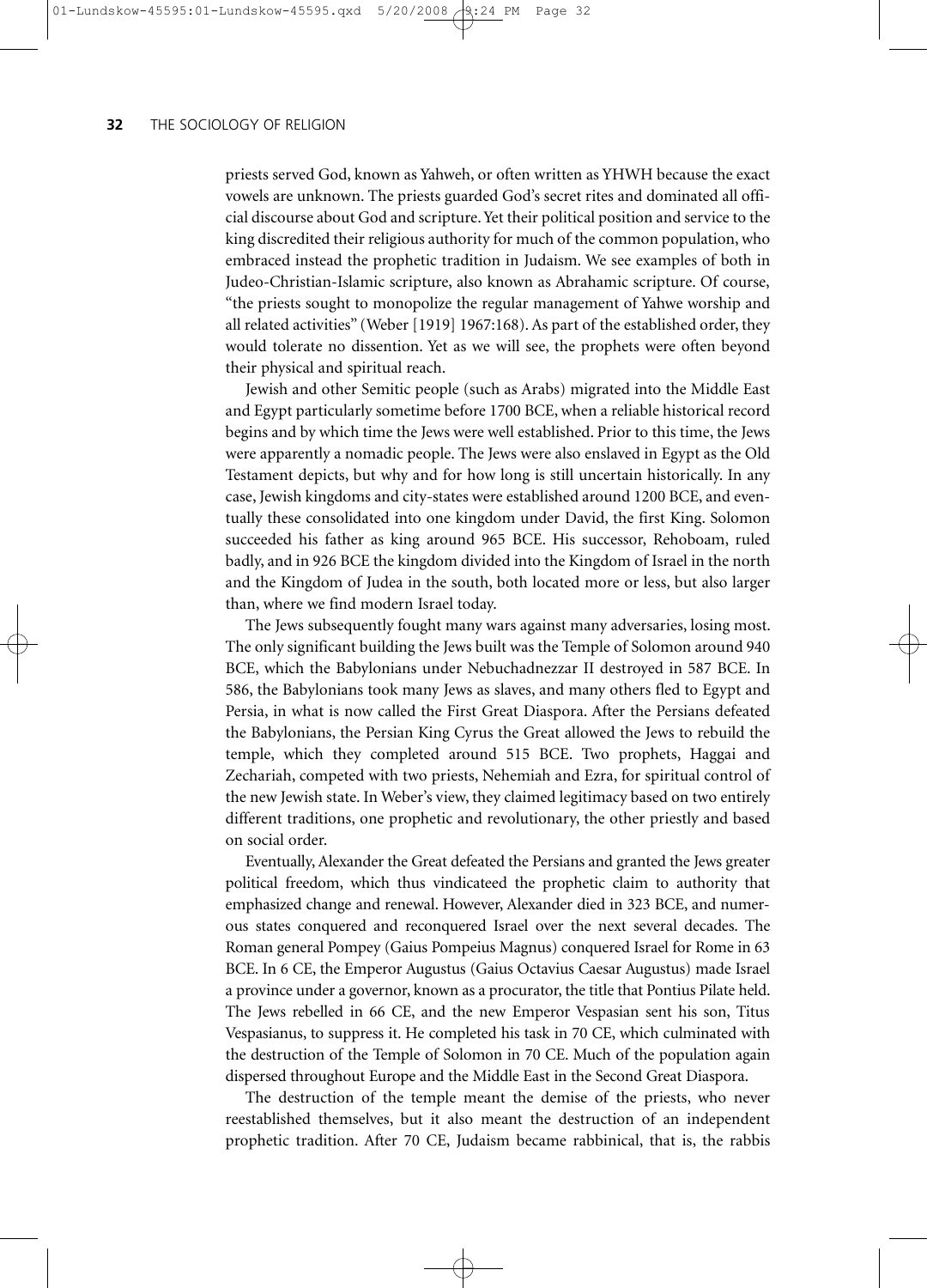united the priestly and prophetic traditions that define Judaism today. The rabbis represent a harmony between forces of change and forces of order in that after 70 CE, the Jews required both in order to survive. As a pariah people, they could not afford internal division and strife. They would face considerable hostility and persecution wherever they sought solace. In their diasporic wanderings around Europe and the Middle East, the Jews required order to maintain the coherence of their communities, as well as a coherent means to manage the constant change that diaspora entails, as different communities of Jews formed in different lands amidst varying conditions and customs.

Weber examines such history (although this is a very brief synopsis) and draws conclusions about the basis of religious legitimacy, and this is one of Weber's contributions to sociology. The prophets, as charismatic figures, claimed authority directly from God, through spontaneous revelation. The prophet spoke "under the influence of spontaneous inspiration wherever and whenever this inspiration might strike. . . . [T]he predominant concern of the prophet was the destiny of the state and the people. This concern always assumed the form of emotional invectives against the overlords. It is here that the demagogue appeared for the first time in the records of history" (Weber [1919] 1967:269). With the history of the Jews in mind, they had a lot to be concerned about. It is the history of wars, enslavement, exile, and finally, total domination. The Jews would not reestablish a homeland until modern times in 1947. The nearly constant social turmoil produced a long history of prophets who spoke out against the various "overlords," both Jewish and non-Jewish.

At the same time, "the holders of power faced these powerful demagogues with fear, wrath, or indifference as the situation warranted" (Weber [1919] 1967:271). They might try to win them over, or just as often, outlaw and if necessary, execute them. Like Durkheim, Weber does not attempt to assess whether God actually speaks through priests or prophets, but instead seeks a sociological explanation. Weber argues that many prophets likely succeeded in their message because they accurately assessed the political situation of their day, and thus their advice to submit or rebel, as appropriate, proved the correct and beneficial course of action. Sometimes, though, prophetic advice proves disastrous. For example, in 66 CE, a group called the Essenes, a millennial and prophetic group that practiced a militant and austere version of Judaism, likely inspired the Jewish uprising against Rome, which led to ruin in 70 CE, as described above. Such outcomes usually explain why a movement disappears into history. It is not the content of the beliefs (austerity is a common prescription for problems) but rather, measurable success or failure.

Overall, the prophet thinks and acts independently, and usually speaks in terms of generalized rather than specific outcomes. Prophets focus mostly on moral issues, not concrete political or military strategy. Yet their moral focus does not pertain to specific rules or prohibitions, but rather, to the overall orientation an individual and community has to God. In other words, the decisive concern for the prophet was faith. This signified "the unconditional trust in Yahwe's omnipotence and the sincerity of his word and conviction in its fulfillment despite all external probabilities to the contrary" (Weber [1919] 1967:318). With this in mind, the rebellion of 66 CE becomes more intelligible. Historical accounts clearly show that the power of Rome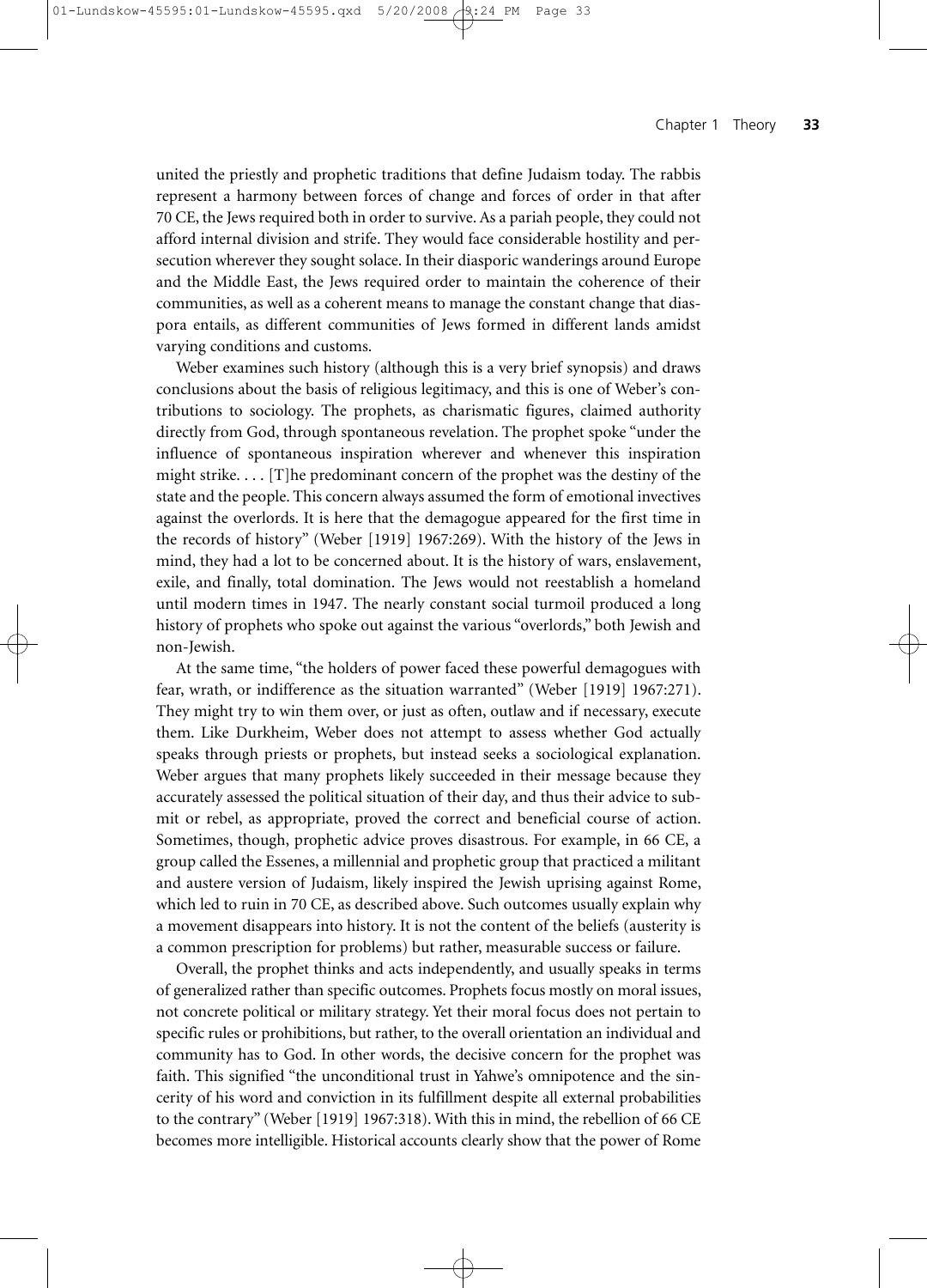over the Jews was considerable, if not obviously indomitable—from a rational perspective. The priests of the temple did everything they could to prevent the uprising, including turning over agitators, especially prophets, to the Roman authorities. The priests likely saw Jesus as one such prophetic agitator. In any case, the Essenes prophetically called upon the Jews to wield religious faith against Roman swords. The outcome was never in doubt. For this reason, Weber sees the prophets, and charismatic leaders in general, as dangerous. Recall his earlier conceptualization that charisma attempts to reshape the world through inner transformation and conviction, not through rational analysis of external conditions.

The rise of rabbinical Judaism marks the end of the Jewish prophetic tradition, but prophesy transferred to the emerging religion of Christianity. Weber sees this as entirely predictable, given that no official Christian hierarchy existed for nearly 300 years. Christianity spread initially through voluntary individuals and friendship networks, such that each person became a self-proclaimed authority. Scripture records Paul as one who defined Christianity to a great extent, but in his own day, he was one of many. However, the prophetic tradition in Christianity, as we will see in later chapters, introduced a new element, the concept of the eternal evil adversary.

This creates one of the most problematic aspects of religion, love of the righteous and hatred of the wicked—both unrelenting and absolute. In turn, this often leads to hostility toward those people whom the leader identifies as evil, and this sometimes leads to individual persecution, mass persecution, and even genocide. Such became the preoccupation of sociologists during and after the World War II period.

# **Middle Sociology: World War II and Its Aftermath**

In 1941, German social psychologist Erich Fromm (1900–1980) published the first book he ever wrote in English, *Escape From Freedom.* He introduced the concept of *authoritarianism* to the English-speaking world, which eventually inspired hundreds of studies in many different contexts. Although this book and the concept of authoritarianism spoke initially to the rise of Hitler and totalitarianism generally, Fromm and many others would quickly and extensively apply the concept to religion. Authoritarianism means the desire to submit to anyone or anything perceived as stronger or superior, and simultaneously the desire to dominate anyone or anything perceived as weaker or inferior. Since this desire depends on feelings rather than actual assessment of strength and weakness, ability or incompetence, authoritarianism relates closely to Weber's concept of charisma, as explained above.

Applied to religion specifically, Fromm sees a conflict in the West, expressed through the Judeo-Christian tradition, as an ongoing battle between empowerment and capitulation. Through a series of books, namely, *Man for Himself* (1947), *The Sane Society* (1955), and *The Anatomy of Human Destructiveness* ([1973] 1994), Fromm argues that modern society substitutes efficiency process and object-desire for all other possible connections between people, and in the process, we regard each other as mere objects, devoid of humanity and spiritual significance. In so doing, we diminish our own lives to the point of becoming a thing, in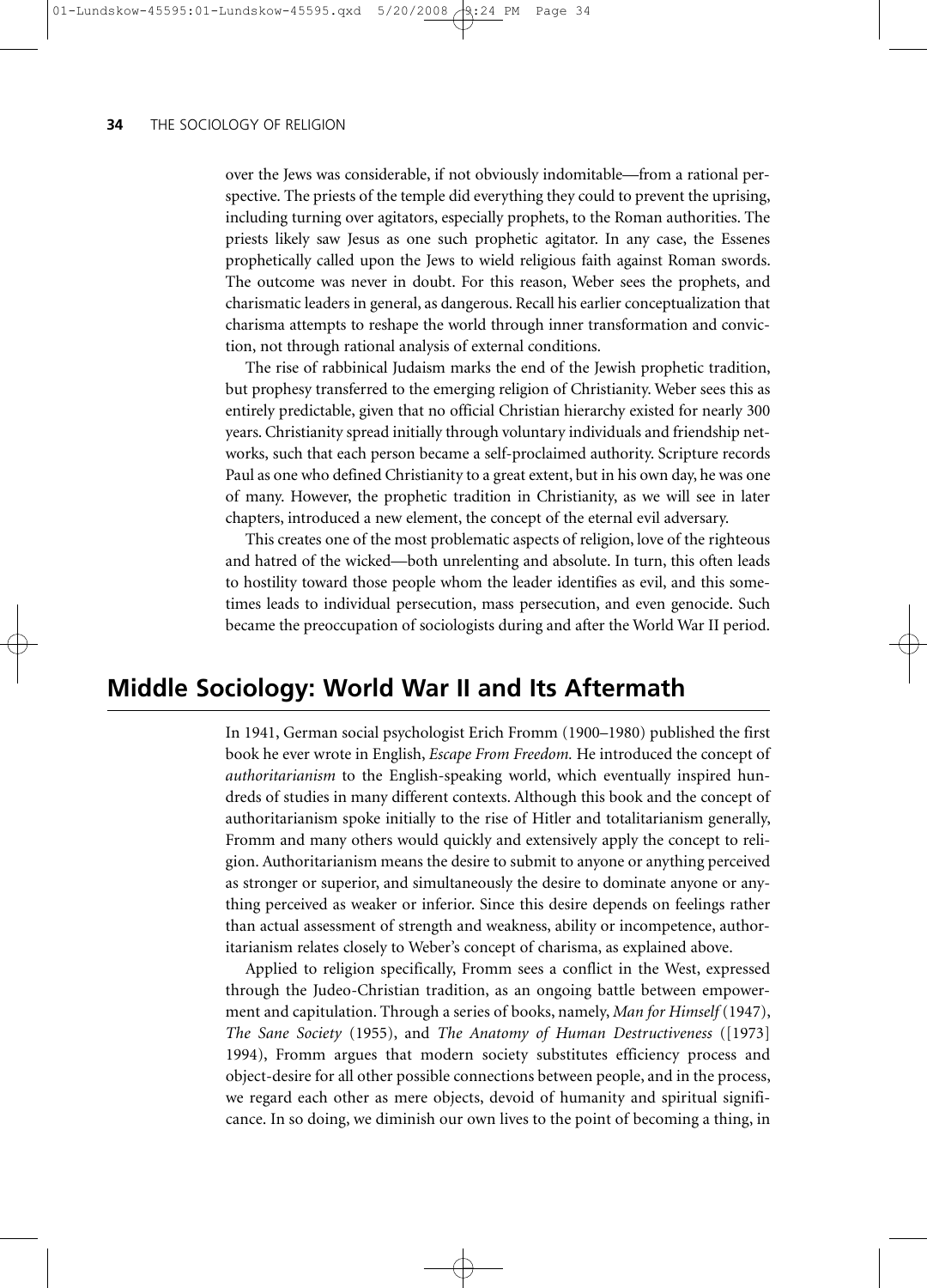that we are each nothing more than a commodity that has value only so long as there is demand in the social marketplace. As a living commodity, we seek what makes any other commodity valuable demand. Thus, people seek attention more than anything else, more than, for example, enlightenment or a record of accomplishment. Fromm ([1941] 1994) observes that "in the course of modern history the authority of the church has been replaced by that of the State, that of the State by that of conscience, and in our era, the latter has been replaced by the anonymous authority of common sense and public opinion" (p. 252). For those who do not acquire attention, three main outcomes become likely—narcissism, destructiveness, and necrophilia (see sidebar).

Likewise, religion becomes a product for consumption on Sunday, with little meaning elsewhere. It becomes no more than a means of gaining personal satisfaction. Religion thus becomes an irrelevant set of ideas in the form of beliefs, and an empty set of motions in the form of rituals. In *You Shall Be as Gods* (1966), Fromm argues that Judeo-Christian scripture teaches both empowerment, the progressive message, and domination and capitulation, the reactionary and authoritarian message. In a larger sense, he contends that this translates into genuine

# **Erich Fromm: Outcomes of Modern Isolation**

**Narcissism**—Contrary to popular usage, this is not self-love and a secure sense of self, but rather self-loathing and intense insecurity. It develops in a person who has no accomplishments, no knowledge, and no love to give. Rather than learn and achieve, the narcissist demands attention and acclaim anyway, simply for existing.

**Sadistic Destructiveness**—Sometimes insecurity of the self generates aggression, a desire to destroy, either literally or symbolically, anyone who enjoys life or anything that represents joy or fulfillment. This is more than jealousy, but an intense hatred of one's own self and one's own life. This person seeks to dominate, and the ability to destroy is the ultimate expression of control.

**Necrophilia**—Not simply a love of death, this type of person hates anything alive, anything that signifies passion and humanity. More than a love of corpses, the necrophiliac loves anything cold and mechanical, such as inanimate objects over people, or procedure over purpose.

religion that, like Marx argues, empowers people to live genuinely meaningful lives and in the process, develop their own abilities and insight in cooperation with others. On the reactionary side, scripture legitimates the strong over the weak, severe punishment rather than forgiveness of sin, and the annihilation of evil—in whatever form—even if this means annihilating entire races or religions.

Research and theory thus continued in the area of authority and especially charismatic authority. Levi-Strauss (1971), Lowenthal and Guterman ([1949] 1970), Mazlish (1990), and Willner (1984) show that exaltation of the leader and demonization of the enemy occur through a specific and predictable social process. If the public withdraws support, the leader, or prophet, or warlord, or whatever falls from grace and loses divine status. The role of the agitator, or in other words the charismatic claimsmaker, is crucial as a focal point for a submissive public to project its emotional longings. Charisma is exaltation of the in-group, a type of mythological conception of the leader, who is the supreme representative of the in-group. It is also the damnation of the out-group, the mythological conception of the people who are the eternal enemy of the in-group.

Franz Neumann ([1944] 1966) in the detailed and sophisticated *Behemoth: The Structure and Practice of National Socialism,* sought to understand how one of the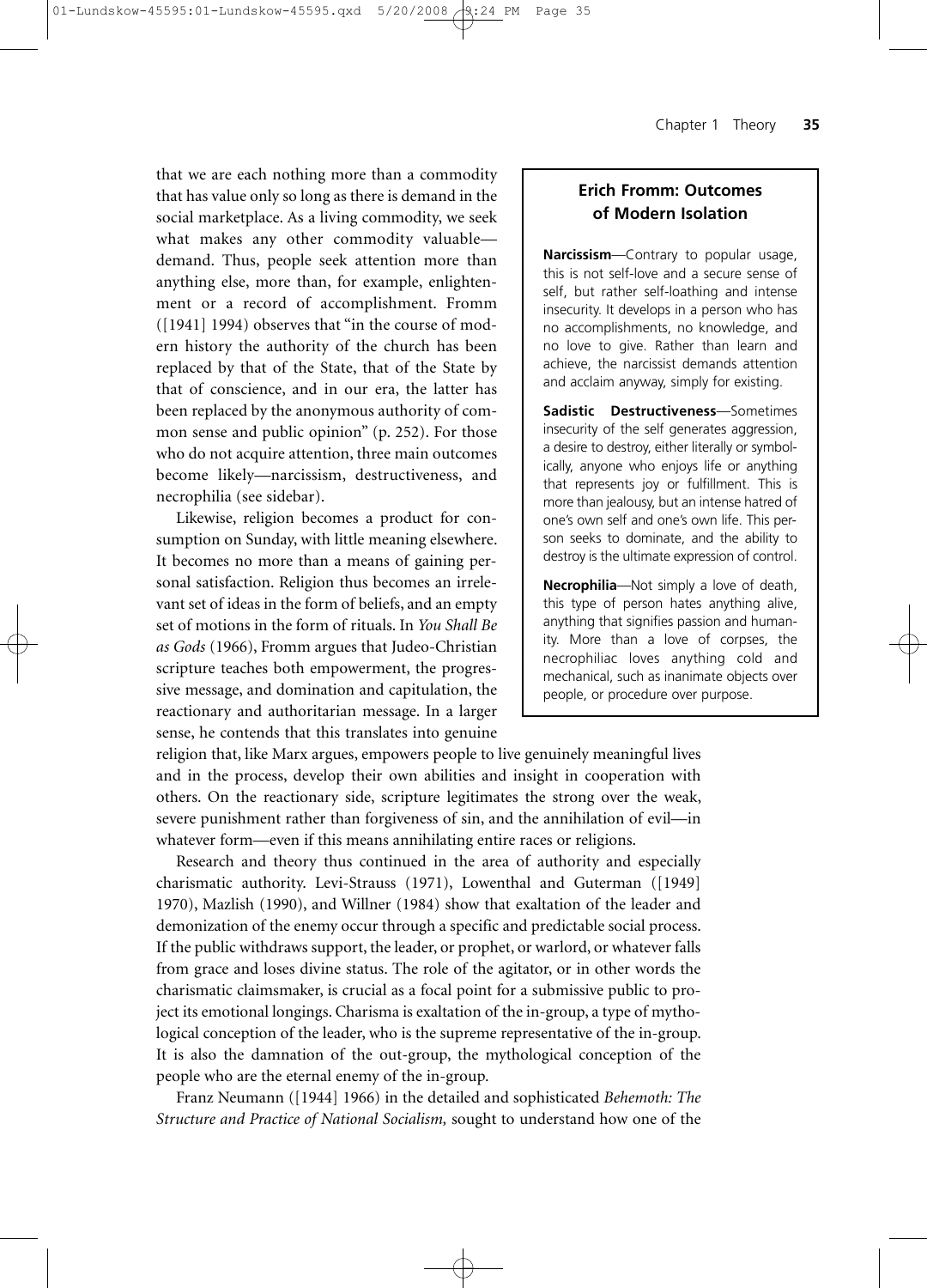most socially and technologically advanced countries in the world (Germany) could embrace a reactionary and superstitious force like Nazism. To understand this cataclysmic historical turn, scholars such as Massing (1949) in *Rehearsal for Destruction* and Horkheimer ([1936] 1995) in "Egoism and Freedom Movements: On the Anthropology of the Bourgeois Era," studied cultural history, discovering that the foundations of Nazism developed over time, and did not just suddenly appear during a period of hardship.

Certainly, political-economic factors shape the type and availability of life opportunities (or lack thereof) and determine the type and presence of social controls, yet only people can have thoughts, hold values, practice religion, love, hate, or decide to follow orders or not. This is a fundamental principle in sociology, that for example, "Nazism is a psychological problem, but the psychological problems themselves have to be understood as being molded by socioeconomic factors; Nazism is an economic and political problem, but the hold it has over a whole people has to be understood on psychological grounds" (Fromm [1941] 1994:206). Thus, any explanation of human attitudes and actual behavior must focus on how people interpret, react to, and behave according to structural influences.

In this regard, several detailed empirical studies soon followed, including one Fromm conducted in 1936, but which was not published in any language until 1984 (in English translation), which surveyed and interviewed social and political attitudes in Weimar Germany, and the period of 1929–1947 includes at least 15 lesser studies (Stone, Lederer, and Christie, 1993). Following Fromm's initial theory, Lowenthal and Guterman ([1949] 1970) found that ideological themes "directly reflect the audience's predispositions" (p. 5). The agitator does not manipulate the audience from the outside, in the sense of brainwashing them, but rather appeals to psychological attitudes that are already present. Extremist ideology provides a framework that shapes preexisting but inchoate feelings and gives them a fixed and certain foundation.

Extremist ideology in the authoritarian form supplies a sense of certainty not by identifying specific grievances and problems, but rather by "destroying all rational guideposts," which leaves "on one end the subjective feeling of dissatisfaction and on the other the personal enemy held responsible for it" (Lowenthal and Guterman [1949] 1970:6–7). This simplistic worldview creates a hierarchy in which the insecure person finds solace through order—a higher power or purpose to which one submits, and an enemy to dominate and persecute. Although seemingly unrelated on the surface, hatred of the poor, often expressed as consternation against welfare recipients, and the consistently high prevalence of rape and other expressions of misogyny pervade contemporary politics and culture. If one looks even slightly below the surface, however, the actual similarity among racism, misogyny, nationalism, radical identity movements, and hate crimes, not to mention the still more virulent forms of hatred—persecutions and genocide—becomes clear. They all share a belief in some great Enemy of supernatural proportions that is everywhere yet nowhere. It is the cause of our problems and permeates everything contrary to whatever "we" believe in, yet remains so diabolically surreptitious it eludes all attempts to peacefully, and rationally, remove it.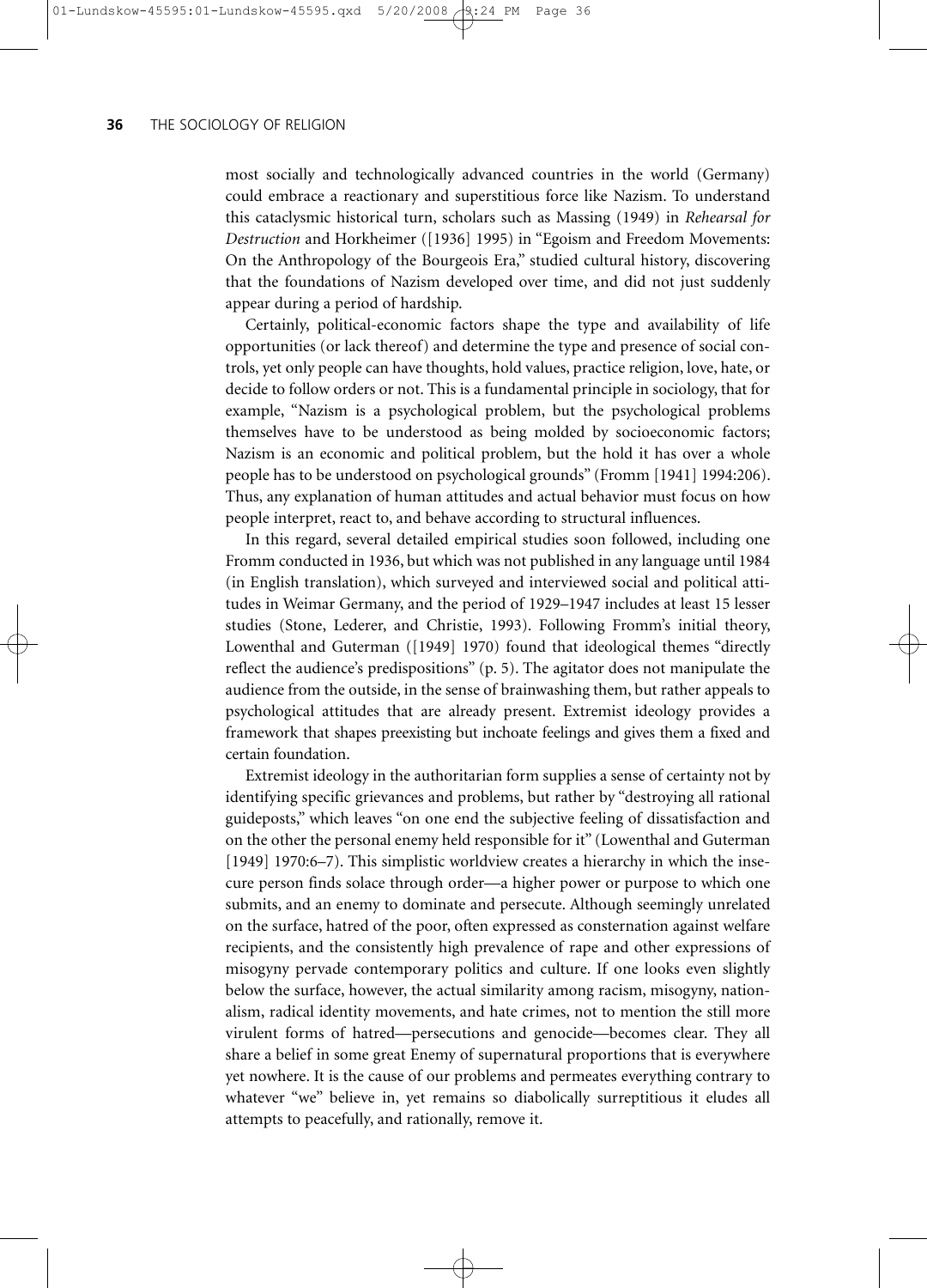In the late 1940s, researchers at the University of California, Berkeley, conducted over 1,000 interviews and collected vast amounts of quantitative data to study the issue of authority in a democratic society, namely, in the United States. Religion was a key variable. Theodor Adorno, a contemporary of Erich Fromm, developed the theoretical conclusions for these studies, known as the Berkeley Studies, and published them in 1950 in a book called *The Authoritarian Personality*. The theory has several variables, which the team argues apply to many forms of human social interaction, including religion.

This study inspired an entire generation of social psychologists, who tested for authoritarianism in nearly every conceivable social context—in churches, at work, in schools, on sports teams, in fraternities and sororities, in the family, and in many other contexts. From 1950 to 1974 alone, the study of authoritarianism generated over 750 separate studies. Both the theoretical and methodological innovations (in terms of quantitative data collection, use of Likert-type measures, and regression analysis) greatly expanded the prominence and influence of sociology throughout the 1950s–1970s.

## **The Landmark Berkeley Findings 1–3**

## **Essential Authoritarian Character**

*Conventionalism* means a rigid adherence to what the person perceives as conventional values; whether such values actually predominate in society, and thus constitute the typical or mainstream values, is not really the issue. Rather, "adherence to conventional values is determined by contemporary external social pressure. . . . [I]t is based upon the individual's adherence to the standards of the collective powers with which he, for the time being, is identified" (Adorno et al. [1950] 1982:159). The person identifies with and thereby submits to powers they deem superior and proper, rather than "a mere acceptance of conventional values" (p. 159).

*Authoritarian submission* is the "desire for a strong leader" (Adorno et al. [1950] 1982:160). Authoritarian submission to a leader occurs not as a rational evaluation of the leader's goals and likely ability to accomplish them, but as "an exaggerated, all-out, emotional need to submit" (p. 160). The authoritarian personality submits only to what he or she feels is superior and more powerful.

*Authoritarian aggression* results from a displacement of resentment and frustration, which the condition of submission produces. Authoritarian submission creates an inherent contradiction in the individual's personality, and thus "the authoritarian *must*, out of an inner necessity, turn his aggression against outgroups" (Adorno et al. [1950] 1982:162). Because the person cannot challenge the authority to which he or she submits, the individual can only vent frustration and aggression against a constructed, stereotyped out-group, which is itself a negative counterpart and immoral abomination that threatens to contaminate the sanctity of one's own pure and sacred in-group (Levinson [1950] 1982:98–100). In order to lessen the anxiety and tension that submission to the in-group leader creates, the authoritarian is driven by psychological contradictions and compulsions "to see immoral attributes [in the out-group], whether this has a basis in fact or not" (Adorno et al. [1950] 1982:162).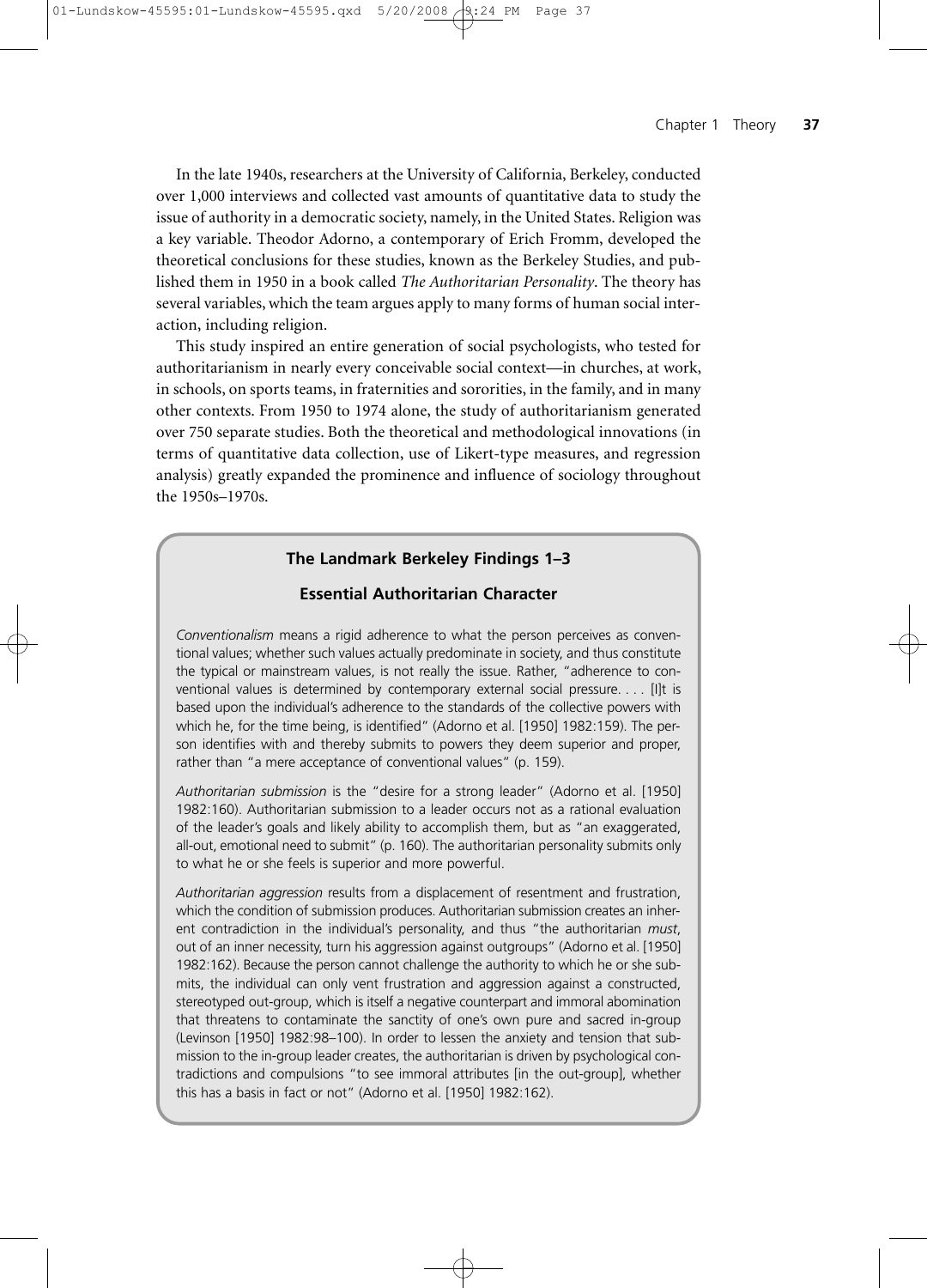Recent research from Altemeyer (1997) and Hunsberger (1995) confirms the relationship between commitment to fundamentalist religious ideals and intolerance and aggression. In a different study, Hunsberger (1996) found that fundamentalism determines authoritarian submission and aggression among Jews, Hindus, and Moslems as well as among Christians. Stone et al. (1993) applied the concepts anew to contemporary cases, and discovered that authoritarianism ebbs and flows depending on broader social conditions. Meloen (1999) studied authoritarianism through global comparative studies, and found it strongest in countries undergoing rapid social change, whether the change is generally for better or for worse. If society changes suddenly, even positive change can increase authoritarian tendencies if change disconnects people from sources of meaning, especially religion. We will return to the theory of authoritarianism in later chapters.

## **Berkeley Findings 4–6**

## **Typical Additional Character Elements**

*Anti-intraception* is a fear of sensitive, introspective, gentle emotions. This individual fears sensitive emotions because it might lead him or her "to think the wrong thoughts, or realize pangs of guilt, unrequited feelings, emotional emptiness, and so on" (Adorno et al. [1950] 1982:164). The most important effect is "a devaluation of the human and an overvaluation of the physical object.... [H]uman beings are looked upon as if they were physical objects to be coldly manipulated—even while physical objects, now vested with emotional appeal, are treated with loving care" (p. 164). Inanimate objects are emotionally safe because they possess only the feelings projected onto them.

*Superstition and stereotypy* become the means by which a person replaces his or her own feelings with fixed external impositions. Superstition, or the belief in "mystical or fantastic external determinants of the individual fate, and stereotypy, the disposition to think in rigid categories" (Adorno et al. [1950] 1982:165), are both systems of belief that stand above and beyond the individual's ability to fully understand, question, or change. Both superstition and stereotypy "indicate a tendency to shift responsibility from within the individual onto outside forces beyond one's control," and most importantly this shift occurs in "a nonrealistic way by making the individual fate dependent on fantastic factors" (p. 165). Thus, the individual bears no responsibility for his or her actions. Superstition and stereotypy depend on irrational and subconscious insecurities rather than a shrewd analysis of actual social conditions.

*Power and toughness* is the tendency to view all human relations as power relations in dichotomous categories with an underlying power dimension: good–bad, strong–weak, leader–follower, superior–inferior, and so on. The obsession with power and toughness "contains elements that are essentially contradictory. . . . One solution which such an individual often achieves is that of alignment with powerfigures, an arrangement by which he is able to gratify both his need for power and his need to submit" (Adorno et al. [1950] 1982:166-167). This type of person typically seeks reassurance by joining anonymously with some general movement and ideology that emphasizes in-group superiority based on simple and crude factors, such as race or language, which also allows the authoritarian to condemn others who do not belong.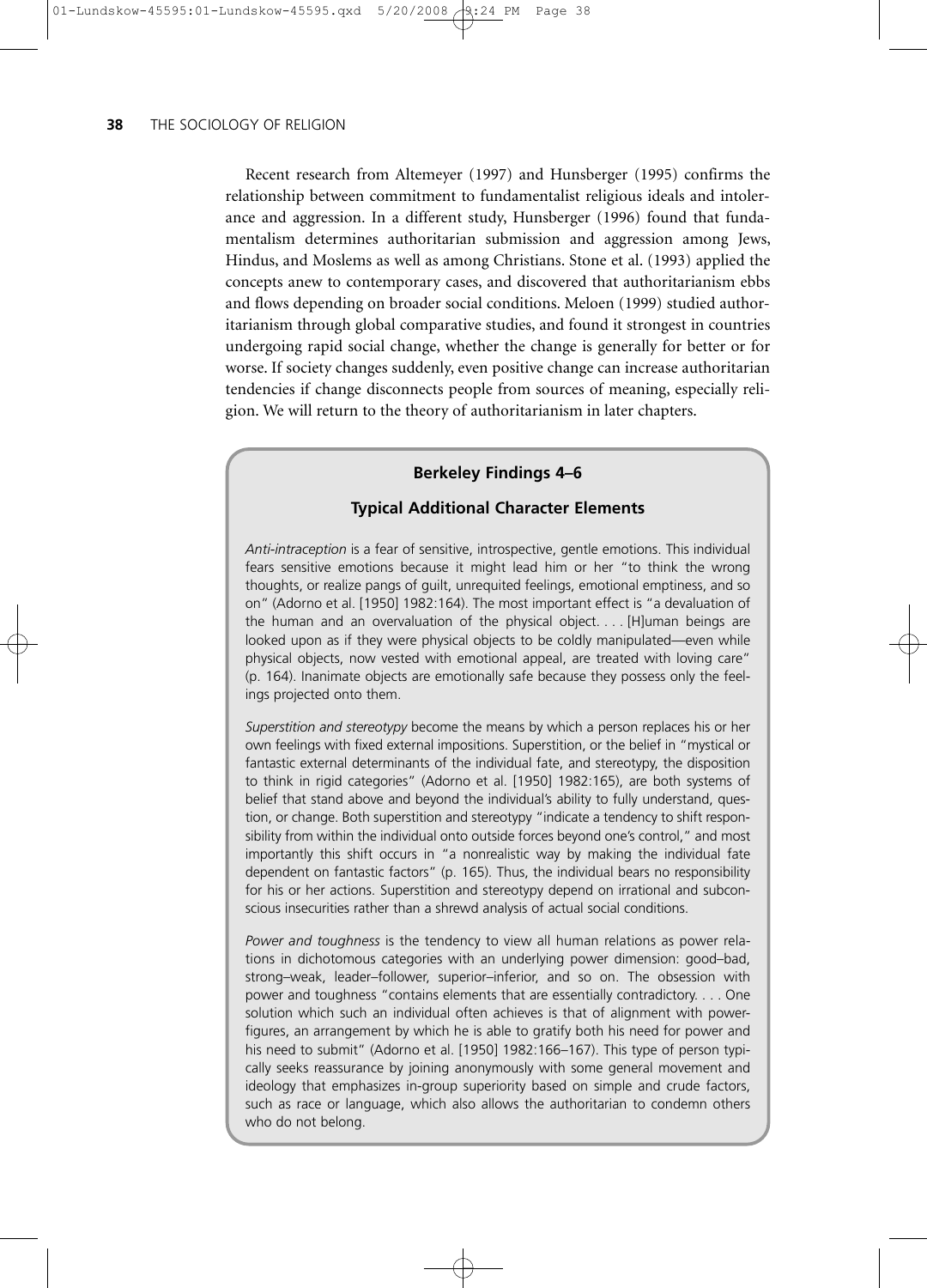Yet the research that the Berkeley Studies prompted for the most part emphasized the psychological side of the social-psychological equation. Studies that originated at other institutions and that dealt with a different issue—race and racism—extended a critical approach to U.S. society and to religion. Race and religion together have shaped many of the historically transformative movements in the United States.

#### **Berkeley Findings 7–9**

## **Typical Additional Elements**

*Destructiveness and cynicism* express undifferentiated hostility that results when the individual has "numerous externally imposed restrictions upon the satisfaction of his needs" and who thus harbors "strong underlying aggressive impulses" (Adorno et al. [1950] 1982:168). The authoritarian translates abstract social forces into personified out-groups. Almost any group may become the enemy, whether Jews, blacks, gays, feminists, liberals, welfare cheats, communists, and nonbelievers of many types, any and all of which constitute the evil, immoral, or viciously corrupt foundations of all our problems, and thus in the eyes of authoritarians, these people, these evil and perverse creatures, must be eliminated.

*Projectivity* is the means by which the authoritarian creates the mythical enemy and endows them with all the negative, unholy, and abominable characteristics that purportedly make up their essence. "The suppressed impulses of the authoritarian character tend to be projected onto other people who are then blamed out of hand" (Adorno et al. [1950] 1982:169) for all the problems of society.

*Sex* measures suspicion and hostility regarding sexual activity, and furthermore the belief in such phenomena as "wild erotic excesses, plots and conspiracies, and danger from natural catastrophes" (Adorno et al. [1950] 1982:169) as indicators that the world is full of dangerous and unfathomable passions beyond human perception or control. This justifies constant suspicion and the compulsion to seek out, condemn, and destroy evil in all its guises. A person becomes preoccupied with sexual perversity because of "a general tendency to distort reality through projection, but sexual content would hardly be projected unless the subject had impulses of this same kind that were unconscious and strongly active" (p. 170). In other words, projection often takes a specifically sexual form because of one's own repressed sexual desires and the frustration they create.

# **Race: The Great Religious Divider in the United States**

Sunday church services are the most racially segregated institutions in the United States, more than neighborhoods, work, education, or any other aspect of American life. Of course, this is not incidental, but developed consistently and congruently with racism throughout the history of the United States. As we will see in the next chapter, race and religion configured many of the contemporary issues of civil rights and justice in the United States. In terms of race relations, religion has worked both progressively and oppressively, in more or less equal measure.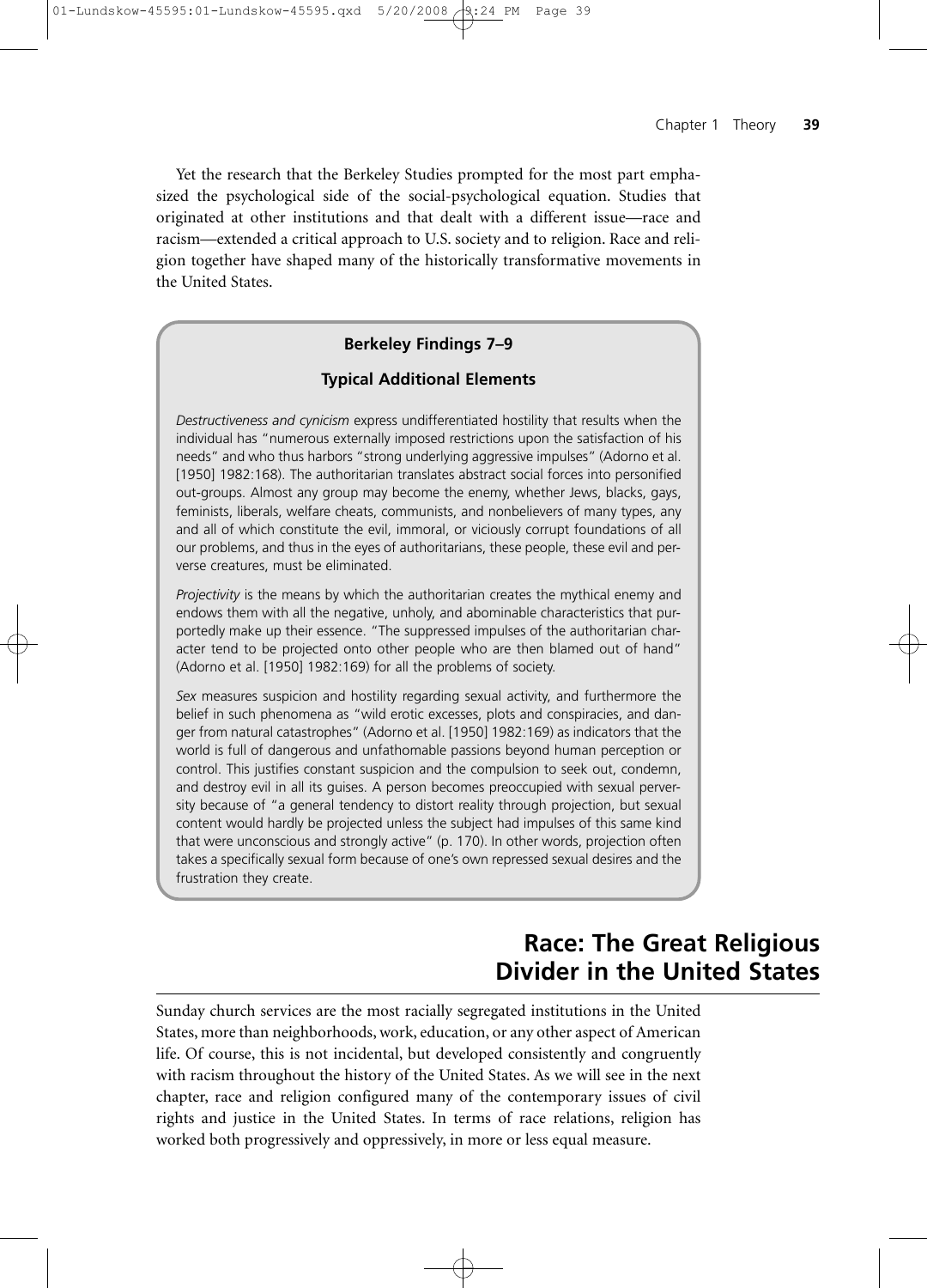On the oppressive side, the racial segregation of American churches began around 1830, by which time significant numbers of black people, some free but mostly slave, had converted to Christianity. Yet segregation was not initially so absolute. In the late 1700s and early 1800s, black people attended the same churches as whites, but occupied separate pews (Emerson and Smith 2000). Segregation by church took place over time, but mostly occurred after the Civil War and continued well into the 20th century, and despite the Civil Rights Act of 1964, remains mostly in place today. Sociologically, churches like neighborhoods remain racially segregated because of social networks, demographic differences, and personal and institutional racism. Overall, people worship where they live and socialize with their local cohorts. Racialization in religion reflects the racialization of all aspects of social life in the United States, including work, housing, consumer patterns, and culture (Emerson and Smith 2000).

Although racist beliefs partly result from a lack of knowledge and experience, racism results much more from a complex interaction of social and psychological factors. Regarding political economy and social culture, that is, regarding structural factors in society, much research indicates that modern capitalism has underdeveloped black communities in particular (Gans 1996; W. J. Wilson 1997) and disenfranchised blacks from the mainstream economy (Bates 1997; Marable 1999). This disenfranchisement overlaps race and class, and not only disadvantages blacks, but positions them as a "an industrial reserve army," available to serve as scab labor or more generally as a labor pool available to work for even lower wages and benefits than their tentatively employed white counterparts (Kasarda 1990; Marable 1999). As a series of recent studies finds, however, the United States increasingly "warehouses" the nation's poor in prisons (Herivel and Wright 2003). As the studies show, mass incarceration of ethnic minority and poor populations has broken poor families as much as economic uncertainty, and has fractured religious communities among the poor as well, given that large segments of the current generation are in prison. As William Julius Wilson (1997) finds, public policy often actively maintains an economically desperate ethnic underclass, and as Massey and Denton (1998) find, urban renewal rarely benefits the urban poor. Instead, it pushes them aside to make room for upper-income real estate and businesses.

Thus, the sometimes-held notion that blacks are a threat to employed whites is to some extent genuine, although this conflict is the result of structural class relations within capitalism, and not something that blacks would willingly assume. Quite the contrary; in fact, lower-class blacks typically espouse mainstream values—hard work and education (Kelley 1996), both of which express strong belief in the current economic system, and that people should not expect special privileges. If anything, white workers have become far more cynical about the value of dedicated, honest work than blacks and other minorities (Roediger 1999). The point is that race often becomes a matter of conflict because of its associated overlap with class and economic survival. Therefore, simply telling people that racism is an ignorant attitude and that race has no relevance is, however unintentionally, also saying that class and economic concerns do not matter in life. The concerns about race overlay very real material interests that people cannot simply forget.

Beginning with Adorno et al. ([1950] 1982) in social science, and Sartre ([1948] 1995) in philosophy, numerous scholars have pointed to the notion of the racial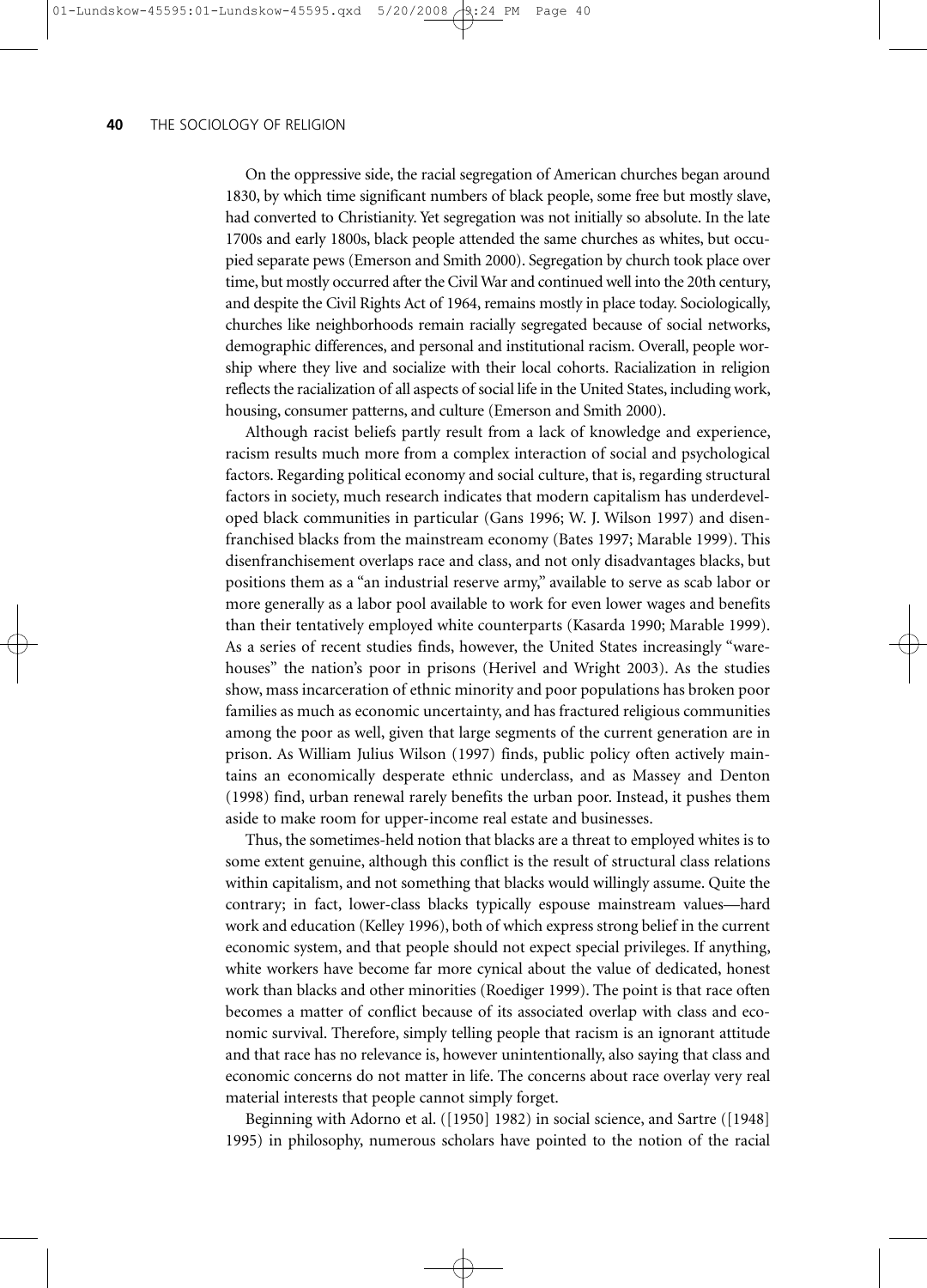out-group or the demonized racial Other as fundamental to authoritarian racism and ethnocentrism. Many scholars have rediscovered this approach, such as Langmuir (1990a, 1990b) with the concept of chimera, and Noël ([1989] 1994), who characterizes the oppressed as a "stigmatized abstraction" (pp. 109–110). Dinnerstein (1994) shows how important such abstractions are for maintaining an overall social climate of racial suspicion and sometimes hostility. Regarding the overall social climate, in which authoritarian racism can take various forms, Forbes (1985) finds strong correlation between ethnocentrism and nationalism, in which general authoritarian attitudes serve as a foundation.

Early contributions include Bettelheim and Janowitz (1950), who examine two predominant expressions of racism in the United States, namely anti-Semitic and antiblack racism. They find that, in general, racism exists as external social pressures, but crucially, this requires a framework of internalized values that predispose the individual to accept certain ideas or course of action, and to reject others. However, and this is decisive, the tendency to perceive the world in dualistic terms typifies the authoritarian disposition toward many issues, and thus people who believe in racist stereotypes often uncritically accept other dualistic oppositions, such as good versus bad, honest versus dishonest, or strong versus weak, with little room for anything in between.

People who hold racist and other intolerant attitudes are not ignorant, in the sense of being uninformed individuals. Indeed, Aho (1990) shows that racist-right extremists in Idaho are above average in formal educational level attained. They are in fact thoroughly integrated into the dominant values of society. At the same time, and this is crucial, their basic orientation predisposes them to attitudes that deliver high levels of emotional satisfaction through absolutist views, often coupled with behavior directed as a sort of moral crusade.

Lower-class blacks and whites face many of the same structural inequalities and systematic exploitation as cheap and transient labor forces. As capitalism and nationalism developed in the United States, racism developed as a means to "withdraw the dominant group's sympathy from an 'inferior race,' to facilitate its exploitation," initially through slavery and sharecropping, and presently as "a surplus labor pool" such that "a permanent underclass of blacks is created" (Marable [1984] 2007:72-73). In fact, history shows that wealthy whites consciously excluded blacks from the best wage opportunities immediately after the Civil War, so that impoverished whites would not need to compete with, nor join with, impoverished blacks (Fredrickson 1983:209). This policy was quite effective, such that by the turn of the century, Northern labor unions sometimes attempted to rally white workers against the supposed threat of "mechanical Negro labor" as an aspect of class consciousness in the overall struggle against capitalist oppression (Fredrickson 1983:222–223). As the historical data in Allen (1994), Fredrickson (2002), and Vaughan (1995) shows, racism systematically excludes blacks from a central role in the modern economy, and simultaneously becomes an aspect of white culture that provides economically insecure whites with an emotional pacifier and a feeling of superiority over blacks, coupled with a supposed solidarity with more prosperous whites. Hence the influence of a political economy begins to shape emotional attitudes.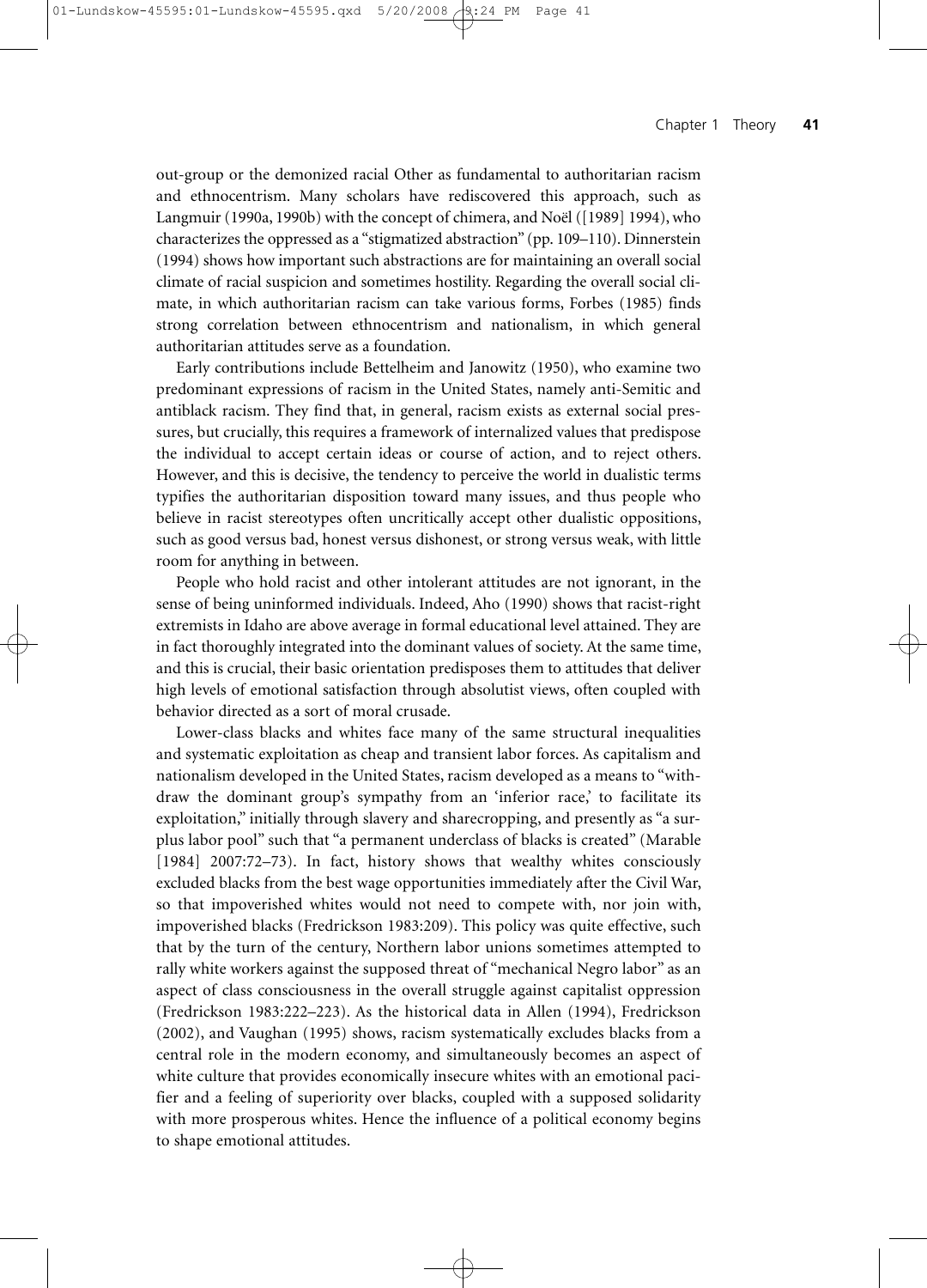The importance of feeling in the face of unfavorable material conditions leads to important questions: What if factual knowledge, in this case regarding race, means little or nothing to a person? How is it that some people prefer a prejudiced, or in general a superstitious view of the world over and against verifiable fact or even personal experience? What if a person responds overwhelmingly to emotionally potent belief or ideology, rather than rational analysis? This suggests that various attitudes of domination, such as authoritarianism, racism, ethnocentrism, and sexism, are related. As we will see throughout the book, religion can either amplify or mollify these sentiments.

Wieviorka (1995) captures the central point about authoritarianism and its racist manifestation. That is, he argues that racism in Western culture depends on perception, which develops from material encounters and interests. In other words, "racism was formed, even before it received its present name, out of the encounter with the Other—most often a dominated Other" (p. 5), which acquired a status opposite that of the ruling race. Just as the ruling and superior race embodies everything good, wholesome, proper, strong, perseverant, and so on, the Other embodies everything evil, vile, foul, weak, corrupt, lazy, and so forth. In the same way that many feminists beginning with Simone de Beauvoir discuss women as the Second Sex, as the Other, in the way they have been historically treated, so racism similarly positions the racial Other as the out-group, forever different from and inferior to the in-group. These views did not suddenly appear, nor result from the work of individual agitators, but developed over time in conjunction with politicaleconomic conditions. Eventually, the myth becomes deeply rooted, almost as an automatic impulse or a belief about the essential "truth" of our times.

It is important to remember that such discrimination is not always conscious, nor is it always institutional. As Essed's (1990) interview data shows, racism may be passive (apathetic inaction, and thus support) confirmation of dominant values, or individual, whereby particular business managers, for example, hold racist attitudes and practice discriminatory hiring, while others in the same business do not. Nevertheless, Essed concludes that whatever the form, the underlying principle remains constant, that racism occurs to the extent individuals internalize dominant values—whether norms, interests, customs, religion, or other values (p. 32)—exalt the in-group, and demonize the out-group. Later research (Essed and Goldberg 2001) confirms that the systematic demonization of blackness continues. This includes not only black people, but a person of any color perceived to have "black" attributes or behave as a black sympathizer.

Whatever group becomes the demonized Other, religion often encodes in terms of an evil Other, an evil enemy. This evil enemy designation may be placed on a real group or an imaginary group, but either way, the enemy acquires an unreal and impossible stigma—they become an evil with allegedly supernatural powers.

## **The Evil Enemy**

Given the holocaust in Europe, in which Nazi Germany murdered about 6 million Jews and 6 million others, the issue of the great Enemy, the great Satan, and similar beliefs occupied much of the study of religion in the post–World War II period, and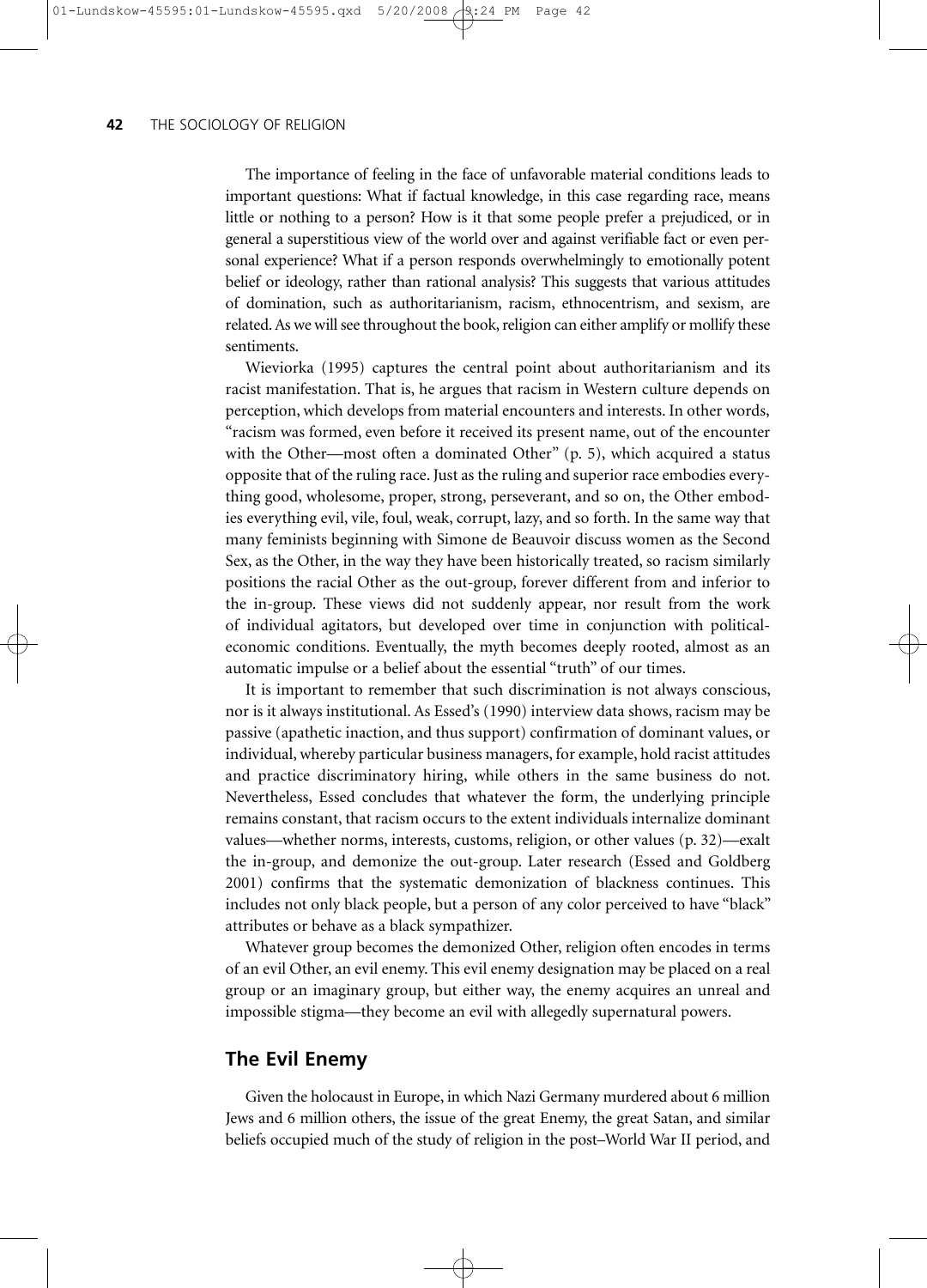arguably, remain highly relevant today. Maurice Samuel in *The Great Hatred* ([1940] 1988) sees absolute hate as the mirror of absolute love. In this sense, absolute love can only apply to those who are exactly like ourselves, and those who directly threaten this ideal of perfection can be nothing other than the great Evil. Just as the believer must absolutely support and submit to the great Love, they must simultaneously attack and destroy the great Evil.

Jean Paul Sartre in *Anti-Semite and Jew* ([1948] 1995) conceptualizes the Enemy, in this case the Jew, as a mythical creation, such that "if the Jew did not The great enemy of truth is very often not the lie—deliberate, contrived, and dishonest—but the myth—persistent, persuasive, and unrealistic.

—John F. Kennedy

Mass movements can rise and spread without a belief in God, but never without belief in a devil.

—Eric Hoffer, 1951

exist, the anti-Semite would invent him." As contemporary social historian Gavin Langmuir (1990a, 1990b) elaborates at length, the evil Enemy is a chimera, a mythical creature that consists of a goat, snake, and lion. Separately, these are all real animals, but when combined into a single beast, it is mythical and impossible. Such is the nature of the great evil Enemy, which is fiendishly clever but also ignorant and inferior, rich yet dependent on welfare, everywhere yet nowhere specifically.

Even though national anti-Semitism has somewhat waned, it is "not, of course, that any magic spell suddenly stopped people from hating the Jews. But the ill will remains in an unfocused state" (Finkielkraut [1980] 1997:147) so that other groups may, if structural factors develop appropriately, occupy pariah status. Indeed, the current president of Iran, Mahmoud Ahmedinejad, often rails against Israel and the Jews as a Great Evil that must be eradicated. Agitators can also foment belief in imaginary enemies, and even lead a sort of crusade. However, neither structural turmoil alone nor the cajoling of singular individuals produces authoritarian racism unless it provokes an emotional response in members of the population, and specifically, feelings of fear that arise from insecurity. Emotionalism is inherently unstable, and therefore unreliable as a political force, but so long as structural inequality, prejudice, oppression, violence, and lack of economic opportunities persists, authoritarian tendencies will persist, often just below the surface. Thus,

racist ideology couldn't keep its hands off the wreckage of Nazism. Universally rejected in public, it now shows its face only in private, with a violence that's frightening nonetheless. We've become used to this dichotomy: while politicians speak the language of justice and equality, it's left to individuals to express their brutal antipathies or racial prejudice. (Finkielkraut 1997:148)

So although open racism may not play to political advantage, racism still exists as long as material and emotional insecurity exist, so that at times politicians can use code words such as "welfare mothers" for inner-city black women, which plays on unspoken racial prejudice. The racism of which Finkielkraut speaks appeared as a response to the flooding of New Orleans in 2005 from Hurricane Katrina—the belief that the predominantly black population simply reaped the outcome of their own lazy and immoral lifestyle. For example, commentators such as Hal Lindsey and Charles Colson (2005, "Religious Conservatives Claim Katrina Was God's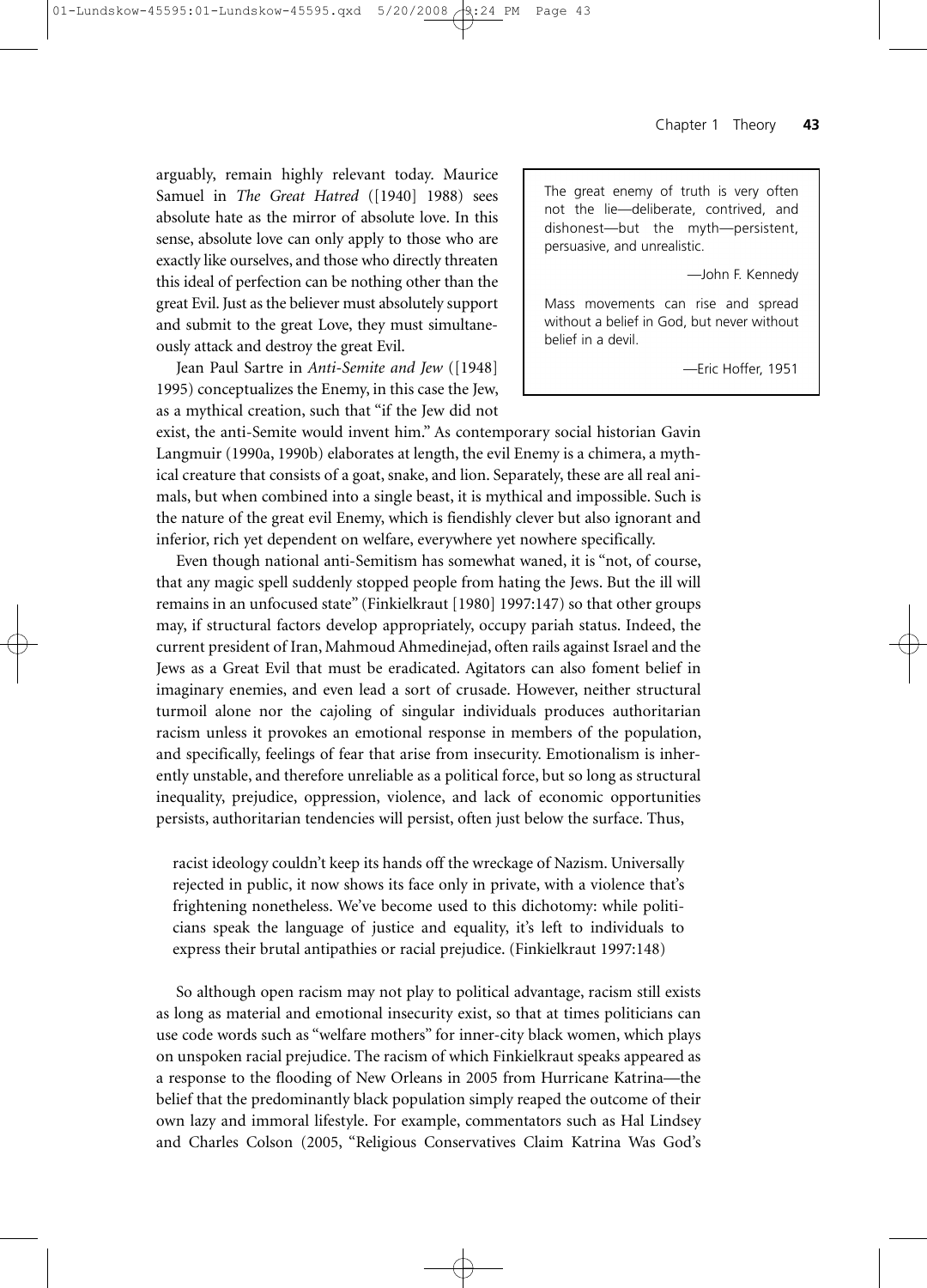Omen") attributed the destruction to the wrath of God, as a warning that cataclysm in other cities would be coming if we don't remove the moral rot from our midst. Why New Orleans first? Finkielkraut would say that, since New Orleans was 80% black, the derogatory remarks about the city and its people carry an implied racist element (they are expendable), not an explicit element. But overt racism is not necessary if such sentiment is already widespread.

Such attitudes waver in and out of public discourse, and gain greater acceptance as social problems increase, especially in the absence of substantive public discourse and open exchange of information (Chomsky 1989, 1991; Parenti 1994). Not everyone believes the Big Lie all at once, totally, and for all time.

Research shows that attitudes among whites toward blacks, for example, are often ambivalent, or more accurately, passively racist. In practice, the majority of whites in the United States favor the idea of racial equality, but simultaneously oppose concrete practices, such as blacks moving into their neighborhood, or interracial marriage. Kovel ([1970] 1984) thus specifies a distinction between "aversive" racism, and "dominative" racism. The aversive racist is the classic liberal, or in other words someone who is 10 degrees left of center in good times, and 10 degrees right of center if the issue effects the individual personally. Expressed in a more technical way, aversive racists may overreact and amplify their positive behavior in ways that would reaffirm their egalitarian convictions and their apparently nonracist attitudes, but as social and personal insecurity increases, the underlying negative portions of their attitudes are expressed with varying degrees of force, but always in a rationalized way. The aversive racist retains passively a belief in imaginary characteristics about the out-group, and regards these beliefs as fundamental and inviolate principles, however much the person may consciously sympathize with the plight of the out-group.

As social conditions change, the path from sympathy to blame and hatred often proves quite short. The passive racist, who feels smug with a sense of superior contempt for lesser people, is transformed by the right conditions into a fearful, insecure, and active racist who views the racial enemy with "fear, convulsive horror . . . and vast delusions of persecution." What was initially a "conviction of superiority" transforms into "a cringing inferiority complex and a haunting, unremitting fear" (Samuel [1940] 1988:17) such that hatred acquires a new appeal and virulence as feelings of insecurity and vulnerability increase.

Although real people bear the brunt of mythical hatred, it is not real Jews, for example, that the anti-Semite hates, but the mythical image or "chimera" of Jewishness (Langmuir 1990a, 1990b). It is not the real welfare recipient—the harmless mother who receives governmental support for an average of 16 months—but the fictitious, vile, and foul creature that refuses to work, and supposedly prefers to parasitically live off the hard work of others while reproducing future generations of lazy, and oftentimes criminal, miscreants.

As Lowenthal and Guterman ([1949] 1970) note in *Prophets of Deceit: A Study of the Techniques of the American Agitator,* extremist ideology does not build an objective argument, but rather concentrates the follower's dissatisfaction "through a fantastic and extraordinary image, which is an enlargement of the audience's own projections" (p. 9). Extremism provides an image upon which the audience can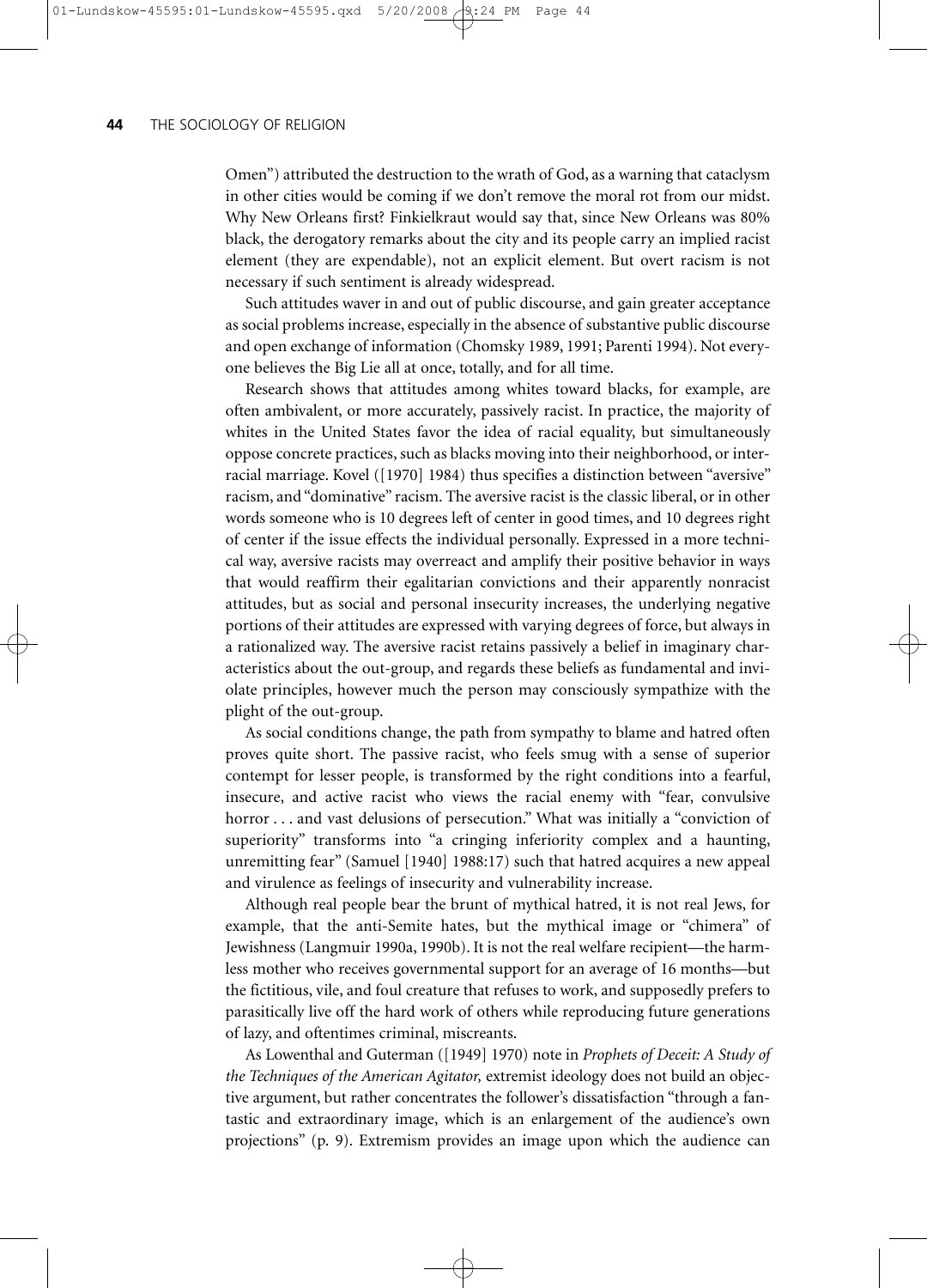focus its hate and negative energy. Although the agitator may often use extravagant and even wildly fantastic imagery, the causal relationships between the enemy and one's own problems are always "facile, simple, and final, like daydreams" (p. 9). The appeal thus lies not in factual analysis of grievances, but rather in satisfying emotional longings for a sense of certainty, and being an outlet for the emotions of frustration.

Lowenthal and Guterman ([1949] 1970) contend that extremist visions appeal primarily to the "malaise which pervades all modern life" that "is a consequence of the depersonalization and permanent insecurity of modern life" (pp. 16–17). Since malaise results from deeply seated psychological dissatisfaction, unfulfilled emotions, and a fundamental lack of self-esteem, ideological extremism can shift focus from one issue to another, with no particular logical connection except the underlying enemy and the evil it imposes. Complex theories about economic change, for example, whereby social forces are beyond the control of any one person, do not seem as real or as the immediate emotional reactions of those who feels trapped perpetually by social forces they do not understand. Thus, extremist themes appeal to such a person because they relate real-life conditions to abstract and independent forces, "which exist prior to the articulation of any particular issue . . . and continue to exist after it" (Lowenthal and Guterman, p.16). Thus, once again the overall vision and the implied causal relations between one's problems in life and the eternal enemy are far more important than the face value of particular grievances. On the surface, extremist ideology appears to be the ravings of an irrational or vicious malcontent on the rampage about anything and everything. However, at the psychological level, extremist rhetoric is "consistent, meaningful, and significantly related to the social world" (Lowenthal and Guterman, p. 140) in the minds of the followers. Extremist ideology speaks a kind of code language that the authoritarian understands as clear, direct, and satisfying.

# **Women as Other**

Simone de Beauvoir originated the concept of the Other, which corresponds to similar concepts mentioned earlier, such as "chimera" and the "out-group." At the same time as the Other constitutes opposition, it also "is necessary to the Good" (de Beauvoir [1952] 1989:143) because without its opposite, the Good (the in-group) has no basis for comparison. Yet the Other lacks its own creative ability, and thus at certain times in history becomes a demon in our midst, which we must annihilate. When the hatred of the Other applies to women in particular, we may call it misogyny.

As de Beauvoir ([1952] 1989) also argues, "woman is not the only Other" (p. 143) in history, nor even in any given society, but the particular out-group depends on the dominant culture's values that focus emotional reaction on a given group at a particular time and place. For example, Sanday (1990) finds in her study of fraternities that women constitute the status of object when present physically, and constitute an abstract Other in a fraternity culture that represents an idealized external threat to group identity and cohesion. As Sanday argues, the impact of this is very real, because for the brothers it transforms rape from an act of violence to an act of male bonding in which the woman serves only as a vehicle for heterosexual men to emotionally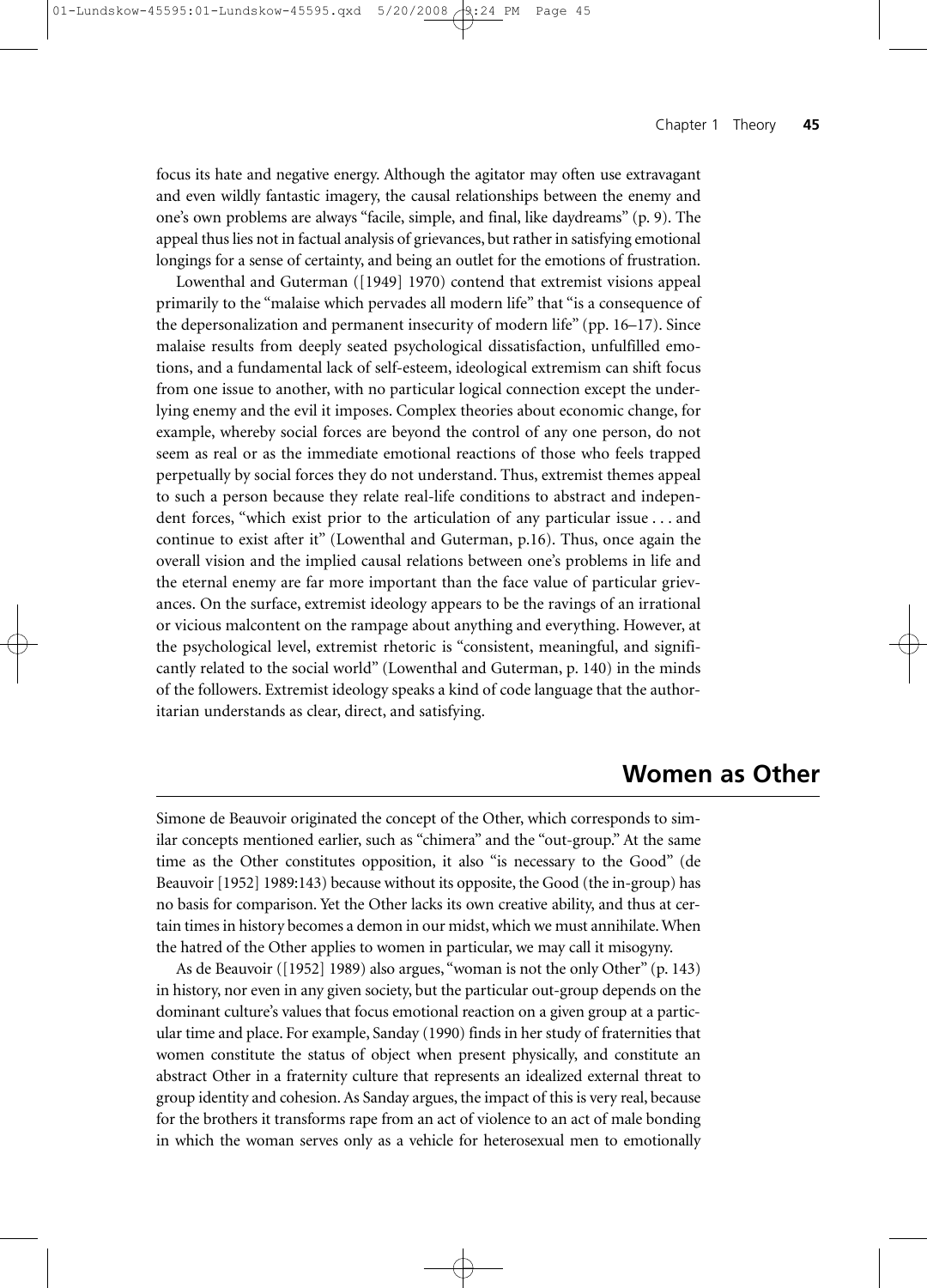bond with each other. In a broader study, Sanday (1997) finds that the general public, women as well as men, see women's bodies as objects, such that the woman herself is expected to relinquish control upon demand, especially for sex and childbearing.

This particular act of male bonding through rape and the general objectification of women signify a relation of superiority and inferiority, which is itself the product of but also a predisposition of misogynist attitudes in general. Sanday (1990) argues that fraternal identity typically revolves around highly idealized male virtues of control, power, and aggression, with a corresponding and equally essential negatively idealized notion of femininity (and women), which embody all the undesirable qualities the fraternity supposedly extrudes from itself.

For much of human history, women have played a secondary and often a submissive role in religion. In some cases, they are viewed as inherently inferior, even evil. However, we should not conclude that women are entirely subordinate in religion, past or present. On the contrary, as we will see in the next chapter, women have been quite important in religious history, and as will be clear in Chapter 7 about neopaganism and neofundamentalism, women are quite active in examples of two very different religions.

All of the aforementioned forms of the Other—whether based on race, gender, or religion—find renewed expression in some religious movements. As we will see in later chapters, the notion of an evil enemy configures various belief systems and often becomes the center of debate both within and between religions. We should seriously consider if Eric Hoffer is correct, that religion can exist without a belief in a god, but never without belief in the devil.

# **Religion After World War II**

Not summer's bloom lies ahead of us, but a polar night of icy darkness and hardness. . . . When this night shall have slowly receded, who of those among us for whom Spring has finally returned will still be alive? And what will have become of all of you by then? Will you be bitter and banalistic? Will you simply and dully accept whatever form of domination claims authority over you? Or will the third and by no means the least likely possibility be your lot: mystic flight from reality. . . . In every one of these cases, I shall draw the conclusion that they have not measured up to their own doings. They have not measured up to the world as it really is in its everyday routine. (Weber [1918] 1958:128)

Max Weber made this chilling prediction shortly after the end of World War I, and he did not live to see the rise of Hitler and the destruction of World War II. Yet Weber seems especially prescient, in that modern society has lost its traditions, especially its religion, and replaced it only with the vacancy of material accumulation. But Weber by no means stands alone. Sociologists such as Theodor Adorno, Max Horkheimer, Herbert Marcuse, and Walter Benjamin on the left, Thorsten Veblen in the middle, and Oswald Spengler on the right all argue that modern religion had become a façade that means nothing by itself, and most importantly, conceals the fact that it means nothing. Religion had not disappeared, but it had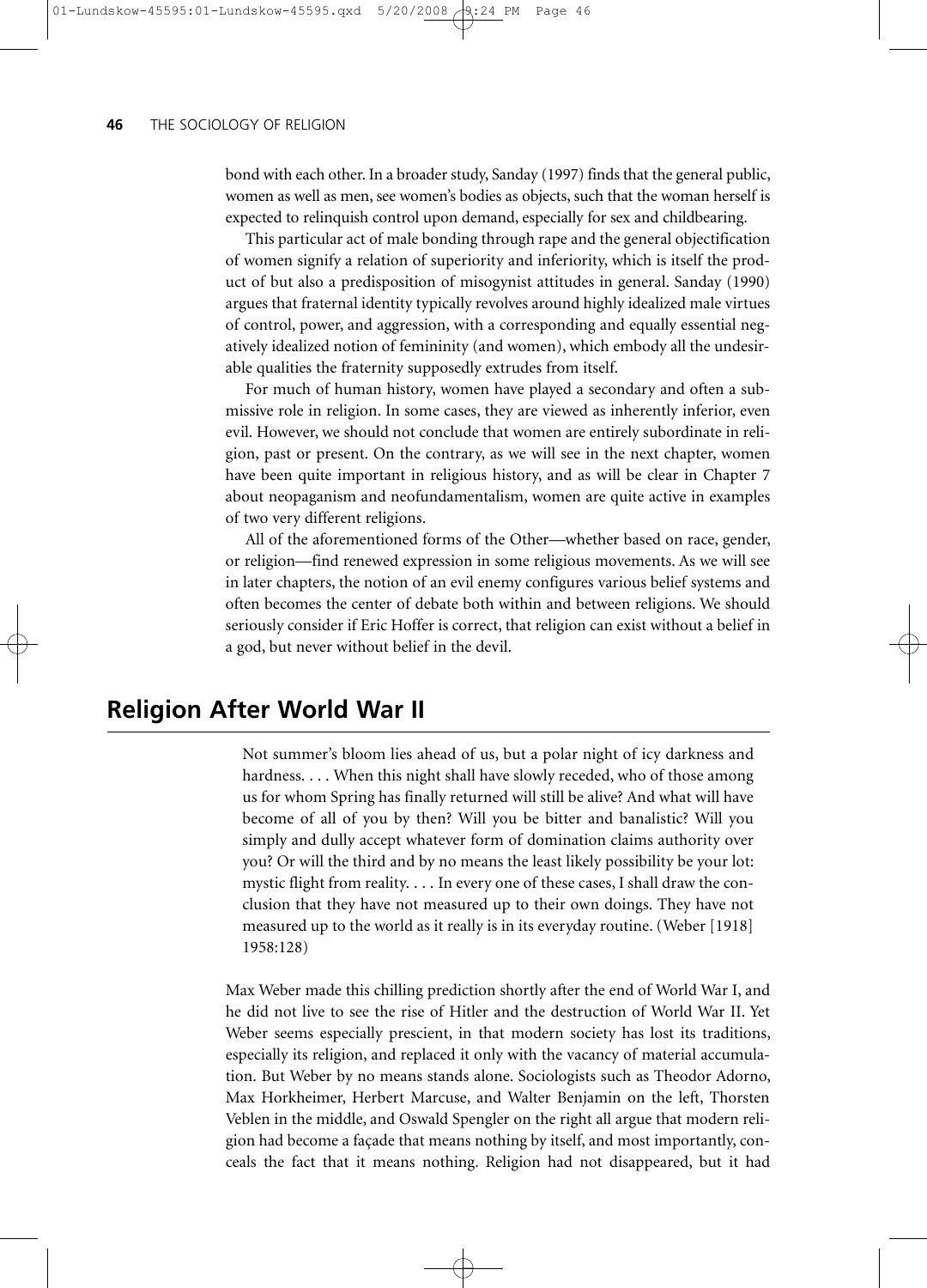changed form. As the standard of living rose dramatically after World War II, economics alone could no longer explain dissatisfaction. Sociology turned to culture, and religion again became a primary focus.

The classical theorists—Weber, Marx, and Durkheim (as well as others) informed a new generation of sociology, which coalesced around two theoretical frameworks, functionalism and critical theory. Although usually utilized by competing political interests, as theories they are not as incompatible as many sociologists sometimes conventionally regard them. If we separate theory from political agenda, they share certain attributes in common. For the sake of clarity, I will focus on so-called critical perspectives here, and functionalism will be covered in Chapter 4. The reader should keep in mind, however, that the names and many prior associations regarding these names are often misleading. A critical perspective, which means to question conventional and superficial understanding, may or may not be found in any theoretical perspective; Marxism can be just as dogmatic as functionalism, and functionalism, as we will see in Chapter 4, can be critical as well. For now, let's return to the unfolding of theory as applied to religion.

Using sociology, critics of both left and right political orientation challenged the triumph of modernity and the process of rationalization. On the right, Oswald Spengler argued in his sophisticated *Decline of the West* ([1918] 1991) that Western civilization had lost the emotional power, and therefore the meaning, of its religious fervor. Spengler argued that modern rationalization had stripped religion of its intensity, and thus it now lacked the power to define cultural and racial identity, in which people find the meaning of life. For Spengler, meaning derives from blood and soil, an argument Nazi party philosopher Alfred Rosenberg promulgated. In the center, Thorsten Veblen earlier put forth a theory in *The Leisure Class* ([1899] 1994), which John Kenneth Galbraith later extended in *The Affluent Society* ([1958] 1998), that predicted religion would fade away in favor of bland, meaningless leisure.

As we know today, commercials, pageants, MTV videos, movies, and our culture in general remind us that superficial physical qualities are most important, and are defined within very narrow parameters of body size, dress, even attitude and topics of discussion. Romance becomes a means to acquire an object, and "the difference between people is reduced to a merely quantitative difference of being more or less successful, attractive, and hence valuable" (Fromm [1947] 1990:73). Self-esteem becomes dependent on whether a person can sell himself or herself in the market. The familiar term that bars are often "meat markets" illustrates the point. Overall, the marketing character strives to become what it thinks others want it to be; it defers its own goals, interest, and desires, both in career and personal relationships, to what will sell.

Galbraith and Veblen may reach similar conclusions, but their reasons are different. For Veblen, religion loses out to a type of corruption, in that people become fascinated with the easy life, a leisurely life, which has no particular highs or lows, and thus no need for great thought, emotion, or struggle, and therefore little need for religion. Galbraith agrees, except he feels that greater, more pressing problems will occupy our time, problems such as greater and greater wealth inequality, pollution, poverty, crime, and various other social problems that we face today. People will thus focus on the practical issues of the day, rather than the abstract affairs of religion, which he predicts will appear increasingly abstract and distant compared to real-life social problems. We can see today that neither perspective is accurate. Religion has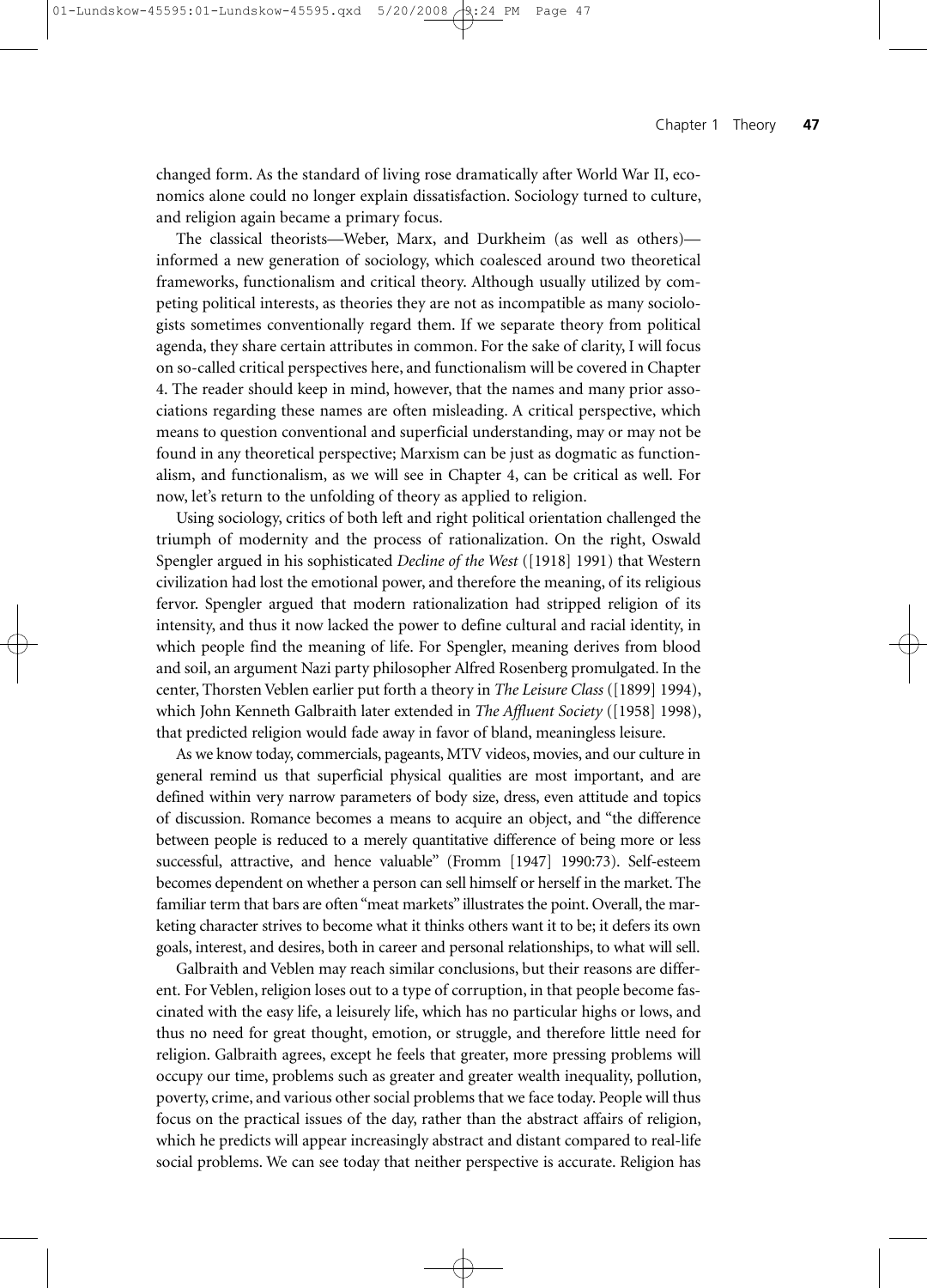endured, in its traditional forms, in innovative new forms, and in forms that, at least on the surface, do not appear religious. We will address these forms in later chapters.

In the World War II period and its aftermath, most social scientists agreed, whether on the left or the right, that religion as it had existed in history was on the way out. It would prove increasingly irrelevant to modern life, fade away in the face of ease and moral corruption, or fracture into innumerable and ultimately personal variations. Daniel Bell in the *Cultural Contradictions of Capitalism* ([1976] 1996) argues the latter, and recent empirical studies support this view. Following the classical theorists, Bell argues that

the force of religion does not derive from any utilitarian quality (of self-interest or individual need); religion is not a social contract. . . . The power of religion derives from the fact that . . . it was the means of gathering together, in one overpowering vessel, the sense of the sacred—that which is set apart as the collective conscience of the people. (p. 154)

From a sociological perspective, religion serves to justify the social relations that constitute people's lives, and thus "to say then that 'God is dead' is, in effect, to say that the social bonds have snapped and that society is dead" (Bell, [1976] 1996: 155). All the theorists of the last 150 years we have examined, despite certain differences in intellectual and political orientation, agree that society depends on religion to legitimate the social order, and thereby to endow life, and death, with meaning.

As the famous sociologist Robert Merton (1910–2003) observes, religion has historically reinforced the existing society and at certain crucial times motivated people to radically challenge the existing society. Sociologists must therefore acknowledge that "systems of religion *do* affect behavior, that they are not merely epiphenomena but partially independent determinants of behavior" (Merton [1949] 1967:44). In other words, religion exists as an institution that endures independently of any given moment, and which exerts its own agenda (like all institutions). As Merton continues, "it makes a difference if people do or do not accept a particular religion" (p. 44), just as it makes a difference if people do or do not kill each other. In religion as in anything else, extremism tends to arise from the uncertainty of social disorder, when as Bell says social relations have snapped.

It would be a serious misunderstanding to conclude that religious extremism occurs only in so-called primitive or backward areas of the world, or perhaps only among small cultic groups, or in countries suffering from the most massive social change, such as Germany between the wars, or Eastern Europe after the collapse of the Soviet Union, or the Middle East today. Although significant social change typically prefigures the rise of extremism, the desire to submit and dominate, to relinquish rational thought and embrace charismatic fantasy, can occur at an everyday level, woven into the everyday practices of living. Similarly, a sort of everyday tendency toward irrationalism can become manifest if the right catalyst appears to focus emotional longings in some coherent way. The outcome need not be devastating, nor involve mass and brutal persecutions.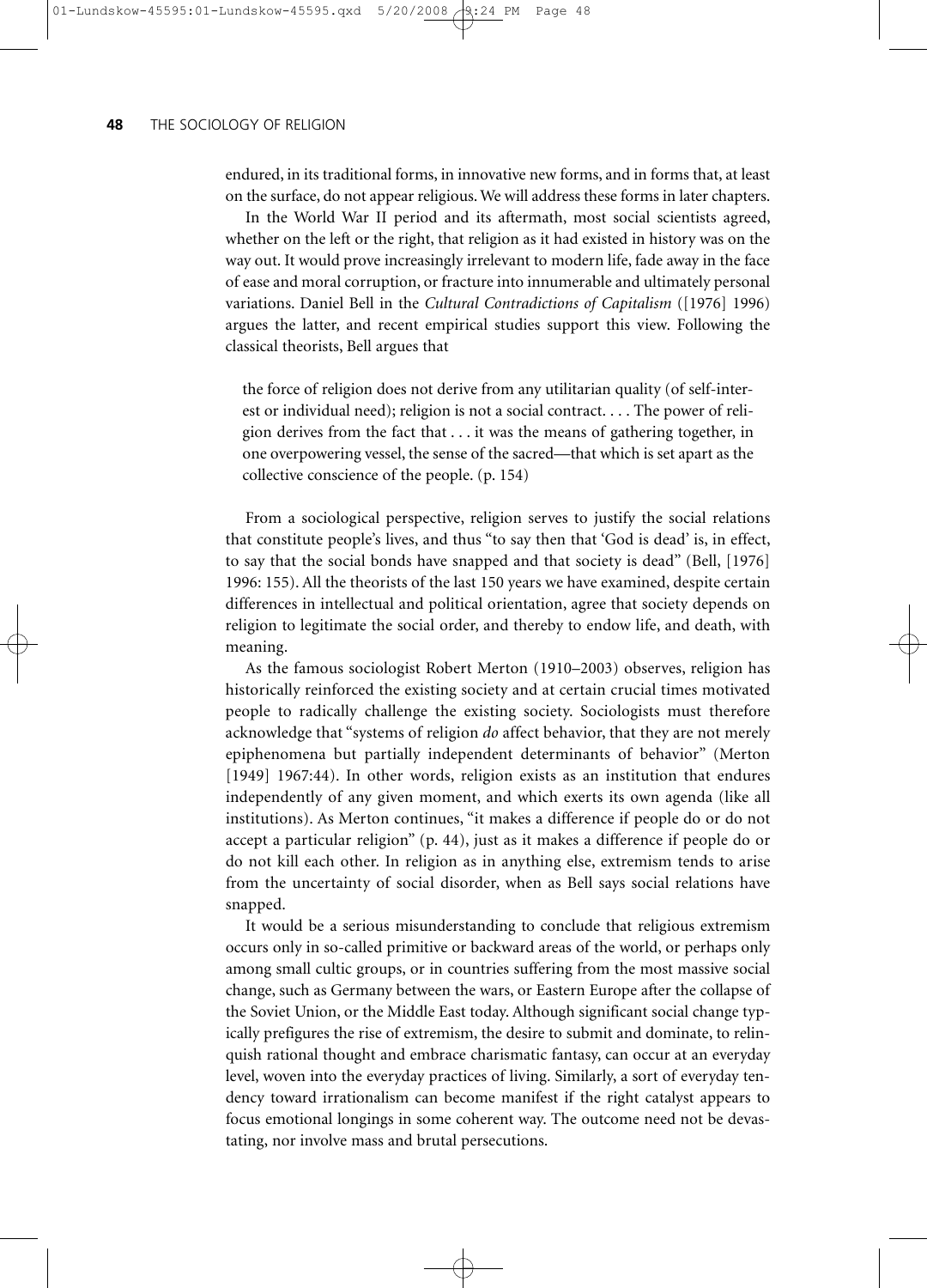As an example, Willner (1984) records that an Indonesian worker believed that the Indonesian language was the most widely spoken language in the world after English:

Probing disclosed that the basis for his belief was someone's assurance that Sukarno [the Indonesian leader] had said this in one of his speeches. If Sukarno had said it, he stubbornly repeated, it must be true. It became clear that the only way we could have shaken his conviction would have been to persuade him that Sukarno had not made such a statement. (pp. 25–26)

Similarly, people generally trusted Ronald Reagan as president of the United States (1980–1988), who retained *personal* approval and therefore legitimacy as leader, despite very low *job* approval. As Reagan's job performance rating plummeted to only 35% approval in January 1983 (which corresponded to double-digit unemployment), his personal approval rating remained in the 60%–70% range (Heertsgaard 1988:152). Thus, if Reagan or his appointed representatives announced that steps were being taken to solve America's problems, the problems must lie elsewhere, somewhere separate from Reagan himself. Although he was president, he was not of the political ilk, but a crusader who, in times of need, steps forward to wield the sword of righteousness.

# **Theory and Religion Today**

Overall, the closer our narrative comes to the present day, the more we discover that religion becomes increasingly personal, and less institutional and collective. Believers see in Reagan whatever they want to see, and likewise in their perception of God. People see what they want to see, not what tradition, family, or society teaches. Although people still worship together, often in large numbers as we will see later with megachurches, they are mostly a crowd, not a coherent religious community. As a recent sociological study of youth and religion reveals, the vast majority of youth (12–24) as well as their parents, see God and/or Jesus as a personal helper, who answers prayers to accomplish whatever the individual desires, rather than seeing the individual as conforming to what God requires, or in sociological terms, what the community desires. Religion, whether explicitly religious or a kind of deified secularism, becomes increasingly commodified as modern society advances, such that religion subsumes as a form of conspicuous consumption. As Thorsten Veblen ([1899] 1994) writes, "persons engaged in conspicuous consumption not only derive gratification from the direct consumption but also from the heightened status reflected in the attitudes and opinions of others who observe their consumption" (p. 84). Today, we routinely see public declarations of piety, conspicuous professions of faith, which Veblen sees as a kind of consumption, a proclamation of loyalty to a particular brand. We now have three types of society, and each type configures religion according to the social relations that dominate each respective type.

The three charts below show the differences between *gemeinschaft* religion, *gesellschaft* religion, and the most contemporary version, which we may call individualistic or *consumerist* religion.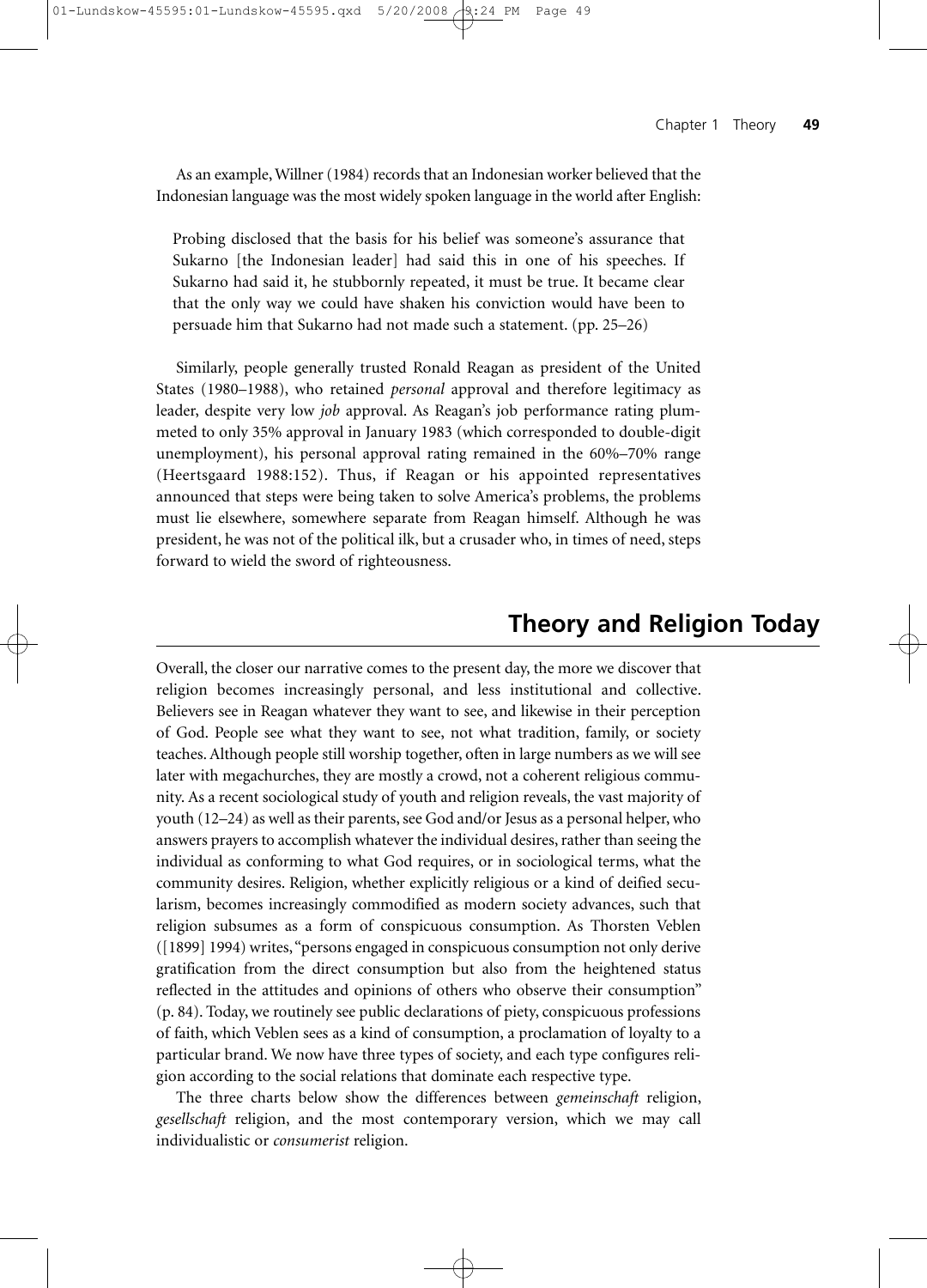In the gemeinschaft, a German term from Ferdinand Toennies ([1887] 2001) usually translated as "community," the individual (the self) exists as an instance of the collective elements of the community (see Figure 1.7). It has no independent aspect. Similarly, the various institutions are always part of the larger collective, and here we refer to a church, in that a true gemeinschaft, such as a clan or tribe, has only one religious belief. Everyone believes and practices the same religion, in the same way, according to the same traditions. Overall, tradition governs all aspects of society. The forces of tradition—rituals, customs, obligations, status of birth and so on—leave little if any room for personal choice. People are born into and live within strong ties, forged by family, clan, religion, and other immutable facts of birth. Some term this a *community,* which emphasizes the close-knit and homogeneous nature of relationships.

In the gesellschaft, also from Toennies, usually translated as "society," each institution, as well as the individual, exists in both a public and private aspect (see Figure 1.8). No one person or group controls the entire society, and both individuals and groups have aspects of their lives that are separate from the society (private). Yet no one is entirely private or separate; everyone belongs or participates simultaneously as a private individual but also as a member of an association that the collective rules of society govern. The gesellschaft is a pluralistic society that recognizes and safeguards differences and also routinizes means of respectful interaction in terms of religion, ethnicity, and whatever else. Individuals form weak ties and enjoy a certain amount of choice unbound, at least formally, by the facts of their birth. They are called weak ties precisely because individuals may move between institutions, such as change religious membership. Thus a *society,* and in particular a modern society, consists of numerous but weak ties that emphasize the rationally



**Figure 1.7** Gemeinschaft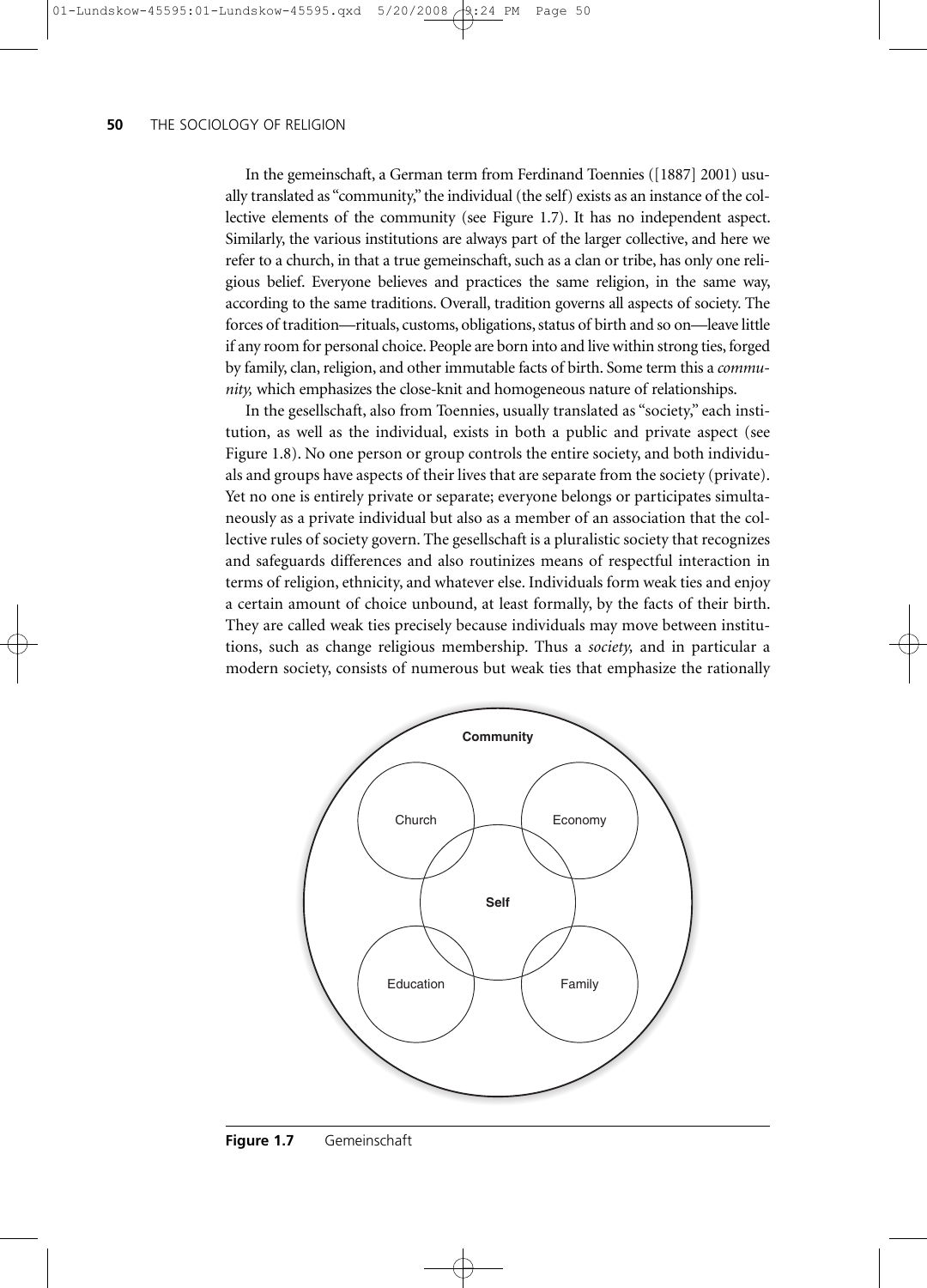

**Figure 1.8** Gesellschaft



**Figure 1.9** Consumerist Society

managed and pluralistic, heterogeneous nature of relationships. Collective coherence still exists, but typically by choice and convenience.

The consumerist type (from Erich Fromm) lacks any coherent collective aspects. Institutions and individuals have no particular relationship to each other, and people and groups change their relationship as desired or as particular conditions require (see Figure 1.9). Few particular or universal obligations exist, and people have rights, responsibilities, and privileges based on what they are able to purchase, whether with